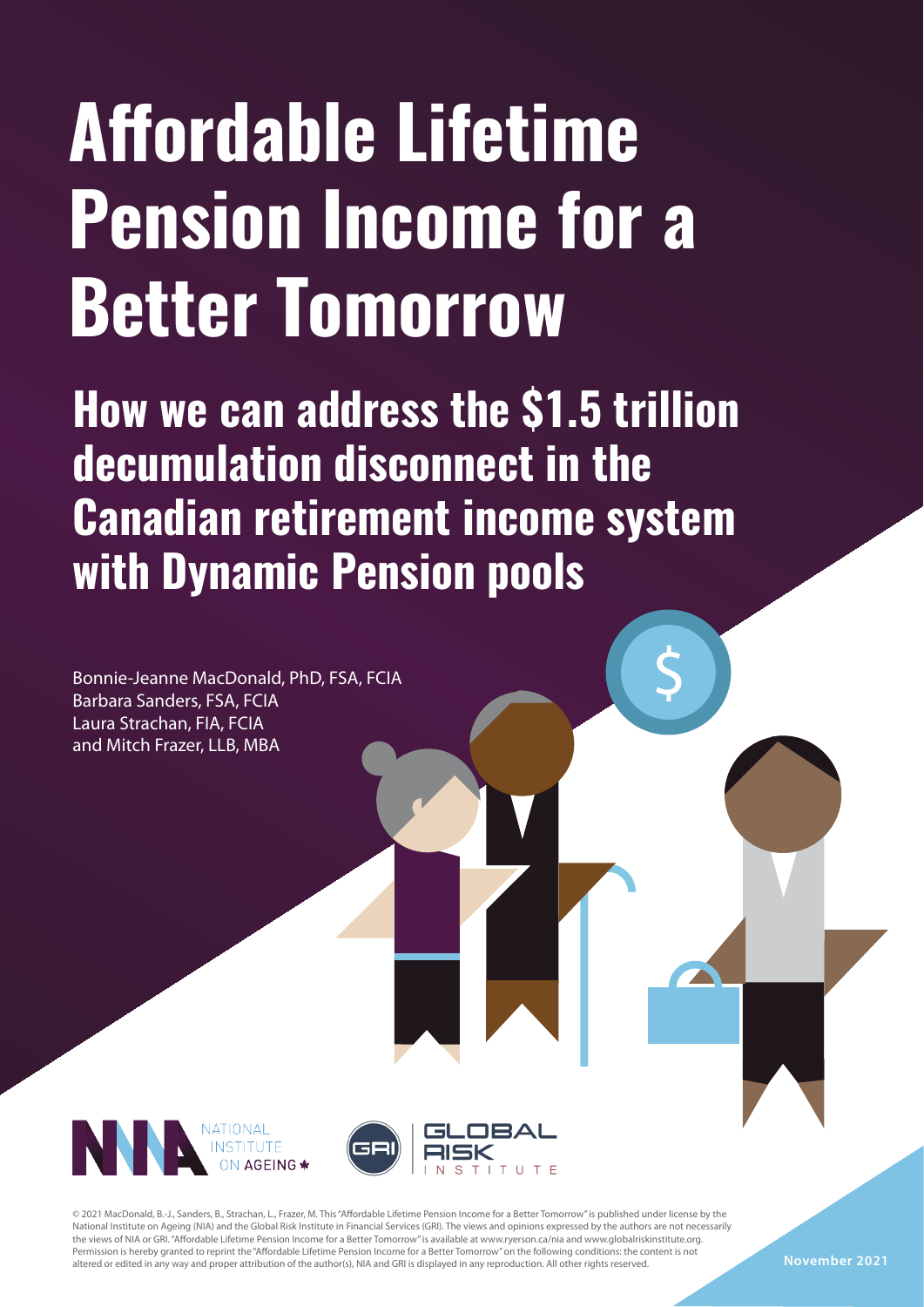# **About the National Institute on Ageing**

The National Institute on Ageing (NIA) is a public policy and research centre based at Ryerson University in Toronto. The NIA is dedicated to enhancing successful ageing across the life course. It is unique in its mandate to consider ageing issues from a broad range of perspectives, including those of financial, physical, psychological, and social well-being.

**Suggested Citation:**  for better public policy and practices needed to address the multiple challenges and opportunities presented by Canada's ageing population. The NIA is committed to providing national leadership and public education to productively and collaboratively work with all levels of government, private and public sector partners, academic institutions, ageing-related organizations, and Canadians. The NIA is focused on leading cross-disciplinary, evidence-based, and actionable research to provide a blueprint

# **About the Global Risk Institute**

insights on risks globally. For more information, visit: https://globalriskinstitute.org<br>. The Global Risk Institute (GRI) is a premier organization that defines thought leadership in risk management for the financial industry. GRI brings together leaders from industry, academia, and government to draw actionable

# **Suggested Citation**

Tomorrow. How we can address the \$1.5 trillion decumulation disconnect in the Canadian retirement income MacDonald, B.-J., Sanders, B., Strachan, L., Frazer, M. (2021). Affordable Lifetime Pension Income for a Better system with Dynamic Pension pools. Toronto, ON: National Institute on Ageing, Ryerson University and Global Risk Institute.

ISBN: 978-1-77417-033-5

© National Institute on Ageing, Ryerson University, Toronto

#### **Mailing Addresses**

National Institute on Ageing Ted Rogers School of Management 350 Victoria St. Toronto, Ontario M5B 2K3 Canada

Global Risk Institute 55 University Avenue Suite 1801 Toronto, Ontario M5J 2H7 Canada

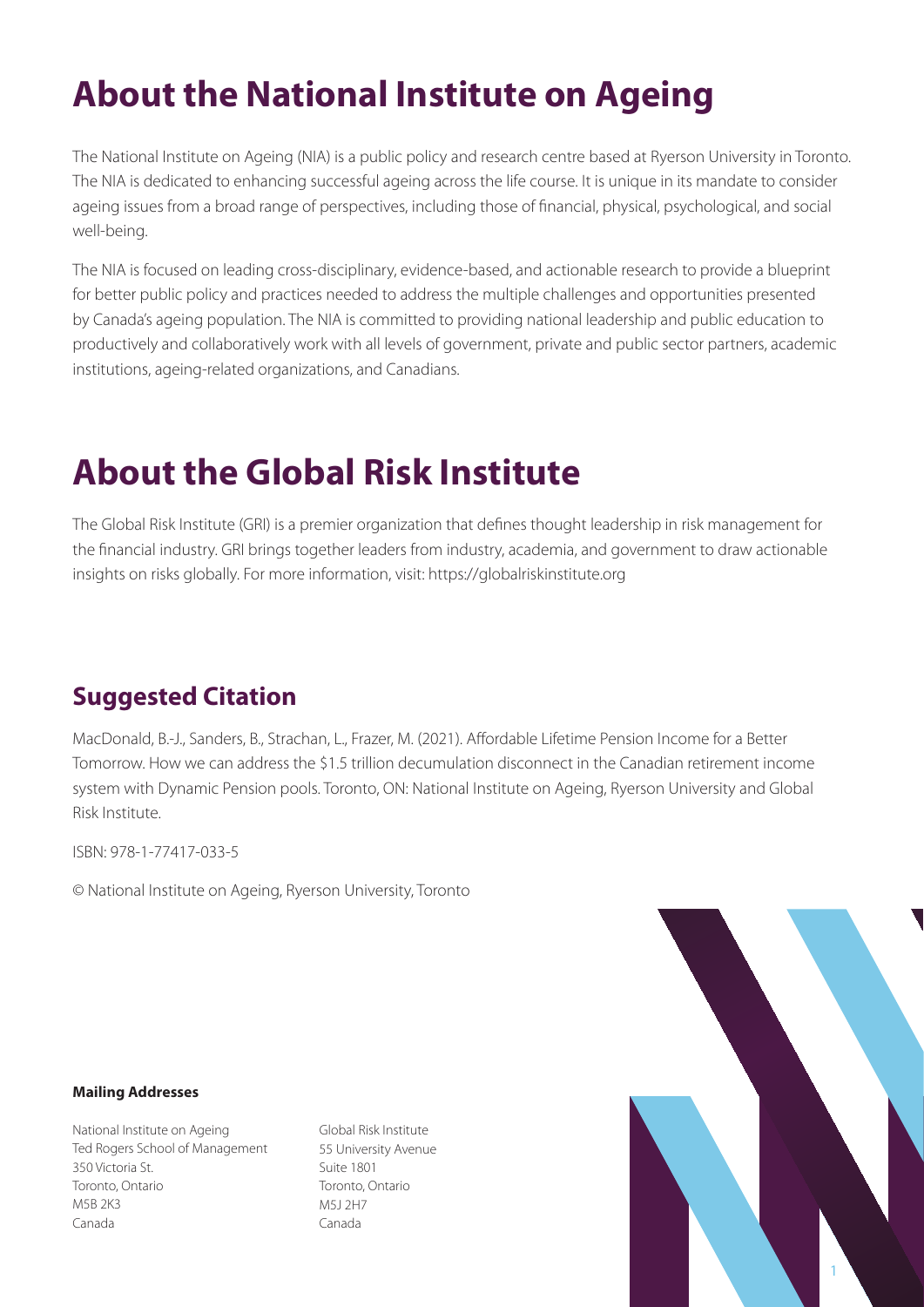## **Authors**

#### **Bonnie-Jeanne MacDonald, PhD, FSA, FCIA** Director of Financial Security Research, National Institute on Ageing

**Barbara Sanders, FSA, FCIA**

Associate Professor, Simon Fraser University; Associate Fellow, National Institute on Ageing

**Laura Strachan, FIA, FCIA** Consultant, Eckler

**Mitch Frazer, LLB, MBA** Partner and Chair, Pensions and Employment Practice, Torys LLP; Founder and Chair, National Institute on Ageing

# **Key Contributors**

#### **Keith Ambachtsheer, MA**

Director Emeritus, International Centre for Pension Management (ICPM); Executive-in-Residence, Rotman School of Management, University of Toronto; Senior Fellow, National Institute on Ageing; President, KPA Advisory Services

**Doug Chandler, FSA, FCIA** Canadian Retirement Research Actuary, Society of Actuaries; Associate Fellow, National Institute on Ageing

**Stephen A. Eadie, FCIA, FSA**

Chair, ICPP Management Board

#### **Alyssa Hodder, MA**

Director of Education and Outreach - Canada, International Foundation of Employee Benefit Plans; Associate Fellow, National Institute on Ageing

**Roman Kosarenko, MBA, CFA** Senior Director, Pensions, George Weston Limited

**Marc-Antoine Morin, MBA** Associate Vice President, GRS Product, Manulife

**Michael Nicin, MA, MPP** Executive Director, National Institute on Ageing

**Dany Pineault, FSA, FICA, CFA** Business Architect, Levio

#### Disclosure note:

*Bonnie-Jeanne MacDonald is a resident scholar at Eckler Ltd. and an advisory board member at Purpose Financial, although remains independent in both roles and was not compensated or otherwise influenced to express or advocate any views in this paper. Laura Strachan is a consultant with Eckler Ltd. Mitch Frazer is a Partner and the chair of the Pensions and Employment Practice at Torys LLP. The views expressed here are solely those of the authors and should not be attributed to any other person or to any organization, except where otherwise indicated.*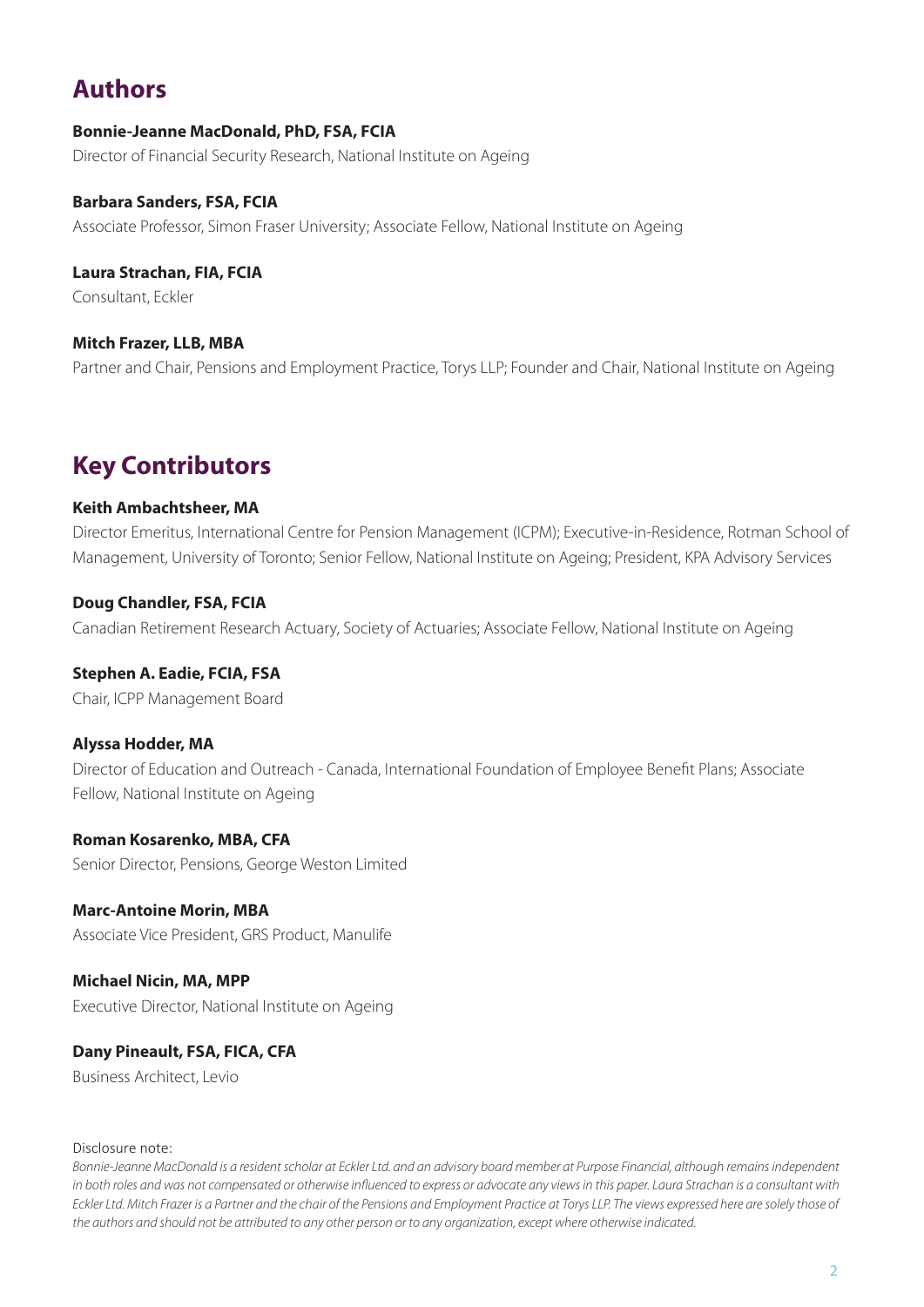### **Acknowledgments**

The motivation for this paper grew out of a series of structured interviews, conducted as part of case study analyses of organizations who either already have a DP pool in their pension plans or are contemplating adding one in the future. The insights gained from these case studies were carried forward to conversations with a large number of other pension stakeholders, specifically focused on the regulatory framework for DP pools. We are grateful to all participants for their contributions. We would also like to thank Eckler Ltd for facilitating the French translation, and thank Statistics Canada for generously supplying custom tabulations from its 2019 Survey of Financial Security.

**Bob Baldwin**, Pension Consultant

**Simon Barcelon**, Vice President, Longevity, Purpose Investments

**René Beaudry, FSA, FICA**, Associé principal, Retraite et épargne, Normandin Beaudry

**Rob Brown, PhD, FCIA, FSA, ACAS**, Professor Emeritus, University of Waterloo

**Bruce Choy, PhD**, Managing Director, Global Risk Institute in Financial Services

**Orla Cousineau, LLB**, Executive Director Pensions, UBC Faculty and Staff Pension Plans, University of British Columbia

**Don Ezra**, Former Co-chair of Global Consulting, Russell Investments

**Rosalind Gilbert, FCIA, FSA, FCA**, Consulting Actuary (Aon, Retired)

**Malcolm Hamilton, FCIA**, Senior Fellow, C. D. Howe Institute

**Chen He, FRM, MMath**, Research Fellow, National Institute on Ageing

**Ben Hillier**, General Manager Retirement Solutions, AMP

**Janice Holman, CFA, CFP**, Principal, Eckler Ltd.

**Michael Keenan**, Chief Investment Officer, Bimcor Inc.

**Hrvoje Lakota, FCIA, FSA, CFA**

**Burton Lee, FSA, FCIA, FCA**, Senior Consultant, Aon

**Eleanor Marshall, CPA, CA, CFA**, Vice-President Pension & Benefits and Assistant Treasurer, BCE & Bell Canada

**Moshe A. Milevsky, PhD**, Professor, Schulich School of Business

**Bernard Morency, FCIA**, Adjunct Professor, HEC Montréal

**Branislav Nikolić**, Vice President – Research, CANNEX Financial Exchanges Limited

**Sally Shen, PhD**, Research Associate, Global Risk Institute in Financial Services

**Michel St-Germain, FSA, FCIA**, Immediate Past President, Canadian Institute of Actuaries

**Vlad Tasevski, CFA**, Chief Operating Officer & Head of Product, Purpose Investments

**Michael Wolfson, PhD (Cantab), FCAHS**, Adjunct Professor SEPH and Law, University of Ottawa

**Brnic Van Wyk, FIA, FIAA, CIMA**, QSuper, Australia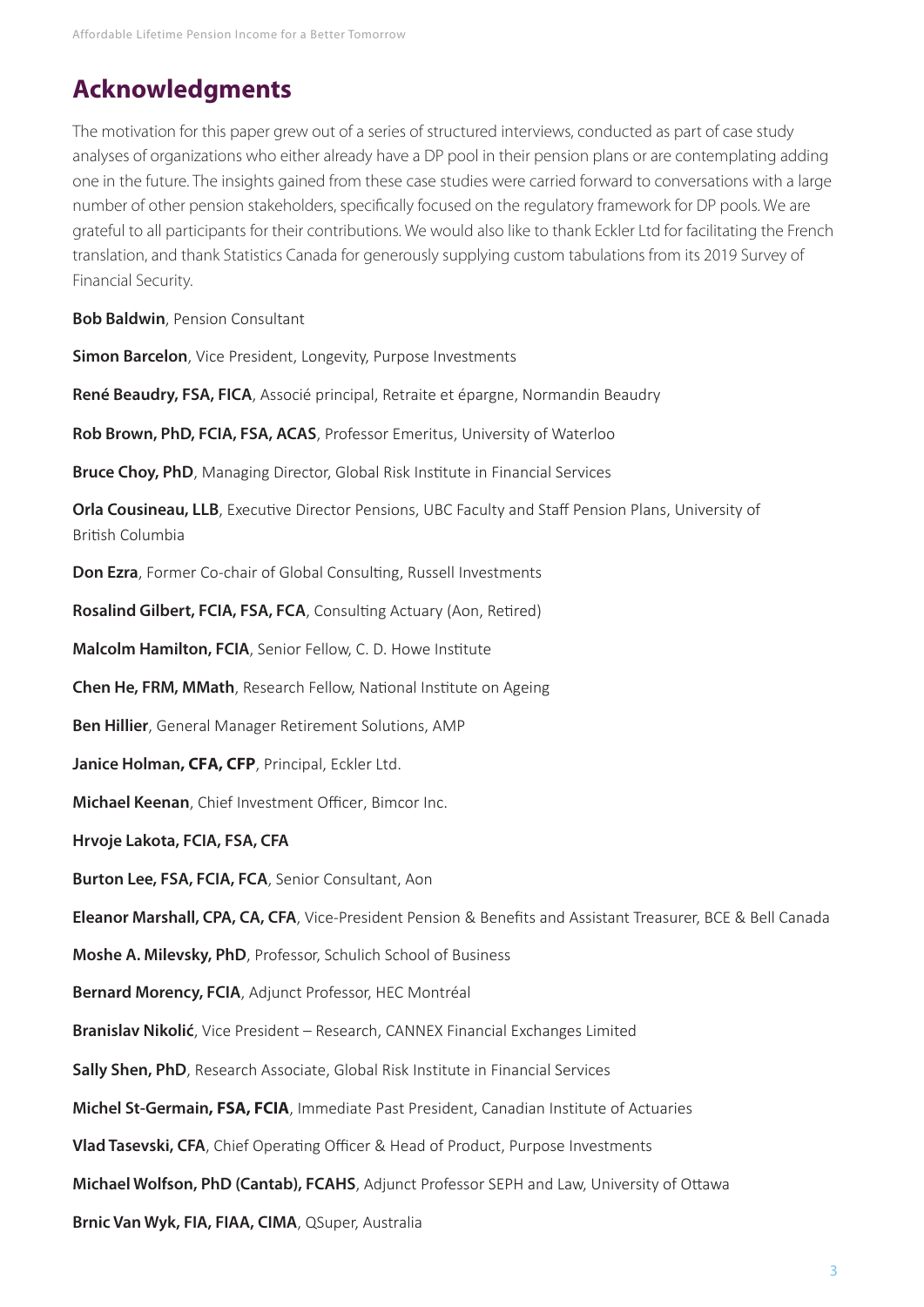# **Report In Brief**

Over the last several decades, there has been a global decline in traditional workplace defined benefit (DB) pension plans that provide lifetime pension income for workers after retirement. In Canada, workplace DB pension incomes are now out of reach for nine out of 10 private sector employees.

In response, Canadians have been encouraged to save more, particularly in registered retirement savings plans (RRSPs) and defined contribution (DC) pension plans. And this push has been met with some success, as these individual retirement savings accounts now hold more than \$1.5 trillion nationwide. However, what is sorely lacking is support in delivering what Canadians need most in retirement: reliable lifetime income to help replace their employment wages.

As Canadians contemplate how to turn their savings into income, they are trapped between two extreme and inadequate decumulation options: buy a life annuity from an insurance company or move their accumulated savings into a personal retirement income fund (i.e., Registered Retirement Income Fund (RRIF), Life Income Fund (LIF) and Locked-in Retirement Income Fund (LRIF)), where they must individually manage the fund's investment and drawdown. Life annuities have traditionally been very unpopular and remain so today. Nearly all Canadians rely on the second option instead, attempting to finance their income needs throughout retirement without running out of money.

**Considering that retirement is expected to last several decades—with unpredictable financial markets and changing personal circumstances—turning accumulated lifetime savings into lifetime income is more than just a challenge. It's a tremendously difficult task that threatens the financial and emotional security of a growing portion of the Canadian population.** 

Ageing Canadians who are concerned about having sufficient income in later life may decide to follow the mandated minimum RRIF withdrawal schedule and withdraw the lowest possible amount from their RRIFs. Yet even when taking the minimum required amount, RRIF withdrawals are designed to lead to precipitously declining payouts after age 95. There is a one-in-five probability that a 65-year-old Canadian will live beyond that age, so running out of money is a realistic risk that burdens Canadians throughout their retirement. With that in mind, it's not surprising that running out of savings is a significant fear among older adults(Angus Reid Institute, 2015).

The lack of an acceptable, readily available option to convert retirement savings into affordable monthly lifetime income is creating a dangerous disconnect in the Canadian retirement income system, and there is widespread concern that this will lead to increasing financial insecurity for a large portion of the elderly population.

Motivated by this concern, in 2018, a large and varied coalition of pension experts, organizations and industry stakeholders came together to ask the federal government to change tax and pension legislation to allow a third decumulation option: one that enables Canadians to combine their registered savings at retirement and generate pension income less expensively, through **Dynamic Pension (DP) pools**.

*Note: The coalition's letter in 2018 referred to this decumulation option as a Variable Payment Life Annuity (VPLA). For compelling reasons explained later in this paper, we propose and encourage the use of "Dynamic Pension" instead ("rente dynamique" en français).*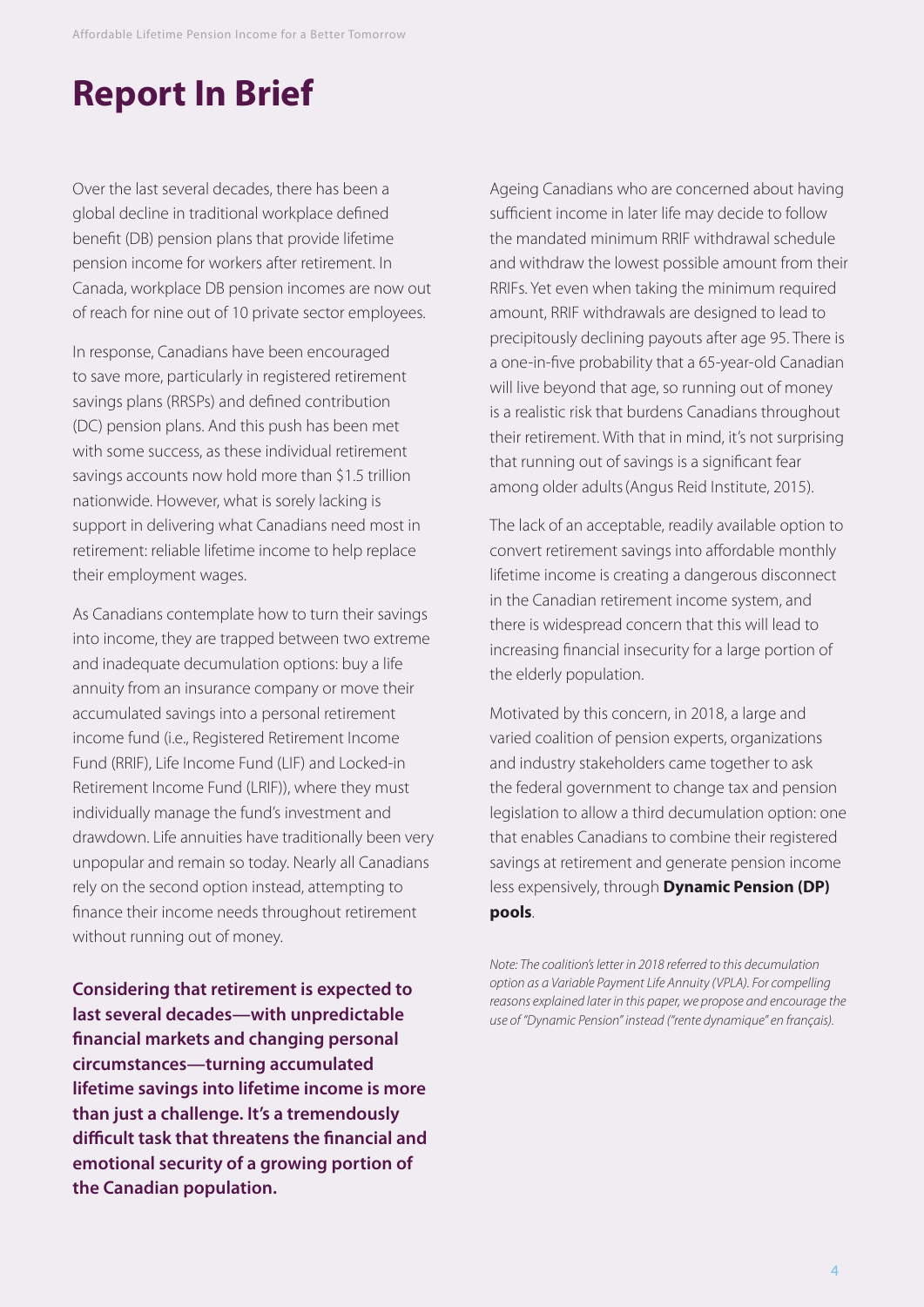# **Understanding DP Pools and How They Work**

A DP pool is an efficient financial decumulation vehicle with a simple but profound goal: **to help people optimize their expected lifetime retirement income while ensuring they never run out of money.** 

DP pools operate on a risk-sharing principle. While protecting a single individual from outliving their savings is often prohibitively expensive, the same protection becomes affordable when spread across a large group.

In a DP pool, any funds left over when a member dies remain in the pool, so those who die earlier than average subsidize those who die later. This gives retirees the freedom of not holding on to savings to cover the possibility of living beyond their life expectancy, providing a substantial boost to their lifetime retirement payments.

In a traditional annuity, longevity pooling is bundled with prohibitively expensive investment guarantees; a DP pool offers the former without the latter. This innovative design allows members to take advantage of longevity pooling while also harnessing the equity risk premium—that is, the additional returns expected to be earned in exchange for taking on investment risk.

From the member's perspective, registered savings are voluntarily directed to a DP pool, which provides a lifetime pension income that is adjusted each year in response to actual investment returns and the pool's mortality experience. Because they are "dynamic", pension payments may fluctuate from one year to the next—much like systematic RRIF withdrawals will fluctuate according to the financial performance of the underlying assets. However, unlike self-managed RRIF savings, DP pools address the risk of running out of money in old age.

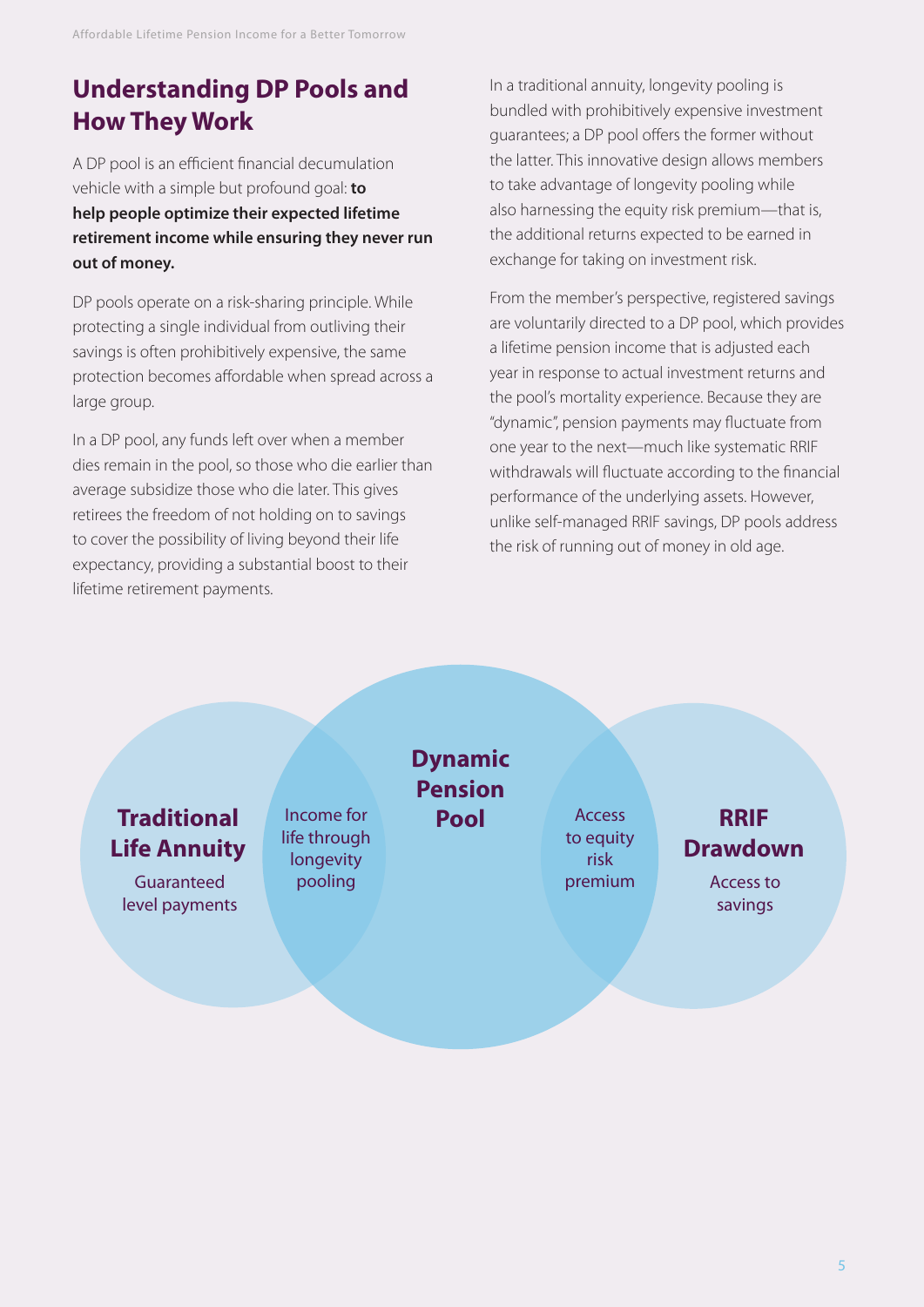DP pools give Canadians the opportunity to benefit from a robust governance structure and professional investment management. As part of a large group, DP pool members may also benefit from economies of scale, such as reduced fees for asset management and administration (compared with what is available in the retail market), stronger asset purchasing power and better capacity to diversify investments across asset classes and over time.

From the provider's perspective, DP pools do not impose DB liabilities, nor do they require risk capital, reserves or deficiency contributions. In other words, there is no direct financial risk for providers in offering them.

While many retirees appreciate the potential benefits of longevity pooling, some may have concerns over the potential loss of value in case of an early death. To address this, income from a DP pool can be structured to include a death benefit, such as a money-back option: if a member passes away before receiving payments equal to the value of their original purchase price, then the difference is payable to their beneficiaries or estate. This feature can help retirees overcome the psychological hurdle of entering a longevity pooling arrangement.

# **Social and Fiscal Impact of DP Pools**

DP pools can help improve social welfare. By providing an inexpensive longevity pooling solution, they can reduce income insecurity and psychological stress, increasing retirees' confidence to spend and enjoy their hard-earned income. DP pools can also help mitigate potential exposure to predatory elder abuse by automating and rationing structured monthly pension payments from otherwise accessible (and potentially large) saving accounts.

DP pools may have an impact on tax revenues. In the short term, transfers to DP pools from registered retirement savings vehicles are expected to accelerate both income and consumer tax revenue. Over the longer term, these fiscal gains will be offset to some

extent by the loss of tax revenue on registered balances remaining at death that would have otherwise formed a taxable distribution to heirs.

In addition, DP pools should also help support the financial sustainability of federal and provincial senior social support programs. For example, higher taxable income among the elderly would reduce eligibility for income-tested federal and provincial senior social transfers, such as the Old Age Security (OAS) and the Guaranteed Income Supplement (GIS). These programs were already the largest federal budget spend items prior to the pandemic, and their cost will be under increasing pressure due to Canada's changing demographics and proportionally shrinking base of working taxpayers.

# **Building an Efficient Decumulation Solution for** *All* **Canadians**

In response to the coalition's 2018 request, the federal government recently enacted important amendments to the Income Tax Regulations that allow sponsors of registered DC plans and Pooled Registered Pension Plan (PRPP) providers to set up DP pools and make them available to members within those plans.

This is a step in the right direction. However, DC plan assets are just the tip of the decumulation iceberg, representing just 10% of the \$1.5 trillion of registered individual savings nationwide, and covering less than 7% of working Canadians. Those who expect PRPPs to fill the gap may well be disappointed. There are serious obstacles to access in the current PRPP marketplace and, given the lukewarm enthusiasm exhibited by PRPP licensees to grow this segment, these obstacles are unlikely to disappear without further regulatory intervention. The result is that, in the absence of changes to the regulatory framework, dynamic pensions will likely be out of reach for the vast majority of Canadians.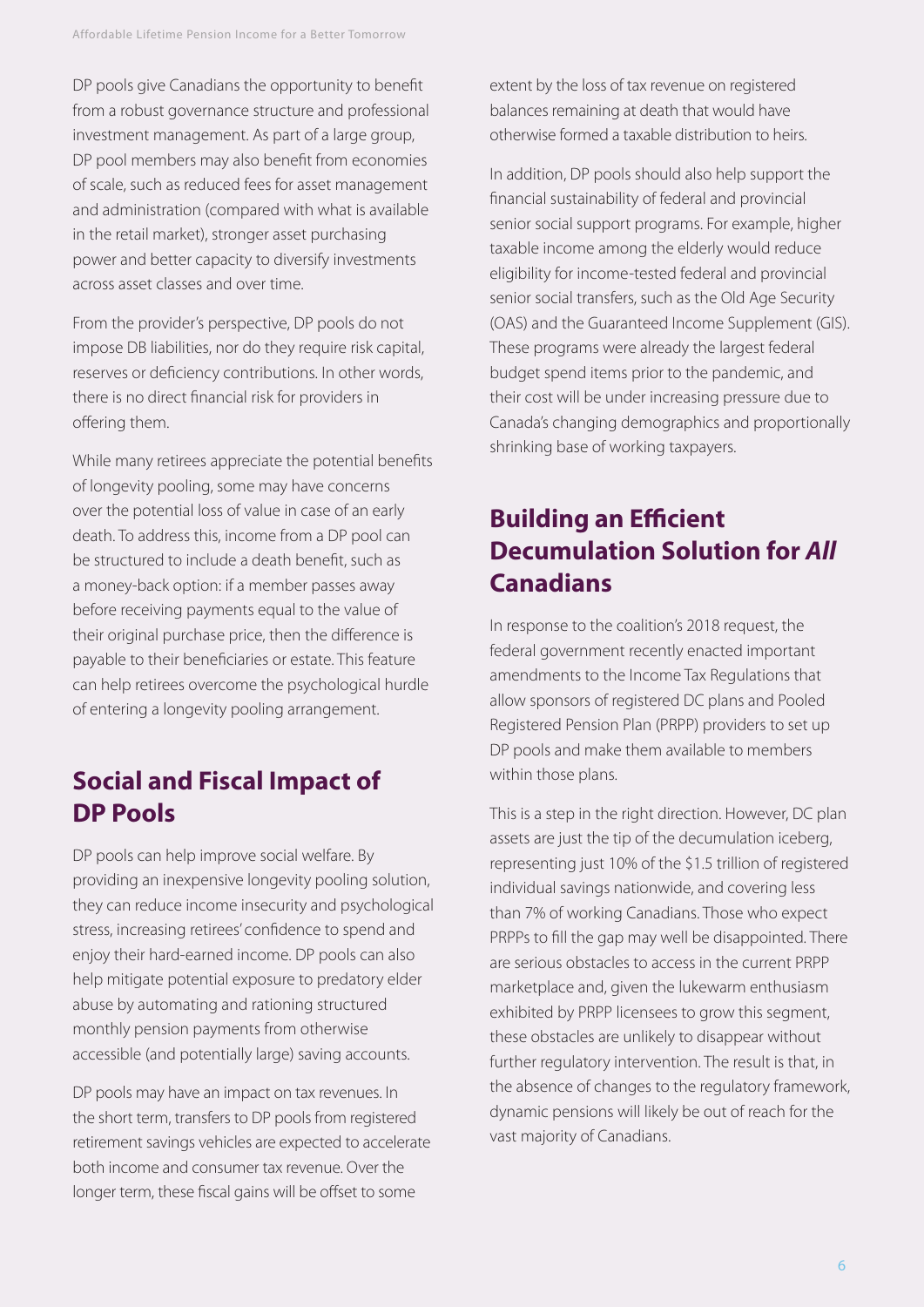**To effectively address the decumulation disconnect, affordable lifetime pension income needs to be broadly available to all retiring Canadians, from a variety of providers. This report outlines the key features of a universally accessible regulatory framework that can bridge the decumulation gap by promoting successful implementation of DP pools across the entire Canadian retirement income system.** 

To ensure DP pools reach their maximum potential in the Canadian retirement income system, the regulatory framework needs to support the following six objectives:

#### **Uniform treatment of registered savings 1**

DP pools should be able to accept assets from any registered retirement savings vehicle (i.e., registered pension plans (RPPs), deferred profit sharing plans (DPSPs), RRSPs, RRIFs and their locked-in variants).

#### **Universal member eligibility 2**

Affordable lifetime pension income must be accessible to all retiring Canadians, regardless of their employment histories.

#### **Effective protection from longevity risk 3**

The DP pool must be large enough to provide meaningful longevity risk pooling.

#### **Robust governance 4**

DP pool providers must have a fiduciary duty to the members, and the pool must operate transparently with appropriate controls and oversight.

#### **A diverse ecosystem of providers that 5 are willing and able to bring DP pools to scale quickly**

The product must be attractive to, and feasible for, a variety of providers to achieve appropriate scale. The framework should support a range of providers, including not-for-profit entities, to foster competition.

#### **Clear, simple and harmonized regulations 6**

Legislation must be clear and unambiguous: the rules must be explicit to facilitate providers' understanding and ease implementation.

With input from a panel of pension thought leaders across Canada, this report provides guidance on how to remove unnecessary obstacles and clear the path for DP pools. It describes four possible vehicles for implementation: **the two options included in the current regime (registered DC pension plans and PRPPs), an emerging solution through securities and a new purpose-built container (a standalone DP pool to be created under pension legislation).**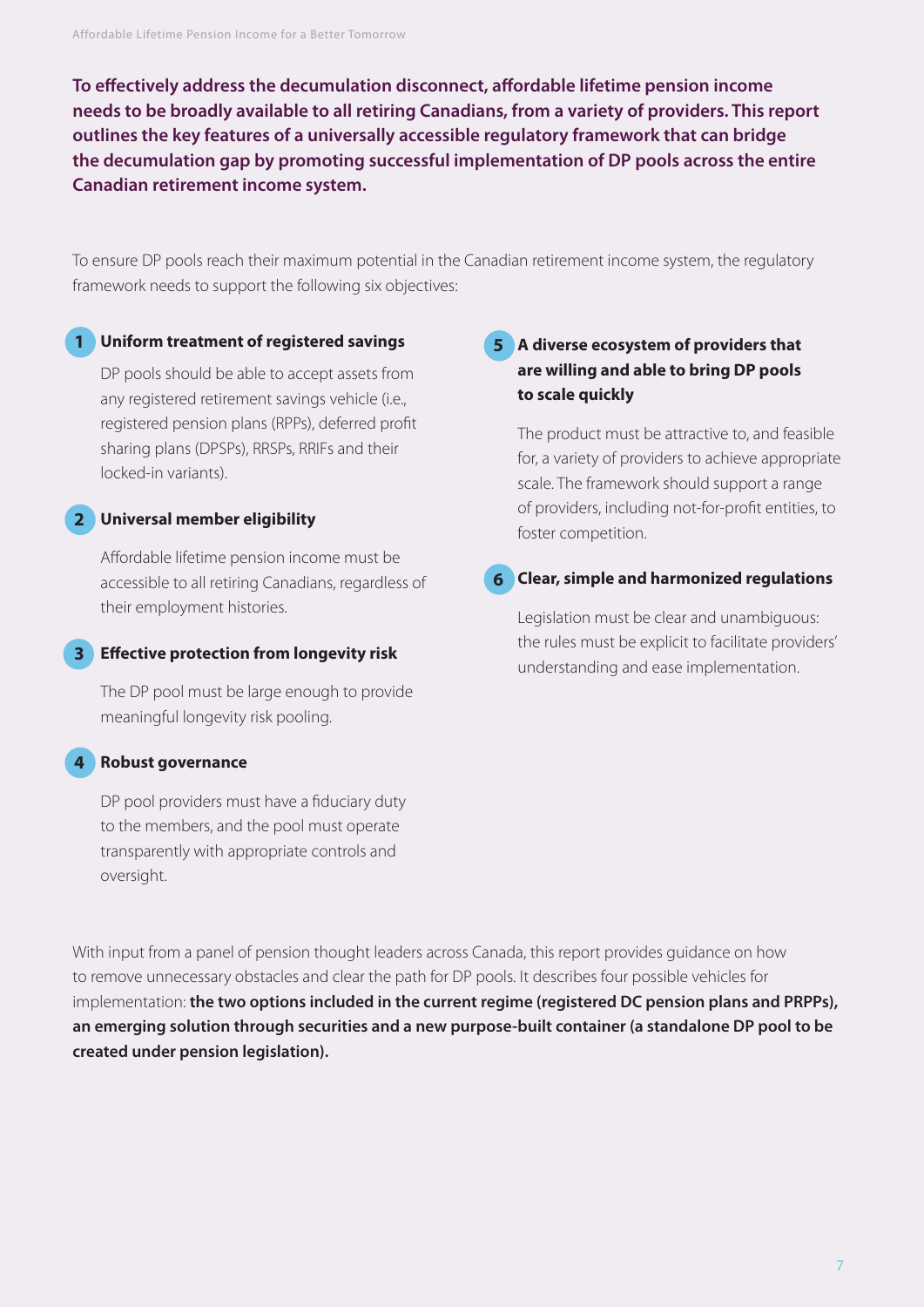Following is an evaluation of each option based on the objectives outlined above, with critical areas for additional legislative support identified.

|                                                                                          | <b>DP</b> pools<br>within<br><b>DC</b> plans | <b>DP pools</b><br>within<br><b>PRPPs</b> | <b>DP</b> pools<br>via<br>securities | <b>Standalone</b><br><b>DP</b> pools |
|------------------------------------------------------------------------------------------|----------------------------------------------|-------------------------------------------|--------------------------------------|--------------------------------------|
| <b>Uniform treatment of</b><br>$\mathbf{1}$<br>registered savings                        |                                              |                                           |                                      |                                      |
| <b>Universal member</b><br>2 <sup>1</sup><br>eligibility                                 |                                              |                                           |                                      |                                      |
| <b>Effective protection</b><br>3 <sup>1</sup><br>from longevity risk                     |                                              |                                           |                                      |                                      |
| <b>Robust governance</b><br>4                                                            |                                              |                                           |                                      |                                      |
| <b>Providers are willing</b><br>and able to bring DP<br>5 <sup>1</sup><br>pools to scale |                                              |                                           |                                      |                                      |
| Clear, simple,<br>$6 \overline{6}$<br>harmonized regulations                             |                                              |                                           |                                      |                                      |
|                                                                                          | satisfied                                    | needs adjustment<br>$(\%)$                | $(\times)$                           | unlikely to be achieved              |

No matter which implementation vehicle(s) the regulatory framework supports, legislative action is needed to allow DP pools to reach their full potential.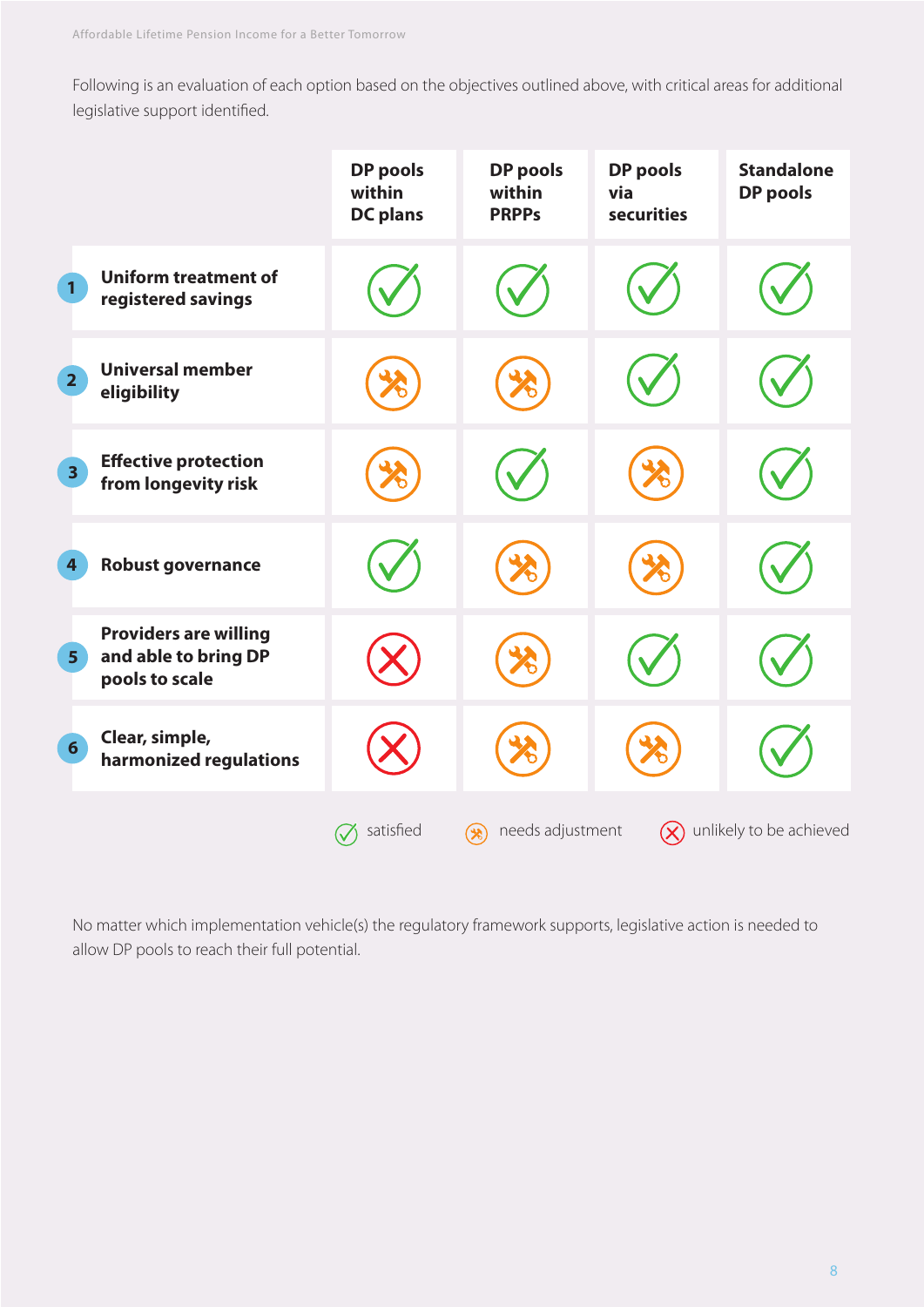# **A Call to Action**

In the face of an ageing population, turning a blind eye to the decumulation disconnect and failing to act is dangerous to the financial well-being and peace of mind of Canadian seniors and their families, as well as to the financial viability of Canada's social systems.

The heartbreaking tragedies of the COVID-19 pandemic in Canadian nursing homes have not only illuminated the systemic deficiencies of Canada's long-term care services, but they have also given Canadians a glimpse into a future where the public system can't afford to support the needs of a growing elderly population. This is yet another wakeup call that thoughtful public policy reforms must be put in place now to allow our ageing population to become more financially self-reliant by improving the effectiveness of the private resources they will need to fall back on. The urgency is underlined by Canada's demographic shift, which already has seniors outnumbering children for the first time in history.

*Now* is the time to implement transformative policy reform and create a future where our elderly population can properly benefit from the retirement savings they have so painstakingly accumulated.

**The global consensus, built on academic studies and practical examples, is that DP pools are an effective, inclusive and sustainable solution to the decumulation challenge. With the legislative changes identified in this report, all Canadians could gain access to DP pools—the missing link in our retirement income system today.** 

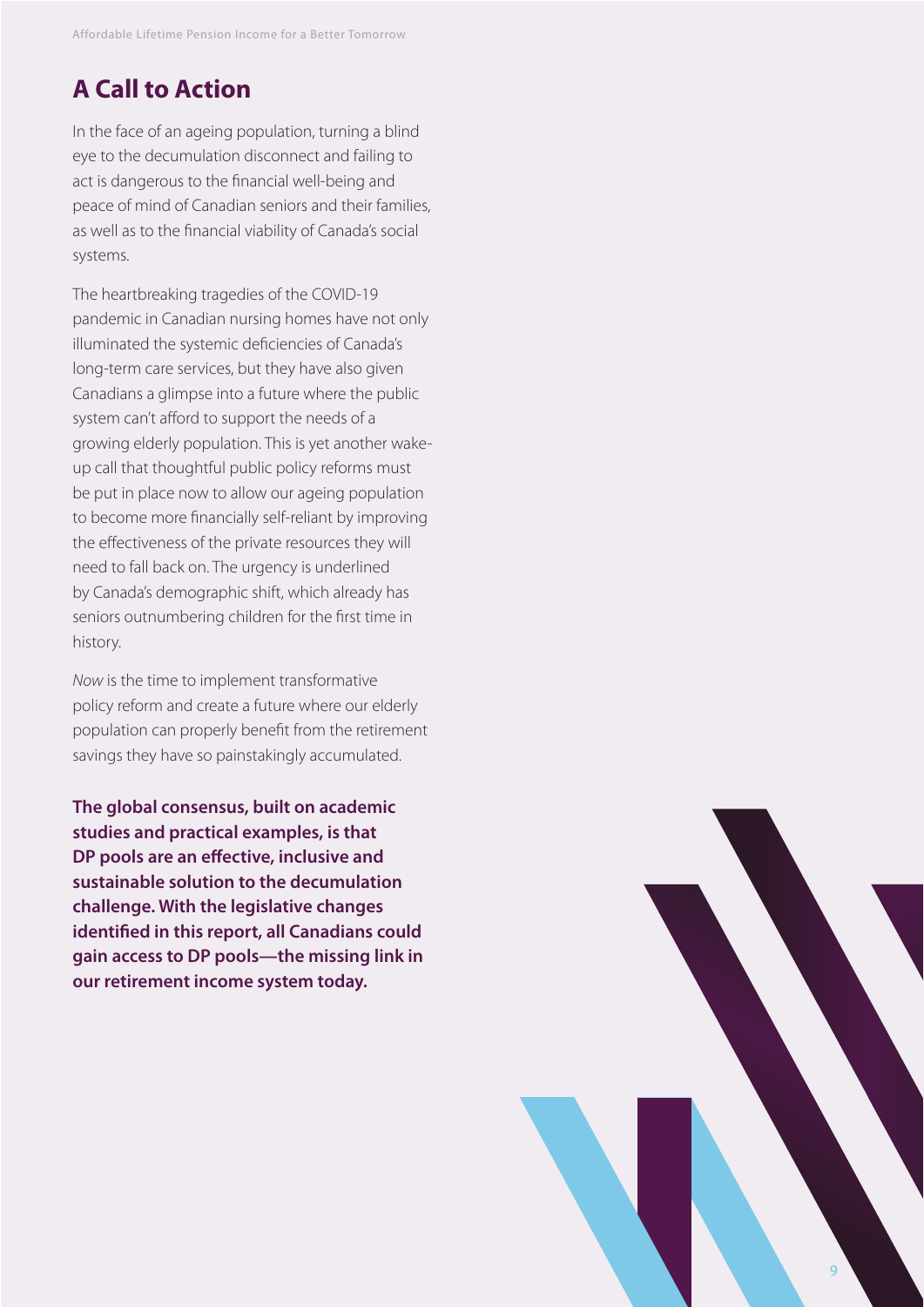# **Table of Contents**

|                         | <b>Authors</b>                                                                                 | $\overline{2}$ |
|-------------------------|------------------------------------------------------------------------------------------------|----------------|
|                         | <b>Key Contributors</b>                                                                        | $\overline{2}$ |
|                         | <b>Acknowledgments</b>                                                                         | 3              |
|                         | <b>Report In Brief</b>                                                                         | 4              |
|                         | <b>Table of Contents</b>                                                                       | 10             |
| 1                       | <b>Background: Examining the Disconnect in the Canadian Retirement</b><br><b>Income System</b> | 11             |
|                         | 1.1 Canadian Seniors Are at Risk                                                               | 13             |
|                         | 1.2 Macro Trends and Fiscal Challenges                                                         | 14             |
| $\overline{\mathbf{2}}$ | <b>The Case for Dynamic Pension Pools</b>                                                      | 16             |
|                         | 2.1 What Are DP Pools, and How Will They Help?                                                 | 16             |
|                         | 2.2 Government Responsibility and Fiscal Impact                                                | 18             |
|                         | 2.3 Modern Success Stories                                                                     | 19             |
|                         | What's in a Name? More Than You Might Think                                                    | 21             |
| 3                       | <b>From Research to Reality: The Regulatory Framework</b>                                      | 23             |
|                         | 3.1 DP Pools Within Registered DC Plans                                                        | 24             |
|                         | 3.2 DP Pools Within PRPPs                                                                      | 25             |
|                         | 3.3 DP Pools Delivered Through Securities                                                      | 28             |
|                         | 3.4 Standalone DP Pools                                                                        | 29             |
|                         | <b>Summary of Implementation Options</b>                                                       | 30             |
|                         | 3.5 The Elephants in the Room: Fiduciary Duty, Fees and Conflicts of Interest                  | 31             |
|                         | 3.6 The Regulator's Role                                                                       | 32             |
| 4                       | <b>Our Call to Action</b>                                                                      | 33             |
|                         | <b>Bibliography notes</b>                                                                      | 34             |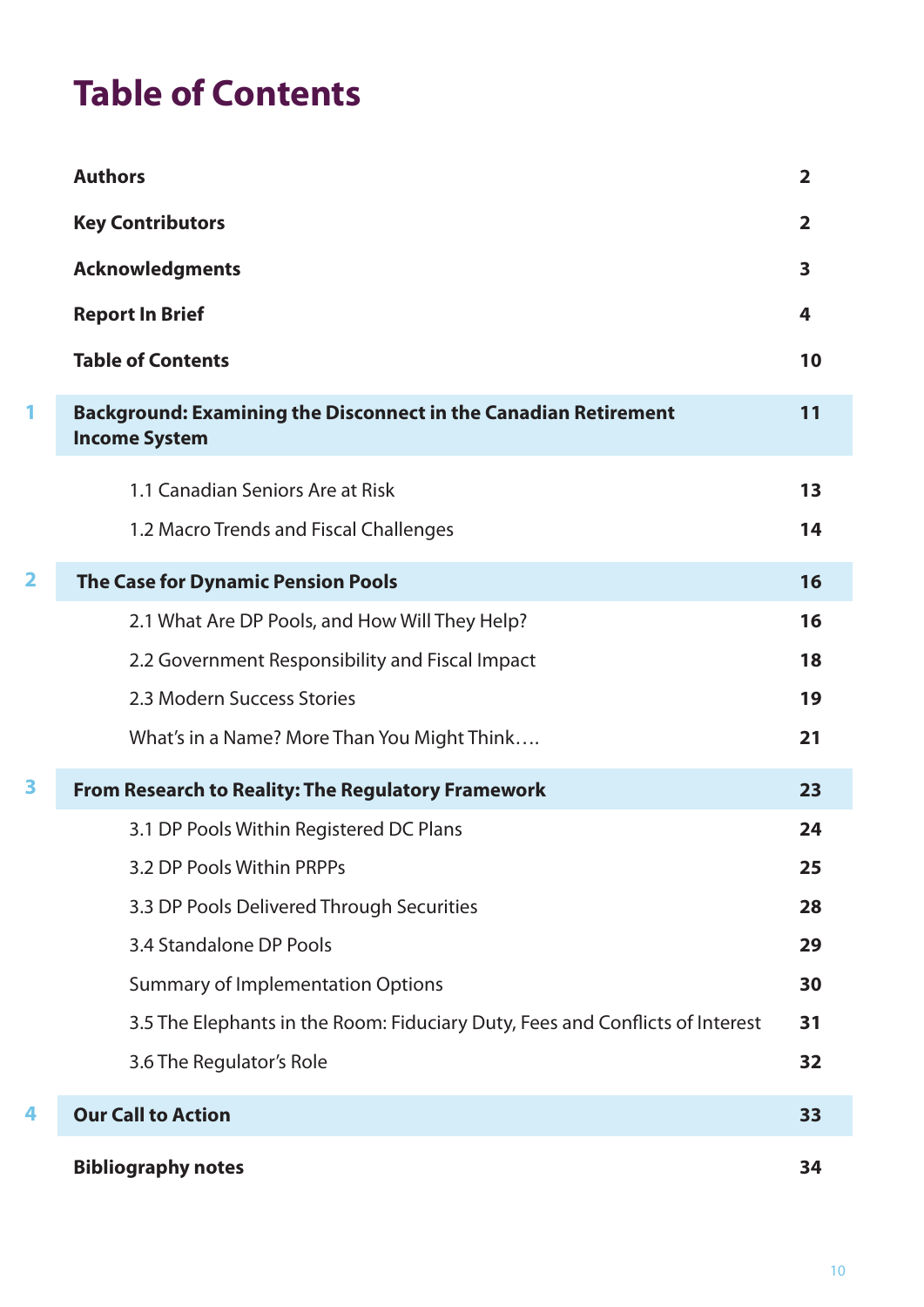# **Background: Examining the Disconnect in the Canadian Retirement Income System**

The public components of the Canadian retirement income system—the Canada/Quebec Pension Plan (CPP/QPP), Old Age Security (OAS) and Guaranteed Income Supplement (GIS)— provide a lifetime pension income that replaces approximately 40% of average earnings (OECD, 2021). The rest must be provided through private retirement savings.

Traditionally, workplace defined benefit (DB) pension plans have played this key role, but over time, coverage has become very limited in the private sector. In the late 1970s, more than 30% of private sector workers were members of a DB plan. Now, that figure is closer to 10% (Statistics Canada, 2020a), and the majority of the remaining DB plans are closed to new members<sup>1</sup>. Unfortunately, COVID-19 has further accelerated the continuing decline in the number of private sector DB plans (Stone and Siegel, 2020)<sup>2</sup>.

To bridge the growing gap, Canadians have been encouraged to save more, often in workplace defined contribution (DC) pension plans, registered retirement savings plans (RRSPs) and similar arrangements. **Nationwide, these savings now exceed \$1.5 trillion; however, only 10% of**  those assets are in DC pension plans<sup>3</sup>, covering **less than 7% of working Canadians (Statistics Canada, 2021).** 

 $\overline{\phantom{a}}$ 

**1**

**Table: Total assets held in various registered retirement savings and income plans** 

| <b>Account</b> | All family units (in millions) |  |  |
|----------------|--------------------------------|--|--|
| RRSP and LIRA  | 1,055,933                      |  |  |
| RRIF and LRIF  | 315,020                        |  |  |
| <b>DPSP</b>    | 16,700                         |  |  |
| $DC$ RPP       | 156,808                        |  |  |
| Total          | 1,544,500                      |  |  |

*Source: 2021 Statistics Canada. Custom tabulation based on Survey of Financial Security, 2019.*

With DB coverage deteriorating in the private sector, Canadians are entering retirement with a greater reliance on individual registered savings to finance their golden years. In 2019, two thirds of Canadian households nearing retirement held registered savings in individual accounts (RRSP/RRIF, LIRA/LRIF and DC pension plans), with a median balance of \$100,000—a third higher than the median balance two decades ago in 1999 (in constant dollars).<sup>4</sup>

Without the protection of a workplace pension plan that converts their accumulated savings into a lifetime income stream at an affordable price, retiring

<sup>1.</sup> In Ontario, for example, the regulatory authority found in its 2020 report that of the 1,035 single employer DB plans that had filed a valuation report, 798 were closed (77%) (FSRA, 2021).

<sup>2.</sup> Continuing low interest rates are expanding pension liabilities and challenging asset return assumptions. The significant volatility caused by the pandemic may motivate an even lower appetite for sponsoring DB pension plans. These ongoing stresses will ultimately lead to more DB plan wind-ups that will deprive more working Canadians of this important post-retirement protection.

<sup>3.</sup> In 2019, total assets in registered retirement vehicles–including RRSPs, DPSPs, RRIFs, their locked-in counterparts (LIRAs and LRIFs) and registered DC plans–were \$1.544 trillion, roughly half of which came from families nearing or entering retirement (ages 55 to 70) [source: custom tabulation based on the Survey of Financial Security, 2019, Statistics Canada]

<sup>4.</sup> In 2019, the percentage of family units where the major income earner is between age 55 and 70 and has some combination of RRSP/ RRIF/DPSP/LIRA/LRIF/DC was 67%. The 2019 median value was \$100,000. For 1999, the percentage of family units was 65%, with a median for those family units of \$73,200 in 2019 constant dollars (or \$50,000 unadjusted 1999 current dollars). Source: custom tabulation based on the Survey of Financial Security,2019, Statistics Canada.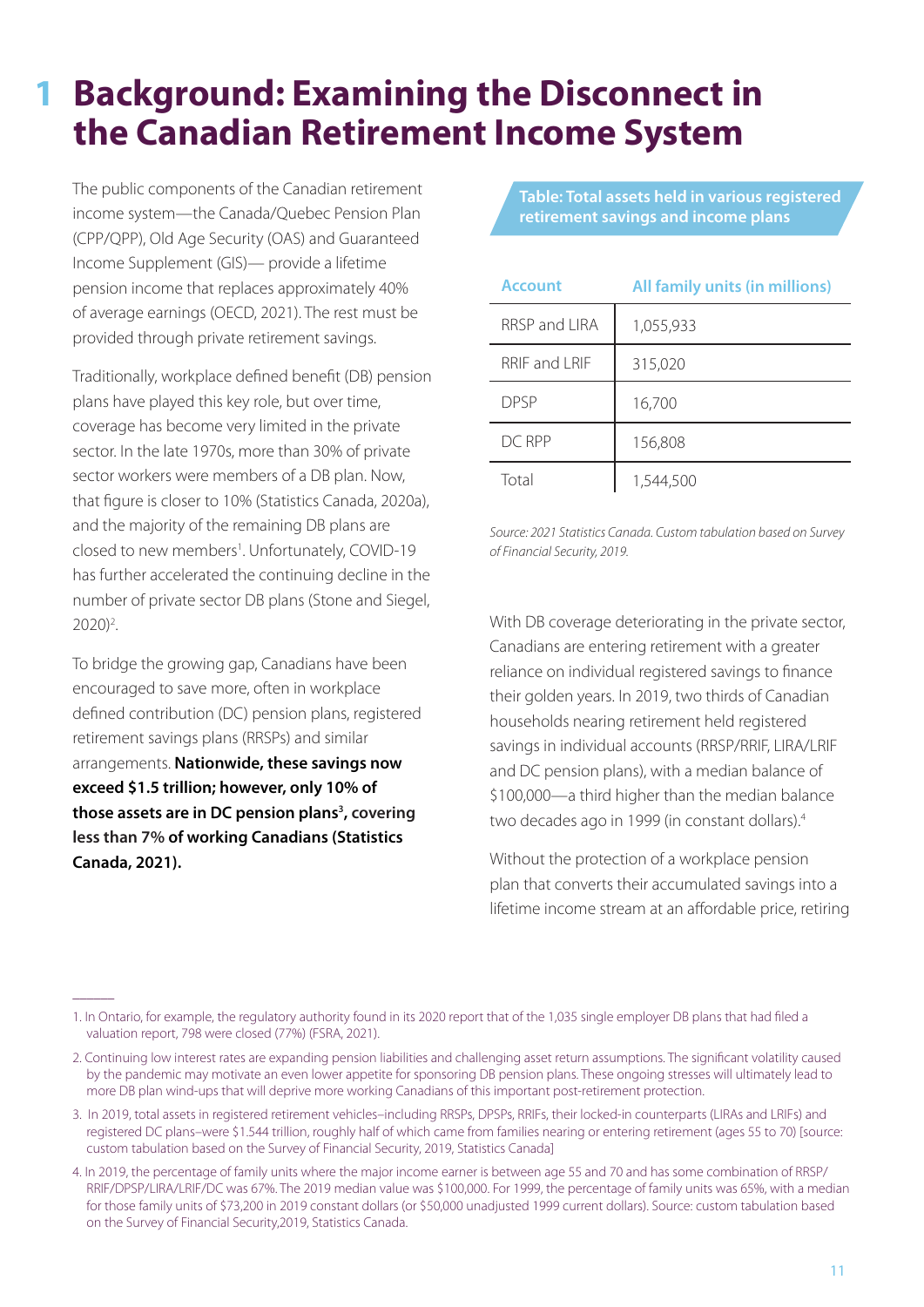

A workplace pension plan that provides an ongoing stream of lifetime retirement income is

**out of reach for nine out of 10**

**private sector workers**  in Canada.



Canadians are increasingly facing the **complex challenge** of turning their savings into lifetime retirement income.

In 2019, two thirds of Canadian households nearing retirement held registered savings in individual accounts (RRSP/RRIF, LIRA/LRIF and DC pension plans), with a median balance of \$100,000—a third higher than the median balance two decades ago in 1999 (in constant dollars).

Canadians are faced with two extreme options: buy a life annuity from an insurance company, or manage the investment and drawdown of their retirement savings for the rest of their lives.

Annuities provide income guarantees, fully insulating retirees from financial market risks as well as the risk of outliving their savings. While these guarantees are attractive in theory, they are generally viewed as prohibitively expensive. Uptake on retail annuities sold by insurers has been very low among retirees.

 $\overline{\phantom{a}}$ 

in registered retirement savings, with no satisfactory option to turn those savings into lifetime retirement income. **\$1,544,500,000,000**  Canadians have

*Source: Tailored tabulation from Statistics Canada*

For instance, the amount of total statutory reserves (in-force) for individual payout annuities purchased with registered funds was a mere \$7.6 billion in 2020<sup>5</sup>.

With little appetite for annuities, the vast majority of Canadians move their registered savings to an individual registered retirement income fund or equivalent (RRIF or LRIF)—yet this is far from an ideal solution to generate lifetime retirement income<sup>6</sup>.

<sup>5.</sup> This figure captures the reserves for medium and large providers, representing the majority of the Canadian market. Source: Secure Retirement Institute® (SRI) Canadian Annuity Asset Survey (S. Bryck, personal communication, May 21, 2021 and June 30, 2021)

<sup>6.</sup> In addition to the solutions outlined in this report, a very effective and underused strategy to establish additional secure income in retirement is to delay claiming CPP/QPP and OAS, which significantly increases the lifetime benefit levels (MacDonald, 2020).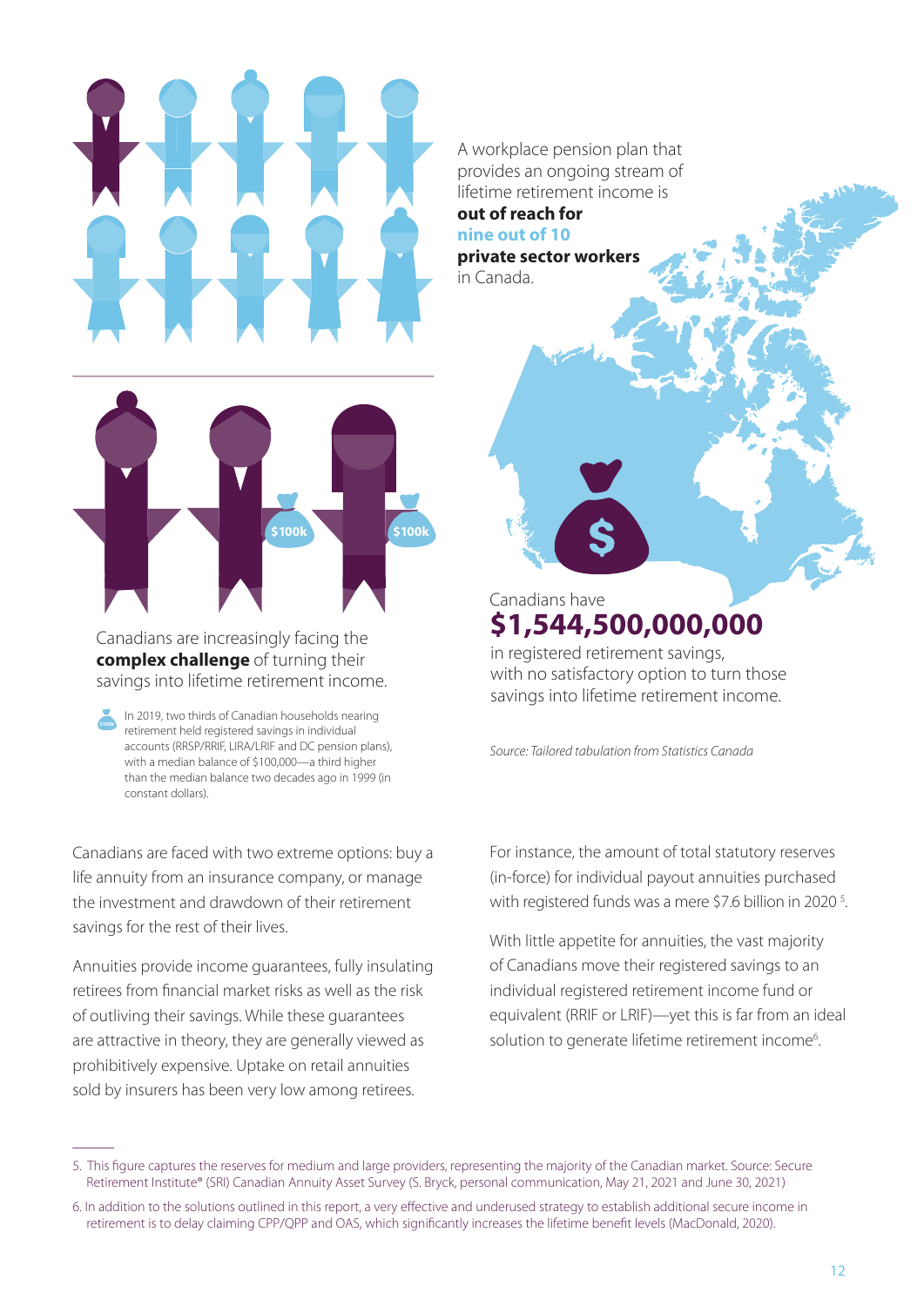# **1.1 Canadian Seniors Are at Risk**

From the individual's perspective, managing retirement savings in uncertain markets to cover evolving needs over an unknown time horizon (averaging about 20 years but possibly much longer) is a formidable task, even for experts. Many different risks—including variable investment returns, extended longevity and changing personal circumstances (e.g., the death of a spouse or declining health)—can impact a retiree's accumulated savings and the income they can (or must) draw from those savings. Depleting savings prematurely can lead to reduced living standards, pressures on extended families, potential financial hardship and possible reliance on public subsidies.

The worry associated with income insecurity particularly the fear of running out of money in retirement—has demonstrable negative effects, including impaired mental and physical health. And recent research shows these negative health outcomes affect anyone facing the risk of inadequate income in the future, not just those who are living on low income today (Rohde et al., 2017).

Empirical research consistently finds that, without lifetime income security, seniors generally consume their savings at an overly conservative rate to protect against potential later-life financial risks. A recent U.S. study by the Employee Benefit Research Institute and asset manager BlackRock found that retirees were drawing down their assets much more slowly than anticipated and had, on average, more than 80% of their assets left after nearly two decades of retirement (Wolfe and Brazier, 2017).<sup>7</sup> Surveys and focus groups by the Society of Actuaries found this behaviour was attributable to fear of what the future will bring, rather than the desire to leave an inheritance (SOA, 2016). The same holds for savers in Australia—one of the largest DC markets in the world (Alonso-Garcia et al., 2018).

 $\overline{\phantom{a}}$ 

From an economic perspective, the risk associated with longevity is substantial and increases with age. In fact, after age 75, the financial uncertainty due to longevity is greater than the uncertainty associated with investing 100% in equities—a risk most people over age 75 would not be eager to take (Collie, 2016). In the absence of a longevity solution, retirees attempt to manage the risk of outliving their savings by making smaller withdrawals and choosing highly conservative post-retirement asset allocations. This precautionary behaviour can lead to an unnecessarily reduced lifestyle. Fear of spending in a wider population of retired Canadians may also lead to delayed government tax revenues, as registered assets are disbursed and spent more slowly.

There are other reasons that holding money in an RRSP/RRIF is a major concern for seniors who rely on personal savings to sustain their retirement. Research finds that while financial literacy declines with age, confidence in financial decision-making does not (Finke et al. 2017). Seniors are typically unaware of their gradual cognitive decline and can therefore become vulnerable to decision-making mistakes.

When retirement and investment decisions are passed on to others, such as family members, financial conflict can arise (between the decisionmaker and the senior, or between the decisionmaker and other family members). For example, those who are suddenly thrust into the position of managing retirement assets may invest and spend too conservatively, out of fear of being criticized for loss of wealth. Or they may spend extravagantly, because the estate is large and failure by the beneficiary to spend the money could be seen as self-serving. Holding large amounts of accessible savings at advanced ages can also expose seniors to a range of unsavoury behaviours, from predatory advice to fraud and financial abuse<sup>8</sup>. In fact, financial exploitation of the elderly is likely to become one of the biggest crimes of the 21<sup>st</sup> century (Roberto and Teaster, 2011).

<sup>7.</sup> Other studies with similar conclusions include De Nardi et al. (2006), Love et al. (2008), Love et al. (2009), and Poterba et al. (2011).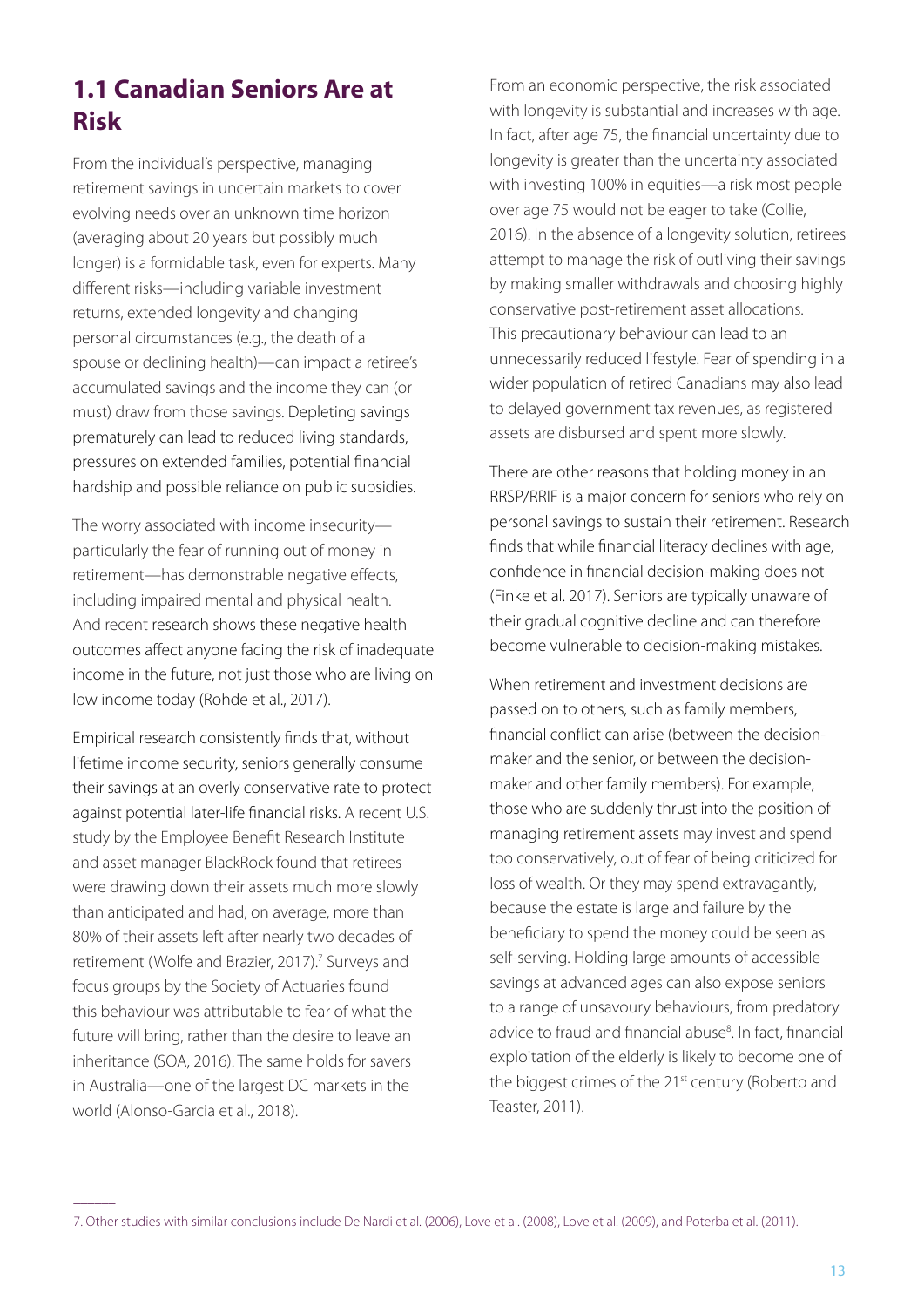**Fundamentally, the lack of adequate decumulation solutions in our retirement income system is putting the financial, social, mental and physical well-being of ageing Canadians at risk.**

# **1.2 Macro Trends and Fiscal Challenges**

In addition to the micro-perspective of individuals and their families discussed above, a number of macro-level trends point to the need to provide efficient retirement income options for Canadian seniors.

#### **1. Canada's population is ageing**

Canada's elderly population is going to be larger than it has ever been—both in number, and as a proportion of the entire population. Between 2010 and 2060, the ratio of seniors to working age Canadians is expected to more than double (MacDonald et al., 2019). And although only one in three baby boomers had transitioned into their senior years prior to the pandemic in 2018, the single biggest federal fiscal expense at that time was elderly social benefits (OAS and GIS), and the single largest provincial expense was health care for seniors (Armstrong, 2018; Barua et al., 2016).

Unlike the CPP and QPP (which are independently funded), OAS, GIS, and health and long-term care costs are financed on a pay-as-you-go basis from general revenues. These costs are expected to skyrocket. Specifically, over the next three decades, total annual OAS program expenditures are projected to triple—from \$60.8 billion annually in 2020 to \$184.7 billion by 2050, in current dollars (OCA, 2020). The cost of senior long-term care is projected to more than triple, ballooning from \$22

 $\overline{\phantom{a}}$ 

billion to more than \$71 billion annually over the next three decades (MacDonald et al., 2019).

Considering that provincial government budgets are already strained, maintaining these benefits even with the major quality gaps revealed by the pandemic—will be highly problematic. Retraction of public pension, health and long-term care benefits is a real risk that retiring Canadians may want to consider, particularly in a post-pandemic economy with an already-shrinking proportion of working-age Canadians.

#### **2. Even as seniors' need for support increases, the ability of extended families to provide that support is declining**

Canadians overwhelmingly report wanting to age in their own homes (NIA and Telus Health, 2020). Traditionally, extended family has largely made this possible by being an important source of support to Canada's elderly—from performing regular tasks like cooking seniors' meals, preparing their taxes and transporting them, to taking on more significant commitments like housing ageing relatives in their own homes. Family support can also include the ongoing health services needed by Canadian seniors who are living with chronic and disabling physical and/or mental conditions. In fact, 75% of elder care within the home is currently provided on an unpaid basis by families (MacDonald et al., 2019).

Canada's ageing demographics will push more and more people into older age categories, while longer life expectancies will lead to longer periods of impaired health and a higher need for healthrelated services (Bushnik et al., 2018). But reduced fertility rates since the 1960s have resulted in smaller families. Combined with greater geographical mobility of family members, higher divorce rates, changing expectations of care and a dramatic growth in the participation of women in the labour

<sup>8.</sup> For example, the longer Canadians keep their assets under the management of advisers/managers, the greater the trailing fees paid to those professionals, who are therefore indirectly compensated to advise maintaining a client's assets under their management even if better options exist. Possible heirs may also act opportunistically to preserve their expected inheritance and offer advice that discourages the depletion of retirement savings.

<sup>9.</sup> For more information of the elder abuse challenges facing Canadian seniors, see Johnson and Duthie (2021).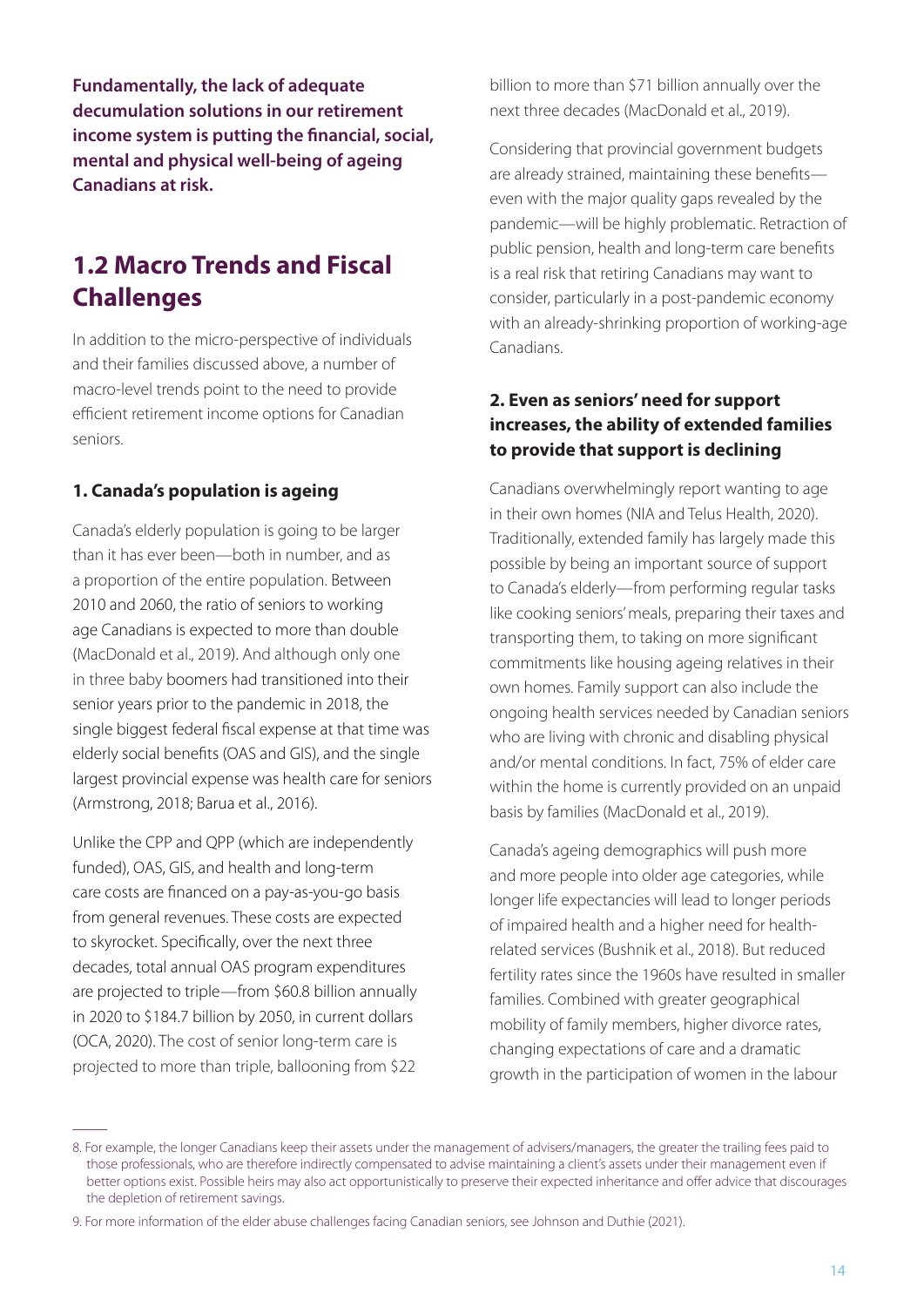force (who have traditionally acted as caregivers), the result is that, for the first time in history, Canada's seniors are less able to count on their adult children to provide free help when needed. This will greatly increase seniors' reliance on paid services and will require significant additional financing (MacDonald et al., 2019).

#### **3. Long-term care is going to be a substantial public policy challenge**

It's important to recognize the harsh realities of older people lacking the protection that money and family support provide, particularly at advanced ages. The pandemic vividly exposed the inhumane and heartbreaking treatment of vulnerable elderly Canadians, which was fundamentally a result of systemic deficiencies present in the long-term care (LTC) system long before the pandemic.

The problems underlying LTC are largely driven by an inadequately funded system that emphasizes institutionalization of the elderly over supportive care in the community, as it continues to play catchup to the ageing curve of Canadians (NIA, 2019). This became clear during the pandemic, as Canada held the international record for having the highest proportion of deaths in long-term care homes among OECD countries—approximately double the OECD average (CIHI, 2020).

Despite the clear impetus for major reforms, sustainable and equitable long-term financing solutions for LTC are not on the radar. With provincial LTC budgets already stretched and no financially sustainable plan in sight, these deficiencies will increasingly be felt by baby boomers as they age and develop chronic illness and disability in greater numbers—particularly since they lack the support of adult children who have traditionally cared for Canada's older population when the system has not.

These trends and future challenges reinforce the need for seniors to protect themselves by optimizing their own financial resources. Failing to address the disconnect in the retirement income system is a recipe for disaster to the public purse and its shrinking taxpayer base, as well as to the well-being of seniors and their families.

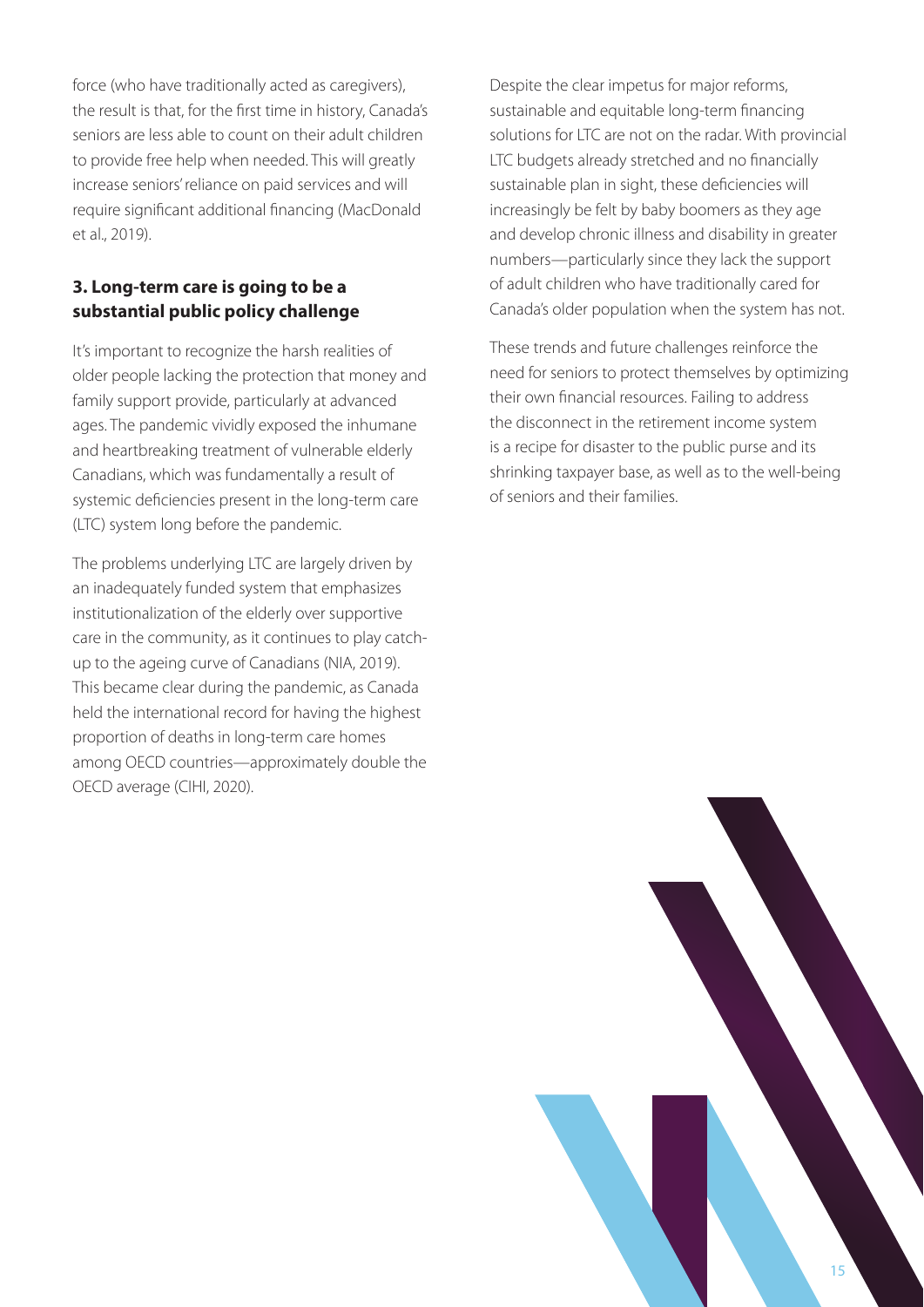# **The Case for Dynamic Pension Pools 2**

In a 2018 letter to the federal government, a large and varied coalition of retirement-related stakeholders identified an effective solution to the decumulation gap: giving Canadians the opportunity to combine their money at retirement and create their own pension pools (ACPM et al., 2018).10 This solution—referred to here as *Dynamic*  **Pension (DP) pools**—is the pension income option that is currently lacking in the Canadian retirement income system.

The remainder of this report describes how DP pools work, outlines their merits, and proposes an effective framework for their implementation and widespread adoption.

# **2.1 What Are DP Pools, and How Will They Help?**

While DC pension plans and private RRSP savings are largely focused on helping working Canadians save for retirement, DP pools helps them turn their savings into lifelong pension income.

DP pools give Canadians the option to use some or all of their registered savings to buy a dynamic pension: a monthly income stream that lasts for life. The pension is "dynamic" in that monthly payments are adjusted periodically to ensure gains and losses—primarily those due to mortality experience (i.e., actual vs. expected deaths) and investment experience (i.e., actual vs. expected returns)—are distributed equitably among the members of the pool.

**The value of DP pools is simple but profound: they help people optimize their expected lifetime retirement income while ensuring they never run out of money.** This is achieved by pooling longevity risk, maintaining an allocation to

 $\overline{\phantom{a}}$ 

growth assets, leveraging the group's size to reduce cost and gain access to special asset classes, and putting into place a transparent benefit policy with appropriate governance to ensure the dynamic pensions are fair and sustainable.

DP pools operate on a risk-sharing principle: while protecting a single individual from a risk is often prohibitively expensive, the same protection becomes affordable when spread across a large group. In a DP pool, the risk being shared is longevity risk. While the financial risk of not knowing how long a single individual will live is significant, the average future lifetime of a large enough group of people is much more predictable. The DP pool's actuary calculates the pension income the pool can afford to pay out, based on the average projected lifetime of individuals in the group (using the same type of actuarial mathematics applied to pricing DB pension plans and life annuities). This pension is higher than the corresponding income an individual could afford to safely withdraw from their savings on their own without running out of money.

A range of studies have demonstrated the financial advantages of risk pooling in a pension plan rather than managing decumulation at the individual level (Milevsky and Huang, 2018; Millard et al., 2021). In a supplementary financial illustration to this report, we draw on the experience of the UBC Faculty Pension Plan to show that DP pools deliver lifetime retirement income payments that are substantially higher than the minimum withdrawals from a RRIF, averaging 20% more throughout retirement up to age 95, and over 40% higher when accounting for the higher investment fees paid in the retail RRIF market. Most importantly, DP pool payments continue after age 95, while the required RRIF minimum withdrawals deplete the fund and

<sup>10.</sup> Several background reports that led up to that initiative include ACPM (2017), Ezra (2018) and MacDonald (2018).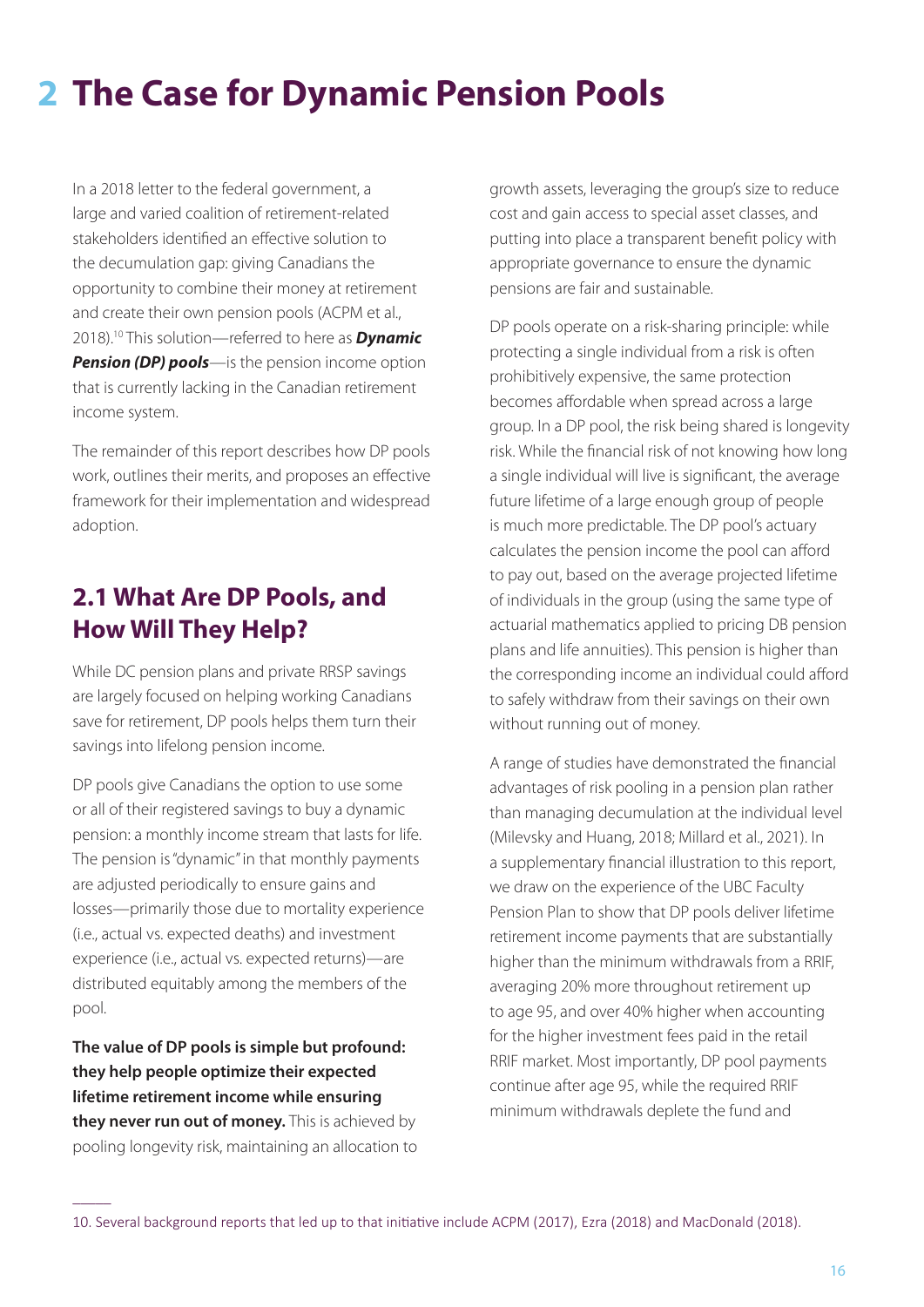exponentially decrease payouts. This is a concern, as one in six 65-year-old males, and one in four 65-yearold females, is expected to live past age 95.<sup>11</sup> These results are consistent with the analysis performed by the Australian Government Actuary comparing DP pool payouts to individual account-based drawdowns (AGA, 2014).

Pooling the longevity risk gives retirees the freedom of not having to hold on to savings to cover the possibility of living beyond their life expectancy, offering a substantial boost to lifetime retirement payments. The trade-off is that any funds left over when a member dies (after payment of any death benefits provided by the plan) will remain in the DP pool rather than being paid out to the deceased member's estate. As Moshe Milevsky, Canada's foremost expert on longevity risk pooling arrangements, succinctly puts it: "If you give up some of your money when you die, you can get more when you're alive" (Aston, 2021).

DP pools also offer numerous important financial and psychological advantages:

#### **They allow Canadians to continue to benefit from higher-yielding assets over the entire course of their decumulation journey.** Since a

DP pool can dynamically adjust payments, it has the latitude to invest in riskier assets and benefit from higher returns over the long run (a reward for taking on risk), which translates into higher pensions, on average. Individuals who choose to self-manage their savings in a RRIF can invest in riskier assets and benefit from the risk premium for a while, but conventional financial planning advice recommends they reduce their equity exposure as they move

 $\overline{\phantom{a}}$ 

through retirement.12 And traditional annuities, which come with an income guarantee, require more cautious investment and substantial risk capital to make sure the guarantee can be honoured in virtually all market environments. <sup>13</sup>

#### **An open-ended DP pool can operate with less**

**liquidity.** This opens the door to illiquid investments such as real estate, infrastructure and private equity, which offer strong and stable cash flows over the long term. Although access to such investments for individual retail investors has increased in recent years, investment through a large institutional pool (like a DP pool) would be far more cost-effective**.**

**A large DP pool wields substantial investment power and can realize significant economies of scale.** This can translate into higher income per dollar invested—much higher than a retiree could likely achieve on their own (Dyck and Pomorski, 2011). Depending on the provider, a DP pool member could benefit from reduced asset management fees compared to those in the individual retail market, as well as greater asset purchasing power, better capacity to diversify investments across asset classes and more sophisticated risk management focused on the pool's long-term sustainability.

#### **DP pools provide an efficient way to convert retirement savings into lifetime retirement income, bringing peace of mind to retirees.**

This greater sense of financial security leads to psychological benefits for retirees' health and wellbeing (Rohde et al., 2017). Equally important, a rationed income (in the form of a monthly cheque) reduces the opportunity for unintentional conflicts

<sup>11.</sup> Calculations based on gender-specific CPP population mortality rates as provided in the CPP mortality study published by the OCA (2015), with assumed future improvements in mortality of the general population going forward.

<sup>12.</sup> From the individual's perspective, having the capacity to maintain some exposure to equity markets is also a valuable inflation hedge, especially for seniors with income streams that are otherwise nominally fixed, such as income from DB pension plans and annuity payments. That is because, over the long term, the equity risk premium is understood to help counteract inflation. The erosive effect of inflation on fixed retirement income is a well-established financial planning concern and is particularly worrisome given the realistic future risk of high inflation in a post-pandemic economy. In fact, inflation fears were precisely the reason that CREF—the oldest running DP pool in North America—was initially created in 1952 (Greenough, 1990).

<sup>13.</sup> The difference in the lifetime income produced by the DP pool versus a traditional annuity can be substantial. Based on the experience of the UBC Faculty Pension Plan, a DP pool invested in a balanced fund can deliver payments for a 65-year-old that begin approximately 15% higher than commercial life annuities, with the expectation that the dynamic pension payments will increase over time, while the annuity payments stay the same (UBC, 2021). The higher expected income is compensation for the uncertain evolution of the DP pool payments from year to year.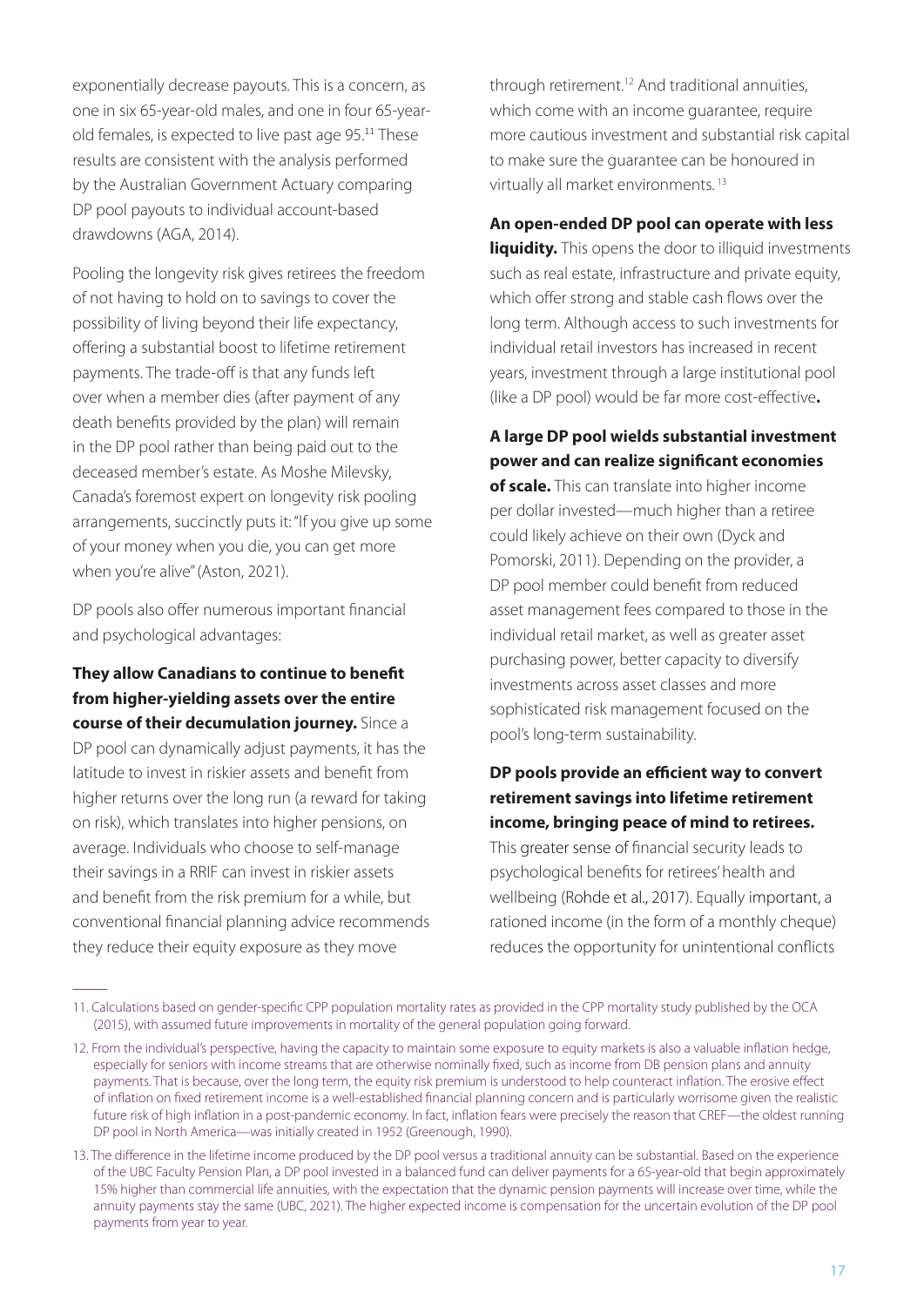of interest and helps ward off potential financial exploitation of elderly Canadians with accessible savings.

#### **DP pools are attractive because they deliver value to members without financial risk to**

**providers.** When lifetime income is quaranteed by an insurer, an employer or another third party, that party is accepting risk. Many employers are increasingly unwilling to underwrite those guarantees14. Indeed, the volatility and uncertainty of funding requirements and accounting costs arising from such guarantees can have a material impact on borrowing costs and reduce share prices for publicly traded companies (Huang and Lalani, 2015).

Since DP pools dynamically adjust income payments based on the pool's experience, they do not require risk capital or deficiency contributions, resulting in no direct financial risk for providers. Industry feedback strongly suggests that both small and large-scale providers recognize the potential of DP pools because of the clear value proposition they offer to members (i.e., their clients) without the additional risk to the provider.

Of course, DP pools aren't for everyone. They may not be appropriate for those who are in poor health relative to the general population, need access to their savings, are not comfortable with the risk profile of the pool's investments or want to leave a bequest beyond the death benefit provided by the pool. Nonetheless, for those in reasonable health who have some tolerance for risk, having access to DP pools is likely to improve their financial welfare (Boyle et al., 2015).

 $\overline{\phantom{a}}$ 

# **2.2 Government Responsibility and Fiscal Impact**

Tax-deferred savings programs like RRSPs and workplace registered pension plans operate on the principle that the government will defer tax revenue as an incentive for Canadian workers to shift more income into later life. This is, in effect, a collective public investment. The size and timing of the payoff on this public investment depends on two factors: the return on the tax-deferred savings while they are invested, and the size and timing of the withdrawals.

It is the government's responsibility to institute public policies that will maximize the payoff on this investment for the benefit of all Canadians including enacting effective legislation that supports the efficient drawdown of tax-deferred retirement assets. Introducing DP pools may have a net positive impact on government finances.

First, in the short term, DP pools are expected to accelerate *both* income tax *and* consumer tax revenue from baby boomers by:

- • Increasing their taxable income streams for life to levels that are expected to be significantly higher than the RRIF minimum withdrawal, and
- • Giving seniors the confidence to spend that income because of the late-life income security provided by DP pools<sup>15</sup>.

By contrast, seniors who are worried about their future may not spend even the mandated RRIF minimum withdrawal, moving some of these forced withdrawals back into savings instead (e.g., into TFSAs).

<sup>14.</sup> See Chandler (2020) for a discussion of the appeal of different types of risk-sharing to different types of employers.

<sup>15.</sup> Blanchett and Finke (2021) found that retirees spend twice as much each year in retirement if the income is coming from a secure lifelong pension rather than from a savings account. According to them, the secure income effectively gives retirees a "license to spend", without which they tend to hold onto their retirement savings. While Blanchett and Finke's study explored the effect of guaranteed income on spending, dynamic pensions should have a similar effect.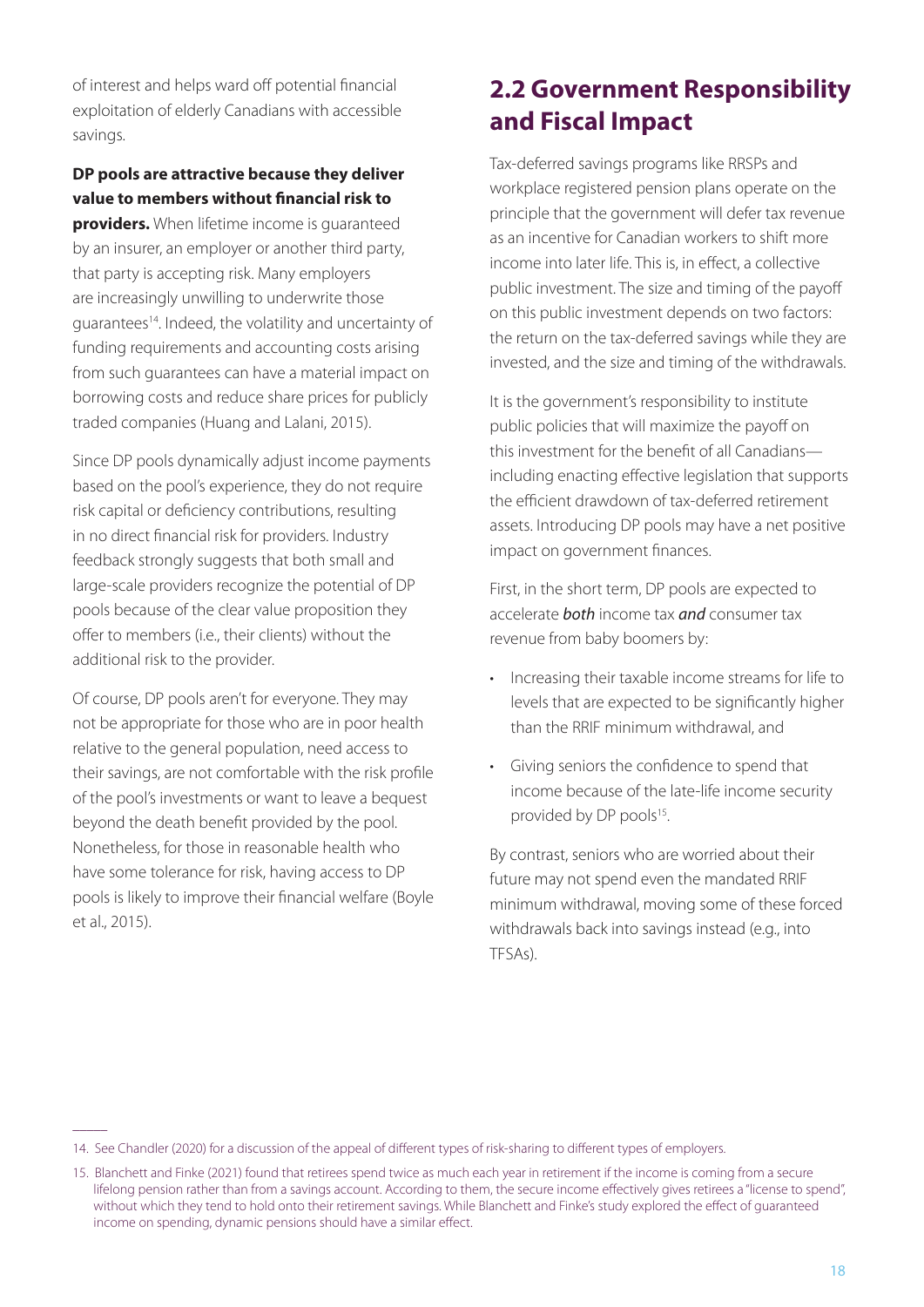Over the longer term, some of these income and consumer tax gains may be offset by the loss of tax revenue associated with unused RRIF balances at death. For clarity, in RRIFs, the remaining account balances of deceased members are immediately taxed as income, unless left to a qualifying survivor (i.e., a spouse, common-law partner or dependent child). This is not the case in a DP pool. As a result, the long-term net tax implications of shifting funds from RRIFs to DP pools would require more comprehensive analysis. See Kosarenko (2017) for an example of this type of fiscal trade-off.

Second, supporting more efficient decumulation solutions should reduce reliance on social programs, protecting the fiscal sustainability of social benefits and services for all Canadians. For example, by augmenting income from registered savings, DP pools could reduce eligibility for income-tested federal and provincial senior social transfers, such as OAS/GIS.

Third, higher lifetime income can help support Canadian seniors who want to stay in their own homes, preserving their desired autonomy and benefitting the public purse. Those who can pay for the home care they need are less likely to prematurely go into a public nursing home, where the exceptionally high costs are borne by taxpayers, thereby reducing reliance on Canada's alreadyoverburdened LTC system.

### **2.3 Modern Success Stories**

DP pools are not a new idea; the general concept of longevity risk pooling without explicit guarantees has at least a few hundred years of history (Milevsky, 2015). Academic literature in economics and actuarial science has supported longevity risk pooling for a very long time. Research on this topic has grown in recent years, inspired by the increasing need for efficient decumulation solutions in retirement systems around the world.16

 $\overline{\phantom{a}}$ 

International support for DP pool arrangements includes a current OECD report explaining that, like a DB pension plan, this type of arrangement "allows for higher expected retirement income for all participants compared to what they could achieve on their own because they do not need to plan to have additional savings to cover the risk of living beyond the average life expectancy" (OECD, 2020, p. 159).

There is also practical evidence from successful modern implementations of DP pools. Following is a description of three notable examples.

#### **1952: TIAA's CREF**

The oldest running DP pool in North America is attributable to the Teachers Insurance and Annuity Association of America (TIAA). Established in 1918, TIAA is the major provider of retirement investment plans for employees in the U.S. education and non-profit sectors. As of 2021, it had more than 5 million members and held US \$1.3 trillion in assets under management (TIAA, 2021). In response to rising inflation and shifting demographics—both within the education sector and more broadly across society—TIAA created the College Retirement Equities Fund (CREF) in 1952.

CREF was the first decumulation vehicle to give pension plan members access to equity market returns while providing a lifetime pension income. Both the vision (providing income for life that could keep pace with inflation) and the specific solution (fully participating pension contracts) were groundbreaking at the time. CREF essentially operated as a DP pool, having no guarantees and a "complete distribution of all dividend earnings, and all realized and unrealized capital gains and losses, credited currently and determined by formula", provided by an "issuing company without contingency reserves or surplus for adverse mortality, expense, or investment experience" (Greenough, 1990, p.98)

<sup>16.</sup> A varied selection of relevant recent work includes Milevsky and Salisbury (2015), Donnelly (2015), Qiao, C & Minney, A. (2015), Weinert and Grundl (2016), Forman and Sabin (2014); Milevsky et al. (2018), Bernhardt and Donnelly (2019), Fullmer (2019), and Iwry et al. (2020).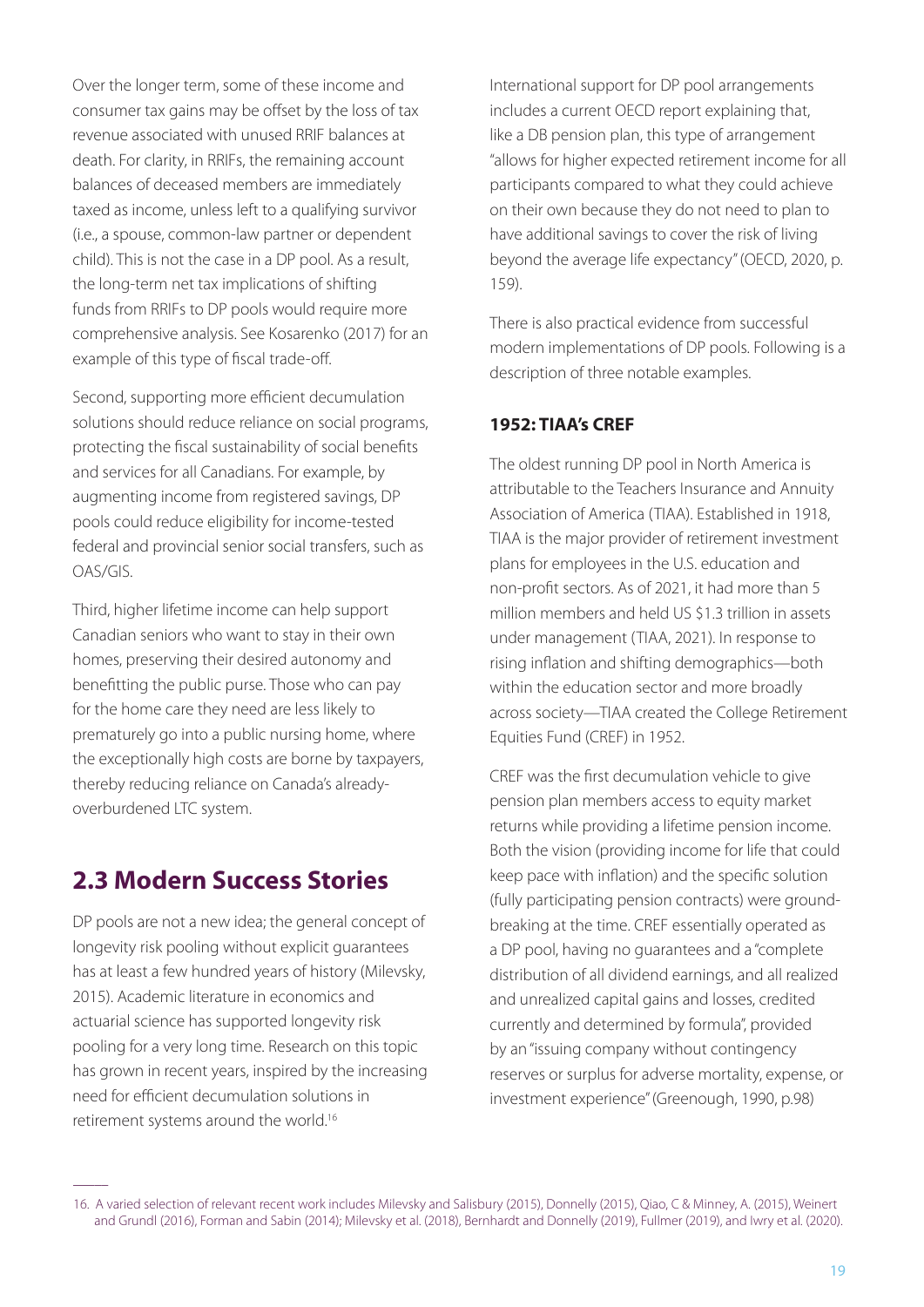This unique pension design ensured that members have lifetime pension income while still being able to invest in equities and diversified funds, all in a fair and sustainable manner. "Here, for the first time, groups of participants could be awarded their fair share of the total fund." (ibid)

#### **1967: UBC's VPLA**

The UBC Faculty Pension Plan currently serves approximately 6,600 active and retired members with nearly \$3 billion under management (UBC, 2020). It is the third largest DC plan in Canada (Benefits Canada, 2019), and its Variable Payment Life Annuity (VPLA)—the most well-known DP pool in Canada—has been running sustainably and successfully for more than 50 years.

The origins of UBC's VPLA option lie in CREF: before the Faculty Pension Plan was established, UBC professors participated in TIAA, as did many other Canadian post-secondary employees. When UBC withdrew from TIAA in 1967, a CREF-like retirement income option was created for the new plan. Over time, a second VPLA option with a different payout pattern was added. Both options pay dynamic pension benefits based on investment returns and members' longevity (UBC, 2017).

As the focus of the retirement system has slowly shifted from accumulation to decumulation over the past decade, UBC's DP pool (unencumbered by expensive guarantees) started to draw attention. Unfortunately, by that time, no new DP pools could be established: a tax policy change in 1988 blocked DC pension plans from providing lifetime payouts directly to their retiring members by stipulating that

 $\overline{\phantom{a}}$ 

such benefits must be provided through annuities purchased from a licensed provider, such as an insurance company<sup>17</sup>. That policy change was meant to prohibit DC plan sponsors from making promises about fixed lifetime payments that they might not be able to keep. However, DP pools do not actually make such promises, so it seems likely they were inadvertently swept up in the broader changes. Although UBC's arrangement was grandfathered, the door for new DP pools was firmly shut<sup>18</sup>.

#### **2021: QSuper's Lifetime Pension**

Australia's QSuper—one of the largest DC pension plans in the world—is a century-old DC plan with more than \$100 billion CDN in assets and approximately 600,000 members(QSuper, 2021a).

In early 2021, using UBC's VPLA as a template, QSuper created the largest DP pool offering worldwide: QSuper's "Lifetime Pension"<sup>19</sup>. Feedback from QSuper suggests the launch has been very successful, in terms of both member uptake and industry recognition, and global recognition of the product is growing. In 2021, Pension & Investments selected QSuper as the recipient of one of its prestigious international Innovation Awards.

Much of the success of the Lifetime Pension can be attributed to a history of trust between QSuper (a not-for-profit pension provider) and its members. In addition, a premium refund feature helped members overcome an important behavioural obstacle: the fear that they would die before having received their "money's worth" from the longevity pooling arrangement. 20

20. This feature is also included in the majority of income annuities sold in the US (Milevsky and Salisbury, 2021).

<sup>17.</sup> See the answer to Question 4—Self-annuitized money purchase plans in CRA (2002).

<sup>18.</sup> In 2015, another grandfathered plan, the Co-operative Superannuation Society (CSS) Pension Plan, tried to roll out a DP pool. The CSS Pension Plan is a significant player on the Canadian retirement scene: established in 1939, it is the second largest multi-employer DC pension plan in Canada. Yet their effort to add a DP pool was halted due to a lack of regulatory support, primarily the absence of a multijurisdictional framework for the product at that time (M. McInnis, personal communication, December 18, 2020).

<sup>19.</sup> For more information, see QSuper, 2021b. The positive contributions of DP pools to public policy objectives have been recognized by the Australian government, which allowed DP pool income to fall under the preferential treatment of pension income (e.g., not be treated as taxable income or count toward income-tested social public benefits). These same provisions were also made available to annuitized income. For a high-level overview, see Challenger (2020); for actual legislation, see Bill 2018, Social Services and Other Legislation Amendment (Supporting Retirement Incomes).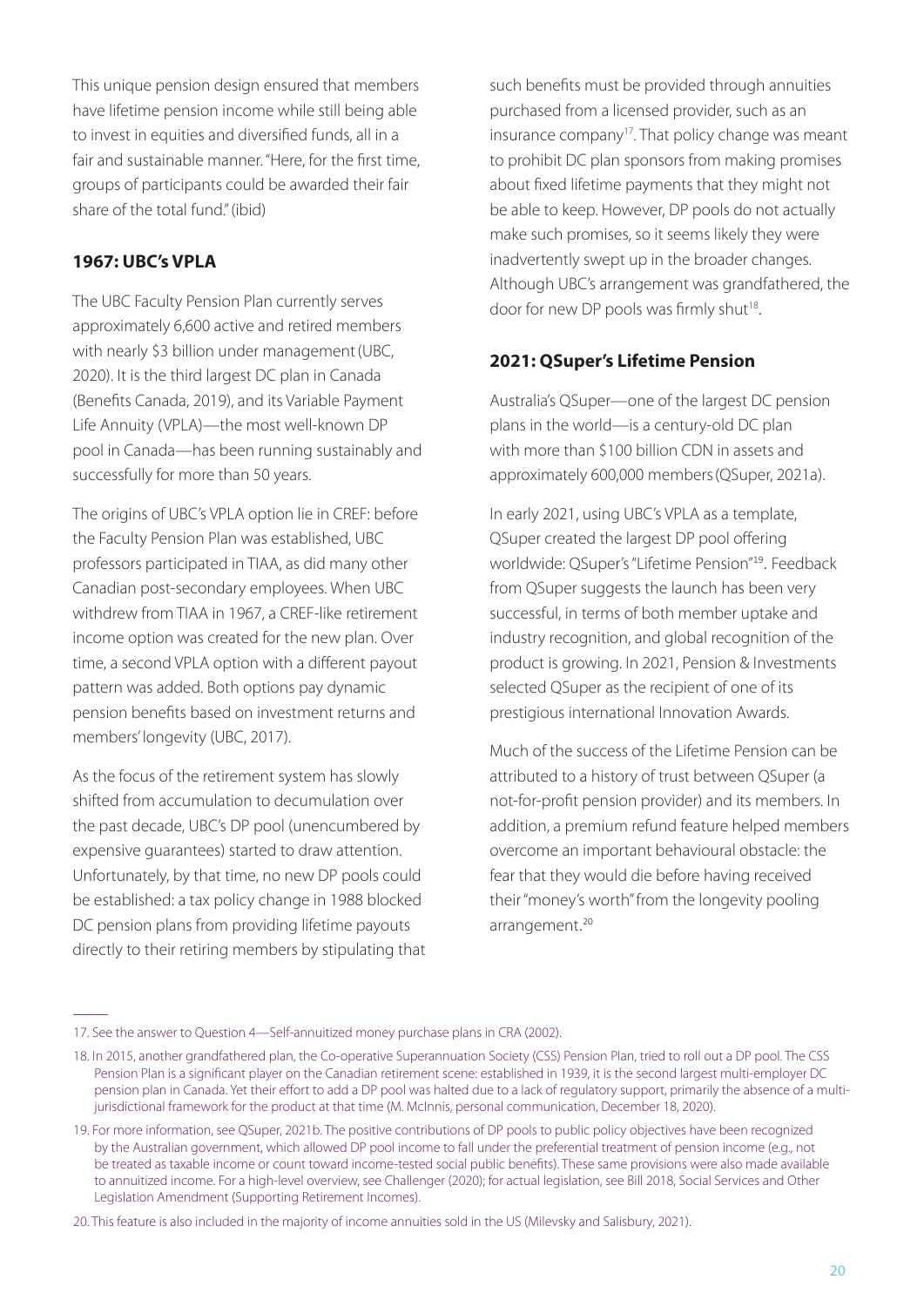# **What's in a Name? More Than You Might Think….**

The 2019 Federal Budget referred to dynamic pensions as "Variable Payment Life Annuities (VPLAs)", after the decumulation option within the UBC Faculty Pension Plan.

Since the budget was released, we have learned through our interviews with industry leaders who have been discussing VPLAs, and presenting them to stakeholders and clients, that the name is a real barrier to success. Although it is entrenched at UBC, **the term "Variable Payment Life Annuity" is confusing, misleading and unattractive to consumers in the broader financial product marketplace.**

Why? Because "VPLA" is a hodgepodge of names for retirement products and features that already exist.

A "variable annuity" is a savings vehicle with a life annuity component, such as a savings fund with a minimum level of guaranteed annuity income. This product is already well known in the industry—in fact, during several interviews in the course of our research, it took nearly the entire meeting to clarify to the other parties (who were financial experts) that our research topic was *not* variable annuities.

The term "variable benefit" recently entered the Canadian pension lexicon, referring to a series of (potentially uneven) lump sum payouts after retirement that are made directly from a registered DC pension plan.<sup>21</sup>

And a "life annuity" is conventionally understood to be a guaranteed lifetime payment stream product purchased from an insurance company, which makes that (insured) promise<sup>22</sup>. The life annuity reference is particularly problematic, since DP pools do *not* provide a guaranteed insured level of income, nor do they need to be accessed through a life insurance company.

Annuities are not attractive to consumers—so much so that researchers have coined the term "annuity puzzle" to capture the economic paradox that so few people purchase annuities, despite their economic value<sup>23</sup>. Pensions, on the other hand, are very popular. In fact, their popularity gave rise to the term "pension envy" to capture the supposed feelings of jealousy from workers who don't have one toward those who do.

For all these reasons, the name "VPLA" is a potential obstacle to successful implementation. As the rise of plain language initiatives over the past decade confirms, it's important to use precise and meaningful names that are accessible to the public.

**Choosing the correct name may seem like a non-issue to those outside of the industry, but it's critical when implementing a voluntary product whose success depends entirely on how it is communicated.**

VPLA has served as a useful placeholder, but it's time for that to change. In our research, **"Dynamic Pension"** (referring to the payout stream received by members) and **"Dynamic Pension (DP) pool"** (referring to the fund or container from which a

 $\overline{\phantom{a}}$ 

<sup>21.</sup> It should be emphasized that, at the time the VPLA option was introduced at UBC, neither "variable annuities" nor "variable benefits" were commonly used terms in the financial sector. However, they are both very common today.

<sup>22.</sup> See for example: Financial Consumer Agency of Canada (2021)

<sup>23.</sup> The financial case for including annuities in individuals' portfolios was presented over five decades ago in a seminal paper by Menahem Yaari (Yaari, 1965). Yet consumers' voluntary annuity uptake rates have been significantly lower than the optimal rate suggested by the literature. This discrepancy is an ongoing and popular area of study among economists. See Baily and Harris (2019) for a recent overview of the annuity puzzle.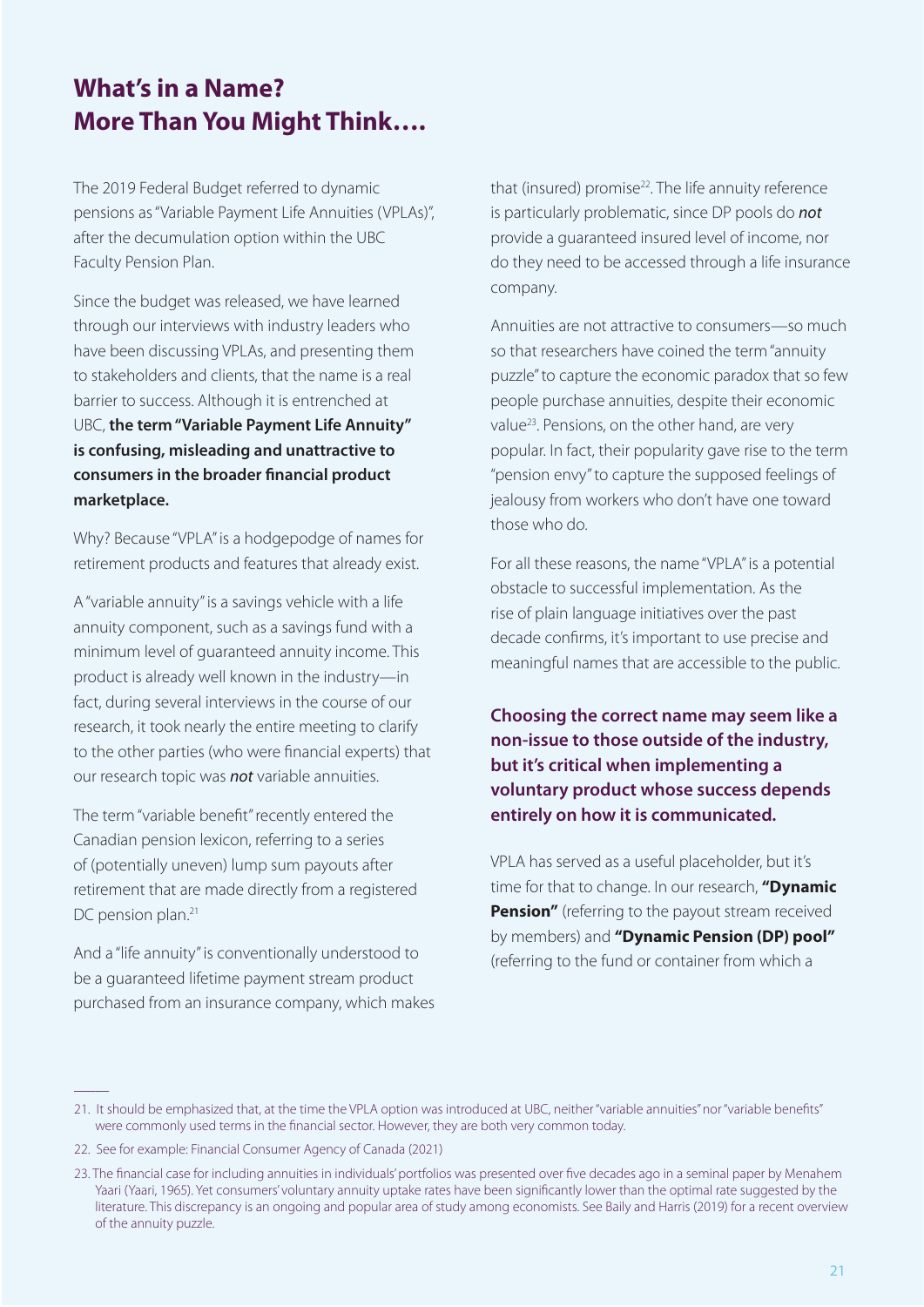dynamic pension is paid) were deemed technically suitable and attractive to consumers. Here's why:

- • These terms capture the fact that payments fluctuate while avoiding the term "variable", which is already being used in the context of "variable benefits" and "variable annuities."
- "Dynamic" is more technically accurate, signifying an often-quantitative process or system that actively changes and adjusts to new circumstances. It also lends a more positive tone that better reflects the participating and mutual sharing of risks and rewards underlying these pension arrangements.
- • "Pool" identifies both the collective nature of the fund and the longevity pooling aspect.
- • Finally, changing "annuity" to "pension" is both more accurate and more attractive to consumers.

We urge the expedient adoption of our suggested terminology before the name "Variable Payment Life Annuity" gains ground in the industry and leads to longer-term problems that are difficult to untangle.

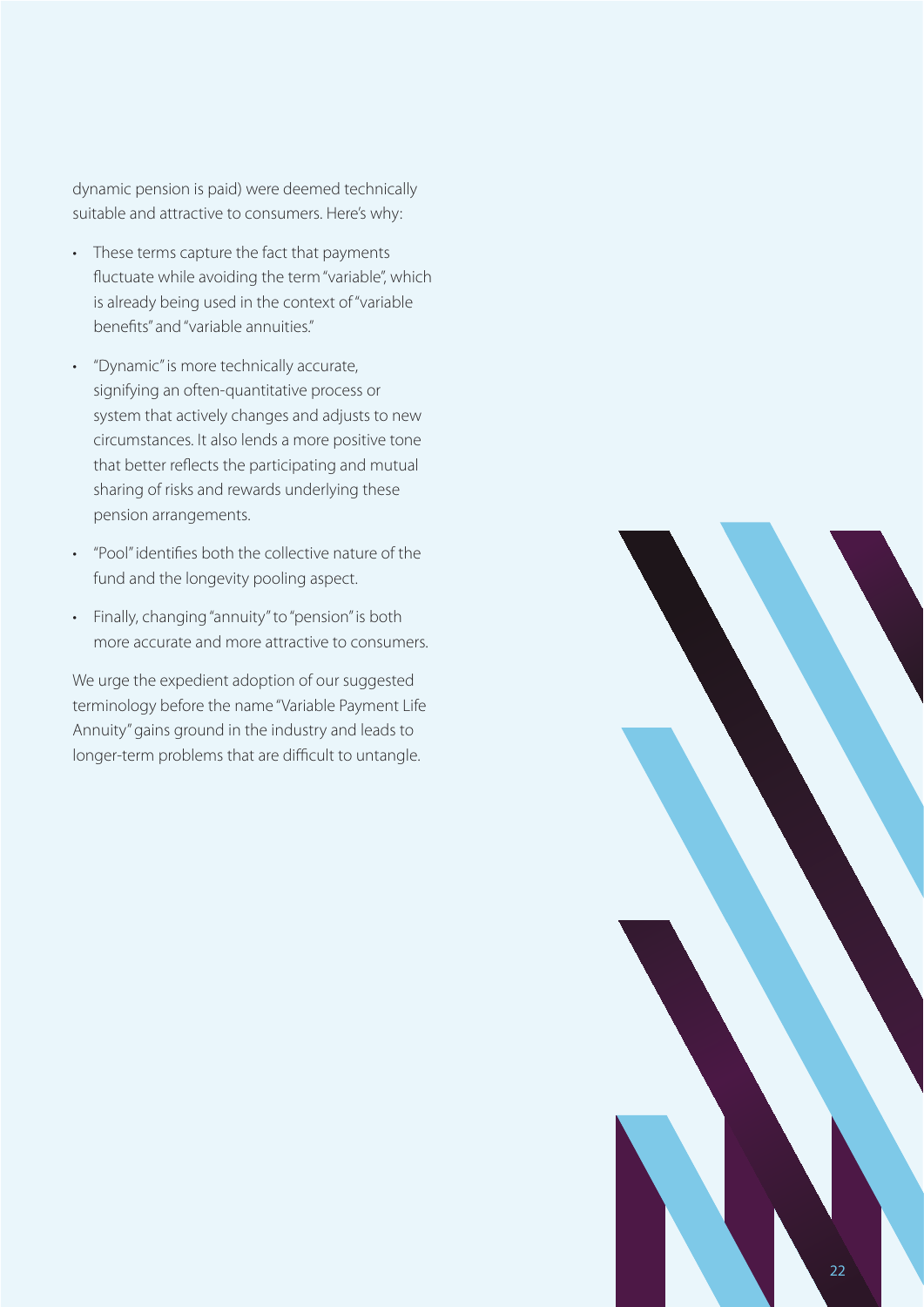# **From Research to Reality: 3The Regulatory Framework**

The overall goal of this report is to recommend refinements to the regulatory framework that will promote successful implementation of DP pools in the Canadian pension environment. Significant strides have been made toward this goal in recent years.

- • As mentioned above, major thought leaders in the retirement sphere came together in an NIA-led coalition in 2018, petitioning the federal government to change certain aspects of income tax legislation to allow for the payment of dynamic pensions from registered DC plans and PRPPs.
- The coalition's efforts were successful: the federal government made a commitment in its 2019 budget to update the tax legislation.
- • Consultations with the Department of Finance followed, and related amendments to the Income Tax Act were passed with the 2021 federal budget  $\frac{1}{24}$

The 2021 tax measures are an important first step toward addressing the disconnect between the accumulation and decumulation phases of the Canadian retirement income system, as they open the door for registered DC plans and PRPPs to pay dynamic pensions directly once the necessary changes are made to the relevant federal and provincial pension statutes. However, there are some important areas where the current framework should be improved.

Our engagement efforts with DC plan sponsors, consultants, service providers and regulators indicate that, **for DP pools to reach their maximum potential, the framework needs to support the following six objectives:**

 $\overline{\phantom{a}}$ 

#### **Uniform treatment of registered savings 1**

The DP pool should be able to accept assets from any type of registered retirement savings (including DC accounts, DPSPs, RRSPs, RRIFs and their locked-in variants).

#### **Universal member eligibility 2**

Affordable lifetime pension income must be accessible to all retiring Canadians, regardless of their employment histories. In other words, there should be no regulatory requirement for an employment link (past or present) between DP pool members and DP pool sponsors/providers.

#### **Effective protection from longevity risk 3**

The DP pool must be large enough to provide meaningful longevity risk pooling. Although the 2019 budget measures set the minimum number of DP pool members at 10, the threshold for efficient operations is likely much higher (at least 100 members, although it will depend on factors unique to each DP pool).

#### **Robust governance requirements 4**

The DP pool provider must have a fiduciary duty toward the members, and the pool must operate transparently with appropriate controls and oversight.

#### **A diverse ecosystem of providers that are willing and able to bring DP pools to scale quickly 5**

To achieve appropriate scale, the product must be attractive to, and feasible for, a variety of providers. The framework should support a range of providers, including not-for-profit entities, to foster competition.

24. Bill C-30, Budget Implementation Act, 2021, No. 1 received royal assent on June 29, 2021.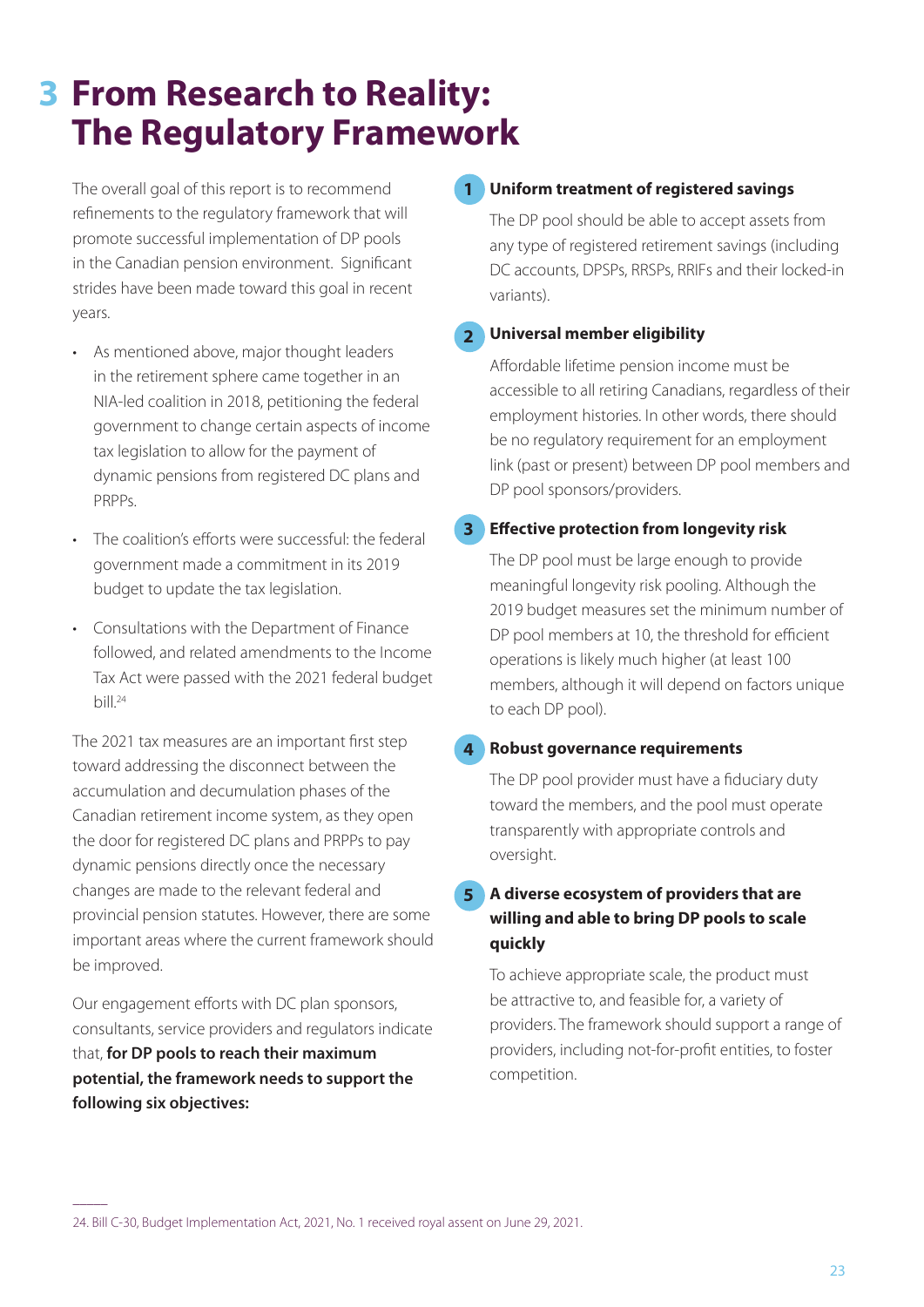#### **Clear, simple and harmonized regulations**

**6**

Legislation must be clear and unambiguous: the rules must be explicit to facilitate providers' understanding and ease implementation.

The third and fourth goals relate to the quality of a specific DP pool (i.e., the quality of the protection for members) while the other goals relate to access to DP pools in general. Both aspects are important.

DP pools can be implemented through different vehicles. The four implementations considered in this report are:

- DP pools within registered DC pension plans;
- DP pools within PRPPs (VRSPs in Quebec);
- DP pools formed through securities (e.g., mutual funds); and
- DP pools delivered in their own standalone, purpose-built legislative "container."

The following sections evaluate each type of implementation against the six goals outlined above.

### **3.1 DP Pools Within Registered DC Plans**

The current regime supports this implementation. Since DC plans are allowed to accept other registered funds, this approach meets the first objective (uniform treatment of registered savings); however, it falls short in several other areas.

Most significant, universal access to DP pools through registered DC plans is seriously hindered by the current requirement of an employment link between the DC plan sponsor and plan members. This puts dynamic pensions out of reach for those who do not have access to an employer-sponsored

 $\overline{\phantom{a}}$ 

pension plan in the first place—including 78% of Canadians working in the private sector (Statistics Canada, 2021).

Even for workers whose employer does offer a DC plan, access may still be limited. DP pools need sufficient scale to operate efficiently and effectively. As a result, it is likely that only the largest Canadian DC plans would add a DP pool, severely limiting access. 25

Another flaw of the current framework is that it disadvantages members who, upon termination or retirement, move their accumulated balances out of the plan (e.g., into an RRSP, a RRIF or the DC plan of a subsequent employer). Under the current rules, these individuals are not eligible to rejoin their former employer's plan at a later date to participate in its DP pool—meaning they may lose access to dynamic pensions entirely.

In addition, the within-plan implementation in its current form may not serve employers with several legacy plans who wish to set up a master DP pool accessible from all their DC plans. Depending on their corporate structure, such employers may need to do so through a third-party plan instead (e.g., a PRPP).

Removing the requirement for the employment relationship between the prospective DP pool member and the provider of that DP pool (in this case, the DC plan sponsor) could address both the second and third objectives (universal member eligibility and effective protection from longevity risk). With universal membership eligibility, DP pools that are operated within DC plans could grow more quickly and provide more robust longevity pooling.

We recognize that a good part of the current system of tax-assisted retirement savings was built with the employment link as a fundamental feature. We

<sup>25.</sup> In its submission to the Department of Finance, CLHIA estimated that implementing a DP pool within a DC plan would only make sense for plans with more than 20,000 active members. In 2019, there were fewer than 10 such plans in Canada (CLHIA, 2019). CLHIA's estimate is based on a conservative assumption about DP pool uptake rates among retiring members (5%). Our research suggests that the rates could be higher; in the case of 10% uptake, implementation would be feasible for plans with 10,000 active members.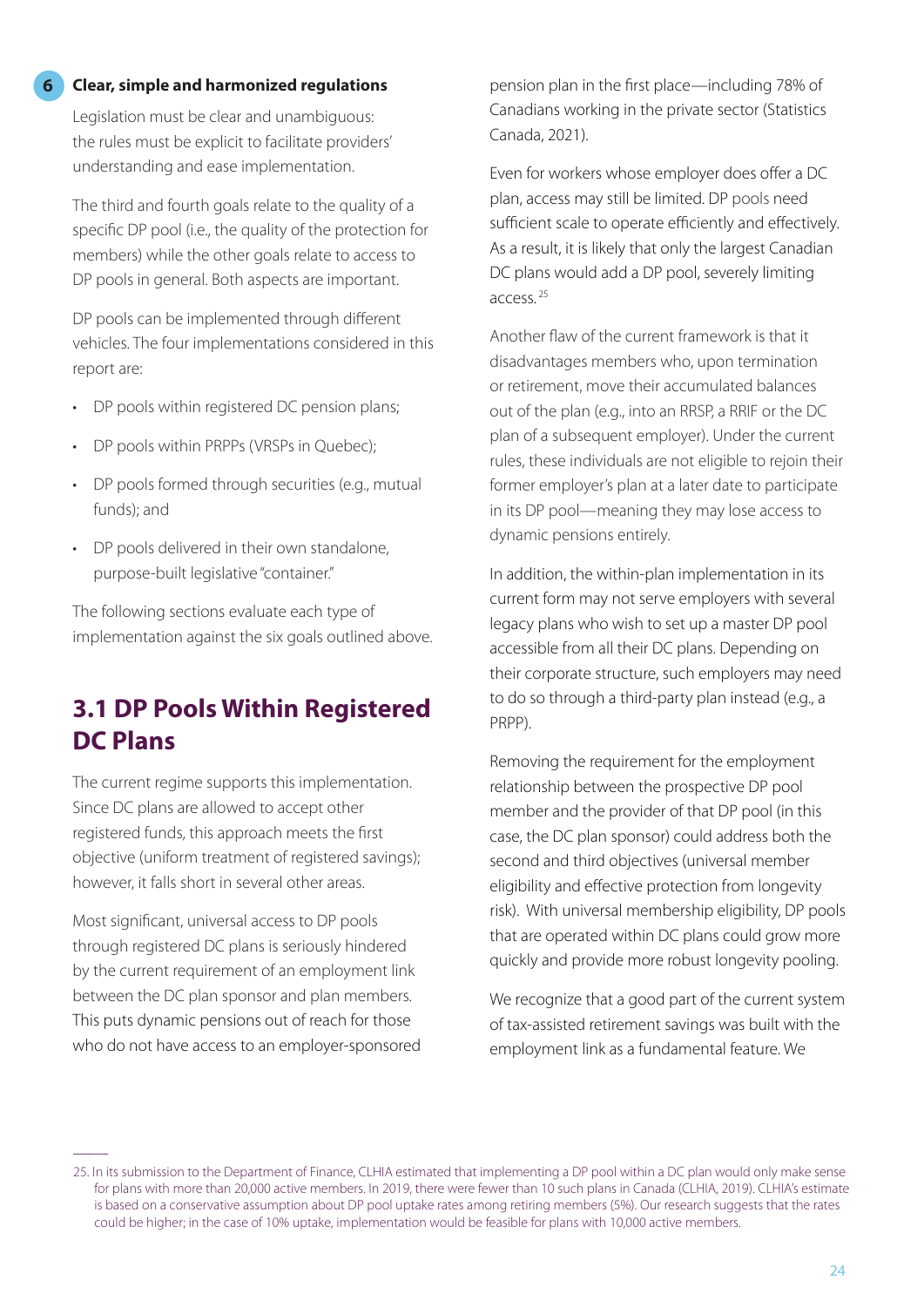are not suggesting that this feature be completely removed; we are simply noting that, for a DP pool focused on the decumulation stage of the pension plan life cycle, an employment link is unnecessarily restrictive. If the government's goal were to promote DP pools operated within registered DC plans, then the employment link should be removed for the purposes of establishing eligibility for membership in the DP pool.

In terms of the governance objective, within-plan implementation of DP pools has a strong advantage, as DC plans are already subject to governance requirements under pension legislation. Importantly, the plan administrator (often the sponsoring employer in a single-employer plan, a board of trustees in a multi-employer plan or a pension committee in Quebec) owes fiduciary duty to, and must act in the best interests of, plan members. The Canadian Association of Pension Supervisory Authorities (CAPSA) has also articulated governance best practices that DC plans are expected to follow.

However, its fit with the fifth and sixth objectives is less than ideal (providers willing and able to bring to scale and harmonization of regulations), and this is unlikely to significantly improve. As noted above, there may only be a handful of DC plan sponsors whose membership is large enough to allow the pool to reach necessary scale, and not all DC plan sponsors would be interested in, or capable of, recruiting members more broadly for their DP pool offering.

Finally, pension legislation for DP pools within DC plans would have to be simple and harmonized across jurisdictions. Harmonization has proven to be a significant challenge in the pension arena.

 $\overline{\phantom{a}}$ 

**To make widespread implementation of DP pools within registered DC plans feasible, plans must have the ability to recruit DP pool members from outside their own active membership. To achieve this, pension legislation should be amended to remove the requirement for an employment link between the DC plan sponsor and prospective DP pool members. However, even with such a change, obstacles to successful implementation remain.** 

### **3.2 DP Pools Within PRPPs**

Without any changes to the current rules, the accessibility of DP pools hinges on the availability of these pools within PRPPs and the growth of PRPP coverage in general. This is unlikely to occur without further regulatory change.

As evidenced by the slow growth of PRPPs to date, current licensees have little interest in developing the PRPP market (at least for accumulating retirement savings), with the current structure of legislated fee caps. Licensees may be more likely to operate and promote a DP pool within a PRPP if that PRPP had no accumulation component, since this would require fewer administrative resources.<sup>26</sup> Decumulation-only PRPPs would also meet the needs of plan sponsors looking for an efficient backend to their existing accumulation solution (e.g., a registered DC plan or group RRSP). However, it is unclear whether PRPPs consisting of only a DP pool (i.e., without an accumulation component) would be allowed. PRPP regulations should be clarified and harmonized, at least for decumulation-only solutions.

There are also concerns about universal member eligibility and access. First, PRPPs are not currently offered in all provinces. Second, Canadians who

<sup>26.</sup> Licensees would not have to provide sponsoring employers with payroll support for processing contributions, nor would they have to maintain accounts for all active employees, including those with zero or small balances. Unlike individual PRPP accounts, DP pools would not require daily valuation of invested assets or sophisticated recordkeeping capabilities to track and show individual balances on a daily basis.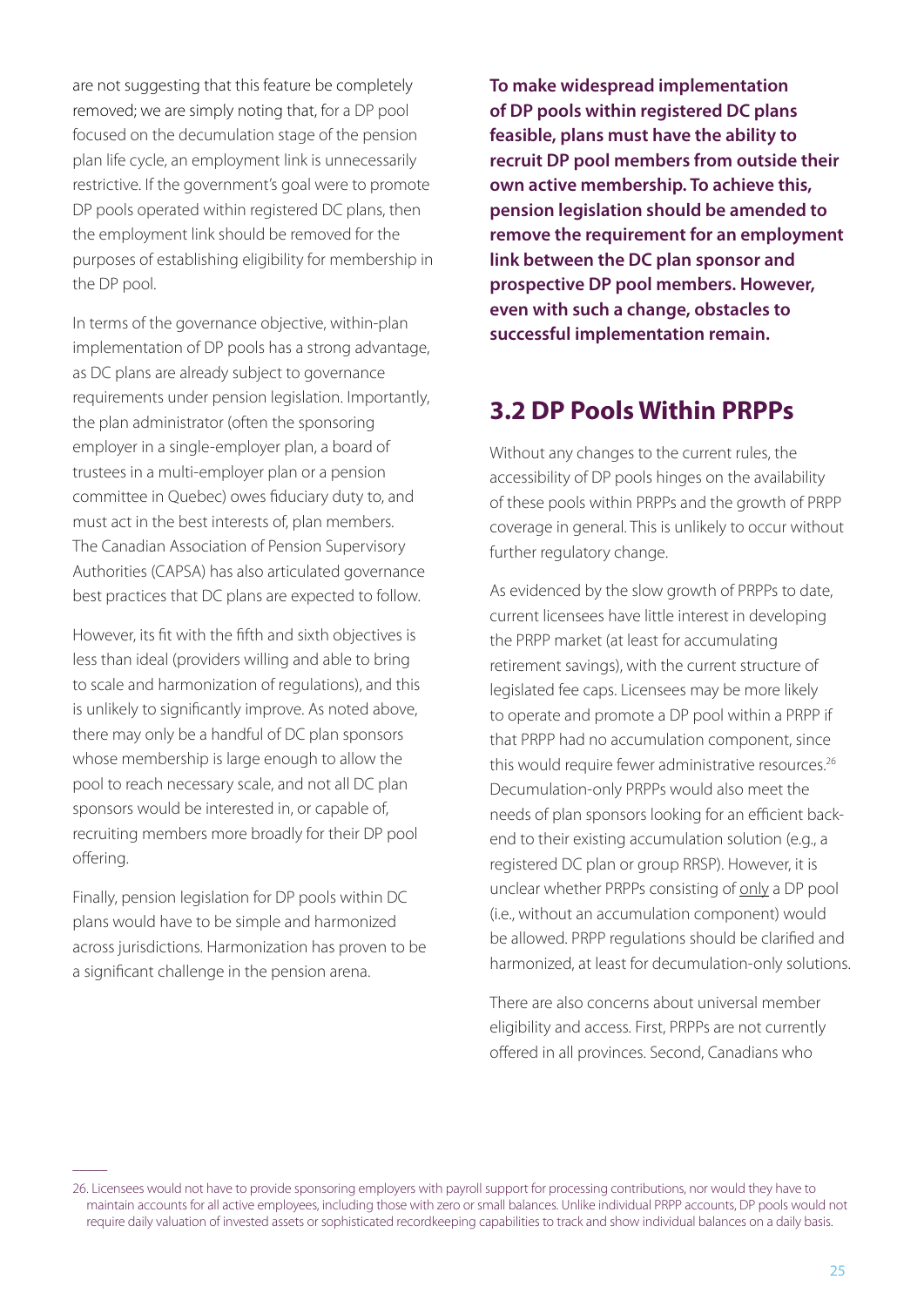are self-employed and whose employer sponsors a PRPP are currently eligible to join one. This must change if a PRPP-based solution is to take hold. The requirement of an employment link must be removed to allow universal eligibility for a decumulation-only PRPP.

On the plus side, decumulation-only PRPPs could accept all types of registered savings. They also have the potential to draw large numbers of members and achieve effective longevity pooling. However, their governance requirements should be tightened to improve transparency and to address how fiduciary duty is applied, how arm's-length oversight is maintained and how potential conflicts of interest will be addressed.

In addition, the number and type of potential DP pool sponsors needs to be significantly expanded. The current PRPP licensing requirements have been developed with the accumulation phase in mind, requiring frequent valuation of invested assets and sophisticated recordkeeping capabilities to track individual accounts. These are not necessary in the context of a DP pool.

**A truly universal and scalable solution for delivering DP pools through PRPPs would require the following critical legislative changes to the PRPP regime:**

- **Explicitly allow the creation of decumulation-only PRPPs consisting of only a DP pool.**
- **Adjust the PRPP licensing requirements to suit decumulation-only PRPPs.**
- **Expand the types of entities eligible for a decumulation-only PRPP license to include various kinds of organizations (see box below).**
- **Clarify that there is no requirement for an employment link between the decumulation-only PRPP provider and the DP pool member.**
- **Enact harmonized legislation in all jurisdictions.**

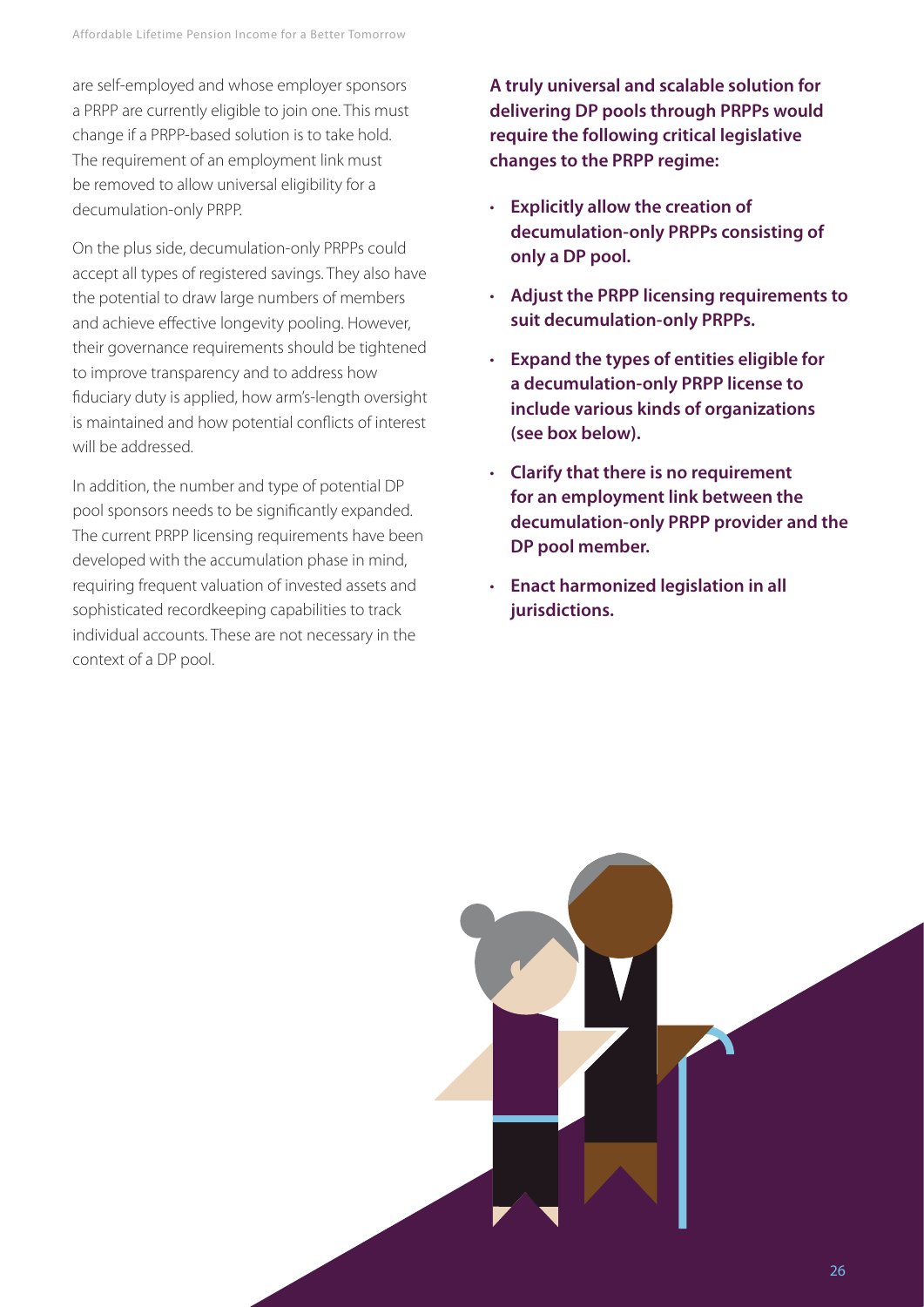### **Who Will Provide DP Pools?**

Life insurance companies are well-suited to the role of DP pool provider. They are already well integrated within the retirement financial industry as recordkeepers, custodians and annuity providers. They have much of the infrastructure and processes in place to efficiently manage payment of dynamic pension benefits. They also have the actuarial, communication and investment expertise in house to operate a DP pool smoothly. Banks that currently provide RRSPs and RRIFs are also good candidates.

However, it's important to foster a wider range of providers—well beyond the limited number of current PRPP licensees. In particular, legislation needs to support the participation of profit-for-member entities as DP pool sponsors, as evidence shows the profit-for-member model can produce excellent value for members<sup>27</sup>, outperforming the profit-for-shareholder model.<sup>28</sup>

Our research interviews identified a broad list of potential DP pool providers that could operate on a profitfor-member basis, including industry associations, unions, fraternal societies, provincial agencies (similar to the agency operating the Saskatchewan Pension Plan, but for decumulation purposes) and large public sector asset management companies (e.g., BCIMC, AIMCo, IMCO, CDPQ, Vestcor, etc.). DC pension plan administrators who wish to benefit from scale by extending their dynamic pension offering more broadly could also be included, as well as large employers with multiple DC plans who want to establish a master DP pool for all their plans.

While we recognize that the profit-for-member segment of the DC decumulation landscape is currently underdeveloped<sup>29</sup>, we believe it holds tremendous potential. Learning from QSuper's success in implementing its Lifetime Pension, potential DP pool members are attracted to providers who:

- Have earned members' trust through a long history of positive interactions;
- Will likely continue to exist for the duration of the members' lifetimes; and
- Bring together individuals who are naturally willing to share longevity risk.

 $\overline{\phantom{a}}$ 

Industry associations, unions, fraternal societies and certain public sector employers meet all of these criteria.

In addition to profit-for-member organizations, new types of for-profit providers—such as consulting firms and pension-plan-as-a-service providers—may also enter the ring and contribute a source of productive competitive pressure to the major financial institutions.

<sup>27.</sup> In Canada, large profit-for-member providers such as OTPP and the CAAT Pension Plan have produced significant value for members in the DB sphere in terms of investment, administration and benefit management; their successes could be replicated by large DP pool sponsors. For background on the success of the profit-for-member sector in Canada (i.e., the "Canadian Pension Model"), see Ambachtsheer (2021).

<sup>28.</sup> When Australia moved to compulsory DC workplace pension participation nearly 40 years ago, superannuation ("super") funds were created by both not-for-profit entities (e.g., governments and labour unions) and for-profit entities (e.g., banks). Research confirms that profit-for-member super funds have materially outperformed profit-for-shareholder funds over this period, in part due to the latter group charging materially higher fees (Productivity Commission, 2018). For a thorough review of the advantages of the "profit-formember" model over retail, see Santoreneos (2018).

<sup>29.</sup> As of the time of writing, all five non-Quebec PRPP providers operate on a profit-for-shareholder model. Among the 9 VRSP providers in Quebec, two are profit-for-member entities: the asset management subsidiary of the federation of GP physicians (Société de gérance des Fonds FMOQ inc.) and Desjardins (a financial services co-operative).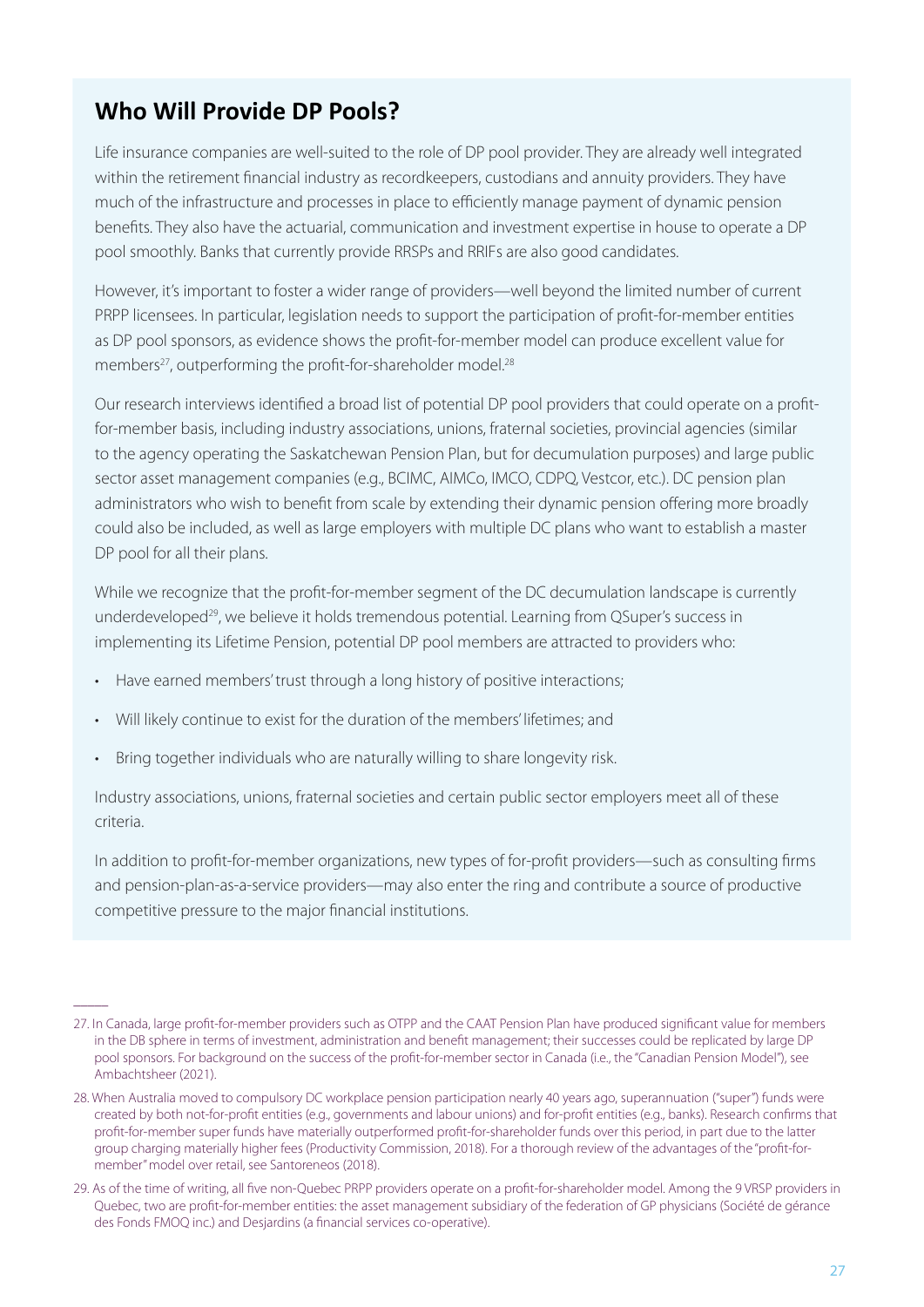# **3.3 DP Pools Delivered Through Securities**

While the federal government was making the necessary changes to income tax legislation to enable DP pools within registered DC plans and PRPPs, an alternative implementation emerged through the securities route, which is not subject to pension legislation.

In mid-2021, the first mutual fund that incorporates longevity pooling arrived on the Canadian market.

Registered with the Ontario Securities Commission (OSC), it is an open-end<sup>30</sup> mutual fund governed by the provisions of National Instrument 81-102. It aims to provide a stream of disbursements that includes substantial bonuses to unitholders at higher ages, financed by investment returns and the cancelled entitlements of those who die earlier than expected or voluntarily exit the fund. As with any mutual fund, the disbursements are not guaranteed.

Longevity pooling through a mutual fund requires exemptive relief allowing units of deceased unitholders to be redeemed at less than the fund's net asset value per unit. Furthermore, it is good practice for this type of fund to include additional disclosures in the fund facts document that specifically relate to the longevity pooling aspect – this also requires exemptive relief. So far, the OSC granted both.

Another challenge of the securities-based implementation is that, for mutual funds, both the price per unit and the distributions per unit must be the same for all unitholders. To keep this structure in a fund with longevity pooling, unitholders must be divided into age-based cohorts; otherwise, the pricing becomes unfair. As time passes, the number of unitholders within each cohort decreases, eventually reaching a point (at higher ages) where the longevity protection is no longer effective. This means our third objective (effective protection from longevity risk) is increasingly hampered over

 $\overline{\phantom{a}}$ 

time under a securities-based approach that limits longevity pooling to age-based cohorts. Although exemptive relief could be sought from the OSC to allow unit values and/or distributions to vary, this approach may not be practical from an operational perspective.

The first and second objectives are, however, fully satisfied (uniform treatment of registered savings and universal member eligibility). In fact, a securitiesbased solution also addresses decumulation of non-registered savings, which a solution rooted in pension legislation normally would not.

The fifth objective, providers willing to put significant resources into marketing the solution and bringing it to scale, is also likely to be met. Similar products by other investment managers will likely follow. In fact, the securities-based implementation may outpace pension-based implementation, at least in the short term.

The securities-based implementation does not currently meet all the governance requirements set out in the fourth objective (robust governance). Most mutual funds are established as a trust. The manager is also normally the trustee, bound to act in the best interests of the investment fund. Here, the manager (who is usually a for-profit entity) faces a conflict of interest, both charging a fee on total assets in the fund to earn revenue and deciding on the level of income distributions paid out from the fund to unitholders. Although mutual funds are required to have an Independent Review Committee to advise the manager, especially around conflicts of interest, it is unclear how a conflict arising from the manager's role as service provider would be handled. Under a typical mutual fund, this is not a significant issue since unitholders who are unhappy with the level of fees can redeem or sell their units. However, in a fund with longevity pooling, the redemption value normally decreases quickly after issue to reflect the disbursements received. Once the redemption value is sufficiently low, the unitholder is essentially

<sup>30. &</sup>quot;Open-end" means the fund can issue new units at any time. Units can also be redeemed by returning them to the fund. The latter feature is generally not found in other implementations of DP pools.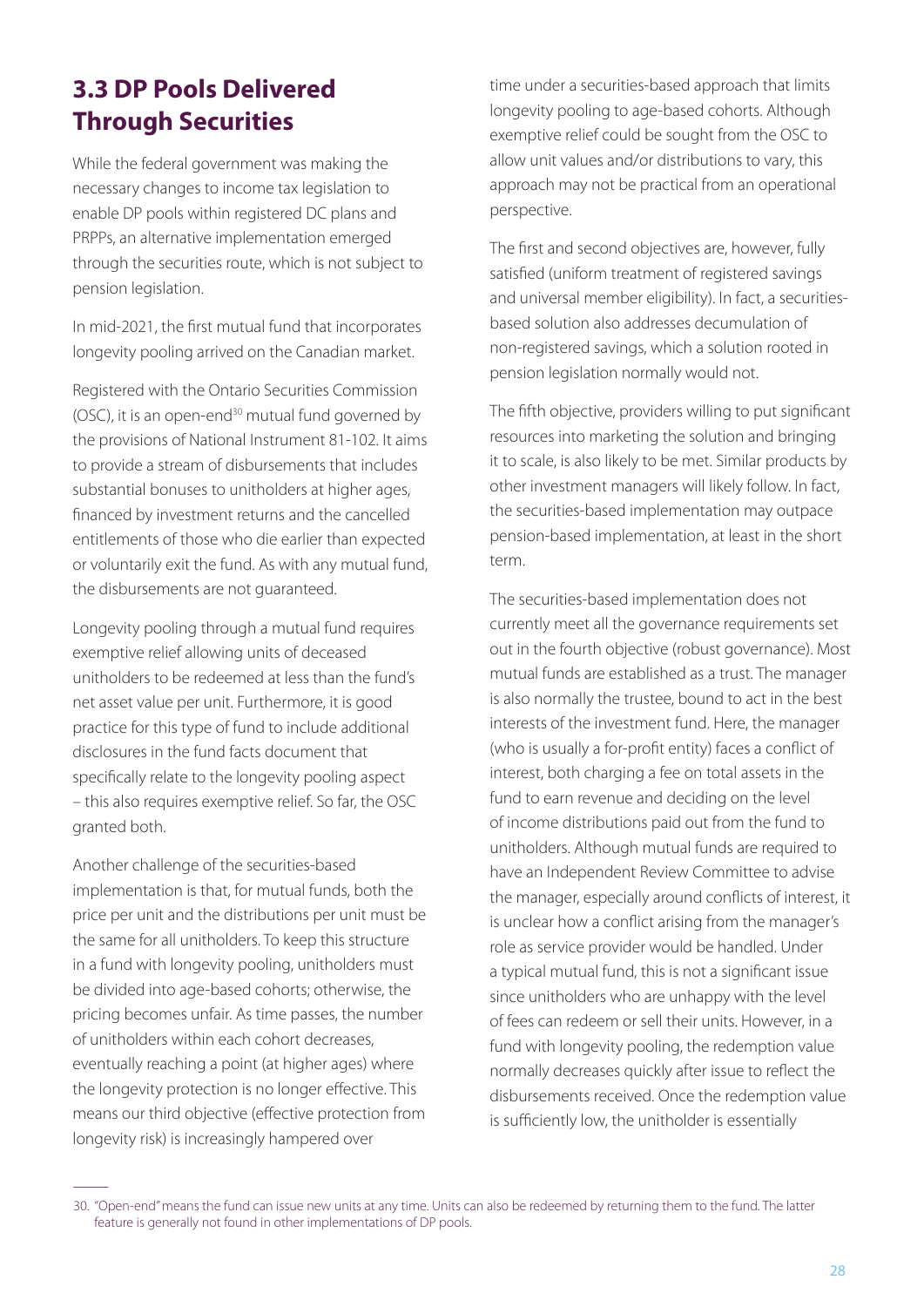"stuck" with the investment since it would be disadvantageous to redeem.

In addition to potential conflicts of interest around fees, there is an issue with transparency. There is no requirement under securities legislation for an explicit benefit policy indicating exactly how adjustments to the periodic disbursements will be made. Without this policy, the operation of the DP pool can be quite opaque. The manager of a mutual fund with longevity pooling can, of course, choose to develop an explicit benefit policy, but it would be better for this to be mandatory rather than optional.

In terms of the sixth objective, regulations relating to mutual funds are already harmonized across jurisdictions through a series of coordinated statements of rules (known as "National Instruments") and a multilateral passport system for registration and oversight. Securities regulators have been willing to consider innovative products and novel approaches, as evidenced by the exemptive relief provided by the OSC. If policymakers wish to promote a securities-based implementation of DP pools, then a standardized approach to investment funds with longevity pooling elements (e.g., through the development of a "model" fund prospectus and disclosures) may reduce the need for exemptive relief for each new fund and speed up adoption by different providers.

#### **Overall, securities-based implementation of DP pools would require the following changes to meet all six objectives:**

- • **Address inadequate longevity pooling due to shrinking cohorts at advanced ages.**
- **Improve transparency by requiring an explicit benefit policy without discretionary elements.**

 $\overline{\phantom{a}}$ 

- • **Clarify how fiduciary duty applies and how conflicts of interest around fees will be addressed.**
- • **Develop a "model" fund with longevity pooling to reduce the need for exemptive relief each time a new DP pool is established.**

### **3.4 Standalone DP Pools**

As an alternative to the current direction, the government could create a new, purpose-built legislative "container" for DP pools rooted in the pension paradigm—one that, by design, meets all six criteria. We refer to these as "standalone DP pools" to distinguish them from DP pools within some other container (e.g., a DC plan or PRPP).

Standalone DP pools would *only* provide dynamic pensions. Pension payments would begin as soon as the member joins the DP pool, meaning there would be no deferred benefits and all members would be drawing pensions. The amounts would be recalculated periodically based on an explicit benefits policy.

A standalone DP pool would accept all registered retirement savings, including transfers from any registered pension plan (both DB<sup>31</sup> and DC), PRPP, RRSP, RRIF and their locked-in counterparts. **This aspect is essential to ensuring access to lifetime retirement income for as many Canadians as possible.**

Importantly, there would be no regulatory requirement for an employment link (past or present) between DP pool members and standalone DP pool providers.

Based on industry feedback, we anticipate that many standalone DP pool providers would want to keep their eligibility rules wide open, letting any individual join<sup>32</sup>. This would allow the provider to unite greater

<sup>31.</sup> Many DB plans allow transfers out at retirement, and a transfer to a DP pool would be a natural fit on a voluntary basis. It could also be attractive in the case of plan wind-up as an alternative to annuity purchase, or where the DB plan does not index retirement benefits.

<sup>32.</sup> Policymakers may wish to set a minimum age for joining a standalone DP pool, such as age 55, which is the common threshold for beginning to draw a pension under DB plans.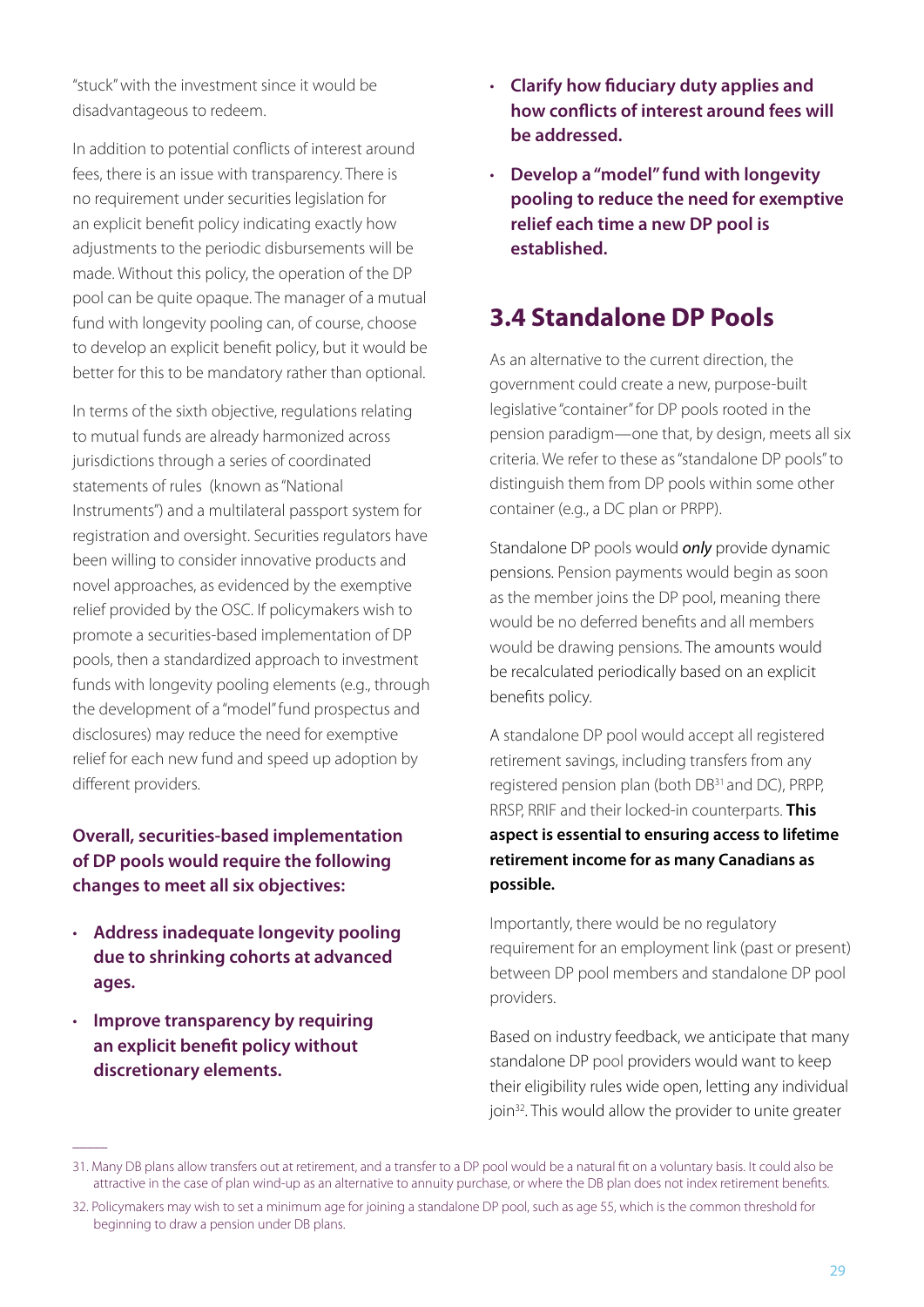numbers of retirees in a single DP pool and reach critical scale more quickly.

Conceivably, large employers with multiple DC plans covering different employee groups would want to set up a standalone DP pool (to be run on a profit-for-member basis) but may not want to extend access to "outsiders." Under a standalone DP pool framework, they could do so: while the framework would not *require* an employment link for standalone DP pools, it also would not prohibit it.

Since the standalone pension-based DP pool would be subject to pension legislation, robust governance requirements would apply.

Potential providers would include the ones listed earlier, including both profit-for-shareholder and profit-for-member configurations.

Finally, since a new regulatory framework would be created explicitly for this purpose, we are optimistic that the sixth objective of clear, simple and harmonized regulations could be met.

### **Summary of Implementation Options**

|                                                                                          | DP pools<br>within<br><b>DC</b> plans | DP pools<br>within<br><b>PRPPs</b> | DP pools<br>via<br>securities | <b>Standalone</b><br>DP pools |
|------------------------------------------------------------------------------------------|---------------------------------------|------------------------------------|-------------------------------|-------------------------------|
| <b>Uniform treatment of</b><br>$\mathbf{1}$<br>registered savings                        |                                       |                                    |                               |                               |
| <b>Universal member</b><br>$\overline{2}$<br>eligibility                                 |                                       |                                    |                               |                               |
| <b>Effective protection</b><br>3 <sup>1</sup><br>from longevity risk                     |                                       |                                    |                               |                               |
| Robust governance<br>4                                                                   |                                       |                                    |                               |                               |
| <b>Providers are willing</b><br>and able to bring DP<br>5 <sup>1</sup><br>pools to scale |                                       |                                    |                               |                               |
| Clear, simple,<br>$6\overline{6}$<br>harmonized regulations                              |                                       |                                    |                               |                               |
|                                                                                          | satisfied                             | needs adjustment<br>⁄⊁ે            | $(\boldsymbol{\mathsf{X}})$   | unlikely to be achieved       |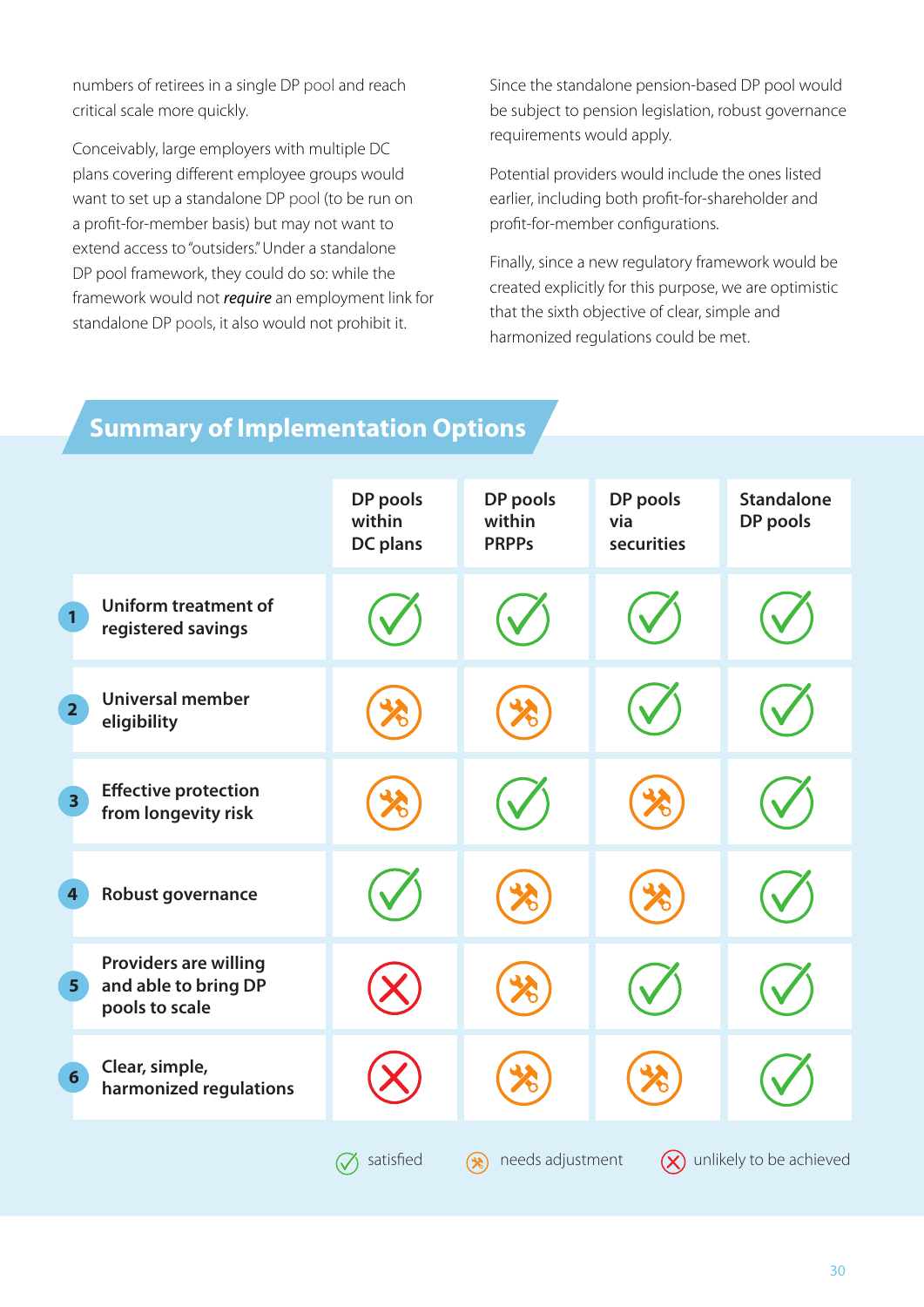# **3.5 The Elephants in the Room: Fiduciary Duty, Fees and Conflicts of Interest**

No matter which type of implementation prevails, fiduciary duty must be attached to the DP pool provider role. Fiduciary duty already applies to administrators of registered pension plans. For members who move their savings from a DC pension plan to a DP pool at retirement, it would be ironic to lose this important layer of protection right when they enter their most vulnerable years. In fact, it is critical to ensuring members' interests are protected after they join the DP pool—a commitment of potentially 40+ years.

In this context, it's important to address the potential for conflict of interest when an entity both fulfills the fiduciary role and sets the administrative and investment fees for the DP pool under the profit-forshareholder model. One way to manage this conflict is to impose a cap on fees charged by DP pool providers. The existing PRPP regime already includes an effective fee cap of 1.25% of assets $33$ ; this could also be maintained for decumulation-only PRPPs operating DP pools. Alternatively, if the standalone DP pool approach is chosen, a similar fee cap can be included in the new framework.

When considering fee caps, we also need to look at potential knock-on effects. The key question is, how would fee controls impact providers' interest in creating and distributing DP pools? Most industry participants agree the fee controls enshrined in the PRPP regime have contributed to sluggish marketing of these solutions in the accumulation phase by forprofit licensees.

 $\overline{\phantom{a}}$ 

Fast, widespread adoption of new financial products like DP pools requires active promotion by wellknown, trusted institutions. It is reasonable to expect that these institutions would be reluctant to engage in enthusiastic marketing in the presence of fee controls. It is also worth noting that many PRPP licensees already have a significant stake in providing LIF/RRIF-type products. Some providers may be reluctant to offer DP pools at all, as this would divert funds from their more lucrative LIF/RRIF stream.<sup>34</sup>

However, resistance may be lower in decumulationonly PRPPs than in accumulation-based products, since the administrative burden is lower. Our conversations with providers suggest that, at least in the group retirement space, traditional providers would still be able to maintain reasonable profits with a PRPP-like fee cap on DP pools, although this may come at the cost of not-so-innovative strategies for managing DP pool assets.<sup>35</sup>

Finally, it is important to mention that existing providers' retail distribution channels rely on brokers and advisors who are compensated via significant trailing commissions, in the range of 0.5% to 1% per year on invested assets. Clearly, these commissions could not be maintained in DP pools subject to fee controls. It is also reasonable to assume that, in the absence of these trailing commissions, some advisors would not recommend DP pools to their clients, meaning DP pools may have limited uptake in the retail sphere.

These considerations should temper policymakers' expectations, but the solution is not to abandon fee controls entirely. Instead, it is critical to support the emergence of the profit-for-member model in the DC decumulation space by expanding the range of

<sup>33.</sup> This fee cap is explicit in Quebec and is set at 1.25% for the default fund and 1.50% for any other fund. Elsewhere, there is an implicit fee cap, as the provider must prove that the fees are at or below fees charged to a DC RPP with 500+ members.

<sup>34.</sup> In the long run, administration of DP pools should be less costly than administration of LIF/ RRIF products, even after considering the cost of actuarial management and oversight. First, DP pools would not need to maintain daily-valued individual accounts. Second, members would have no decisions to make after joining the DP pool, resulting in less pressure on providers' call centres. However, since LIF/RRIF products are not currently subject to fee controls, their profit margins may still be higher, making DP pools unattractive to some providers.

<sup>35.</sup> Capped fees may discourage for-profit providers from using more expensive asset classes (e.g., real estate, infrastructure, etc.), thus eliminating one of the pooling advantages mentioned earlier. We have seen this occur with PRPPs where the fund lineup includes only index and in-house managed funds instead of the provider's most innovative products.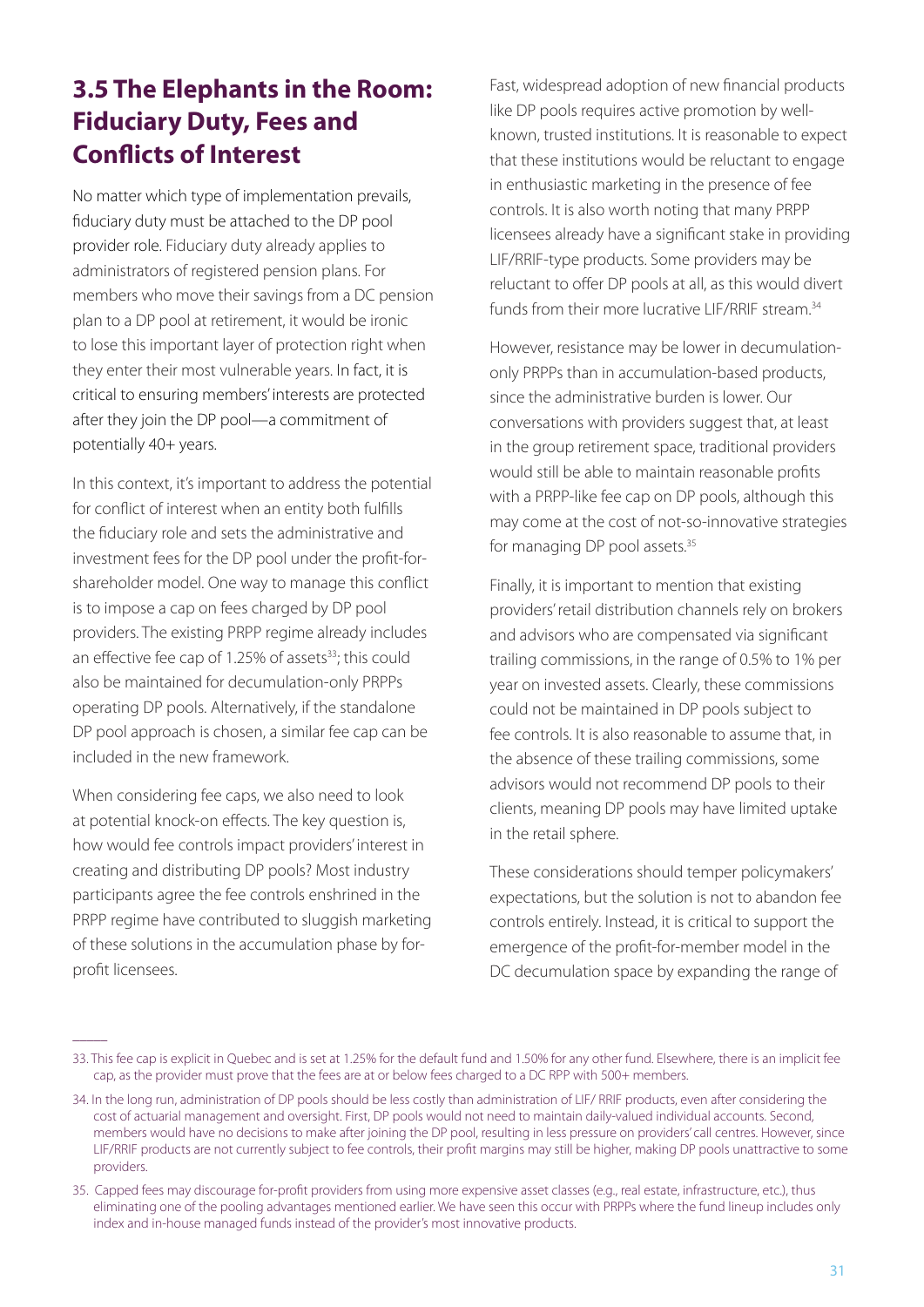entities that can act as DP pool providers. New types of for-profit providers without a stake in the status quo should also be supported as a potential source of innovation and greater competition.

### **3.6 The Regulator's Role**

As noted earlier, it is crucial to have a broad list of potential DP pool providers: **any entity represented by a board of trustees should be able to register a DP pool without obstacles.** Securities or pension standards regulators will still need to ensure that the entities approved to provide a DP pool can demonstrate the necessary skills and expertise to design and run it—whether from within the entity (as with some financial institutions), from expert members of the board of trustees or by engaging external expert advisors and service providers.

Regulators should also ensure that providers have appropriate governance in place—including transparency in decision-making and plan operations; appropriate risk management; avoidance of conflicts of interest; and generally ensuring value and fairness for all members. Transparency involves having clear governance and benefit policies, adequately communicating potential risks, rewards and the actual dynamic pension adjustments, and disclosing expenses. To make the latter meaningful, we recommend public disclosure of DP pool operating costs by all providers through a standardized score card that would allow for comparison by prospective DP pool members.

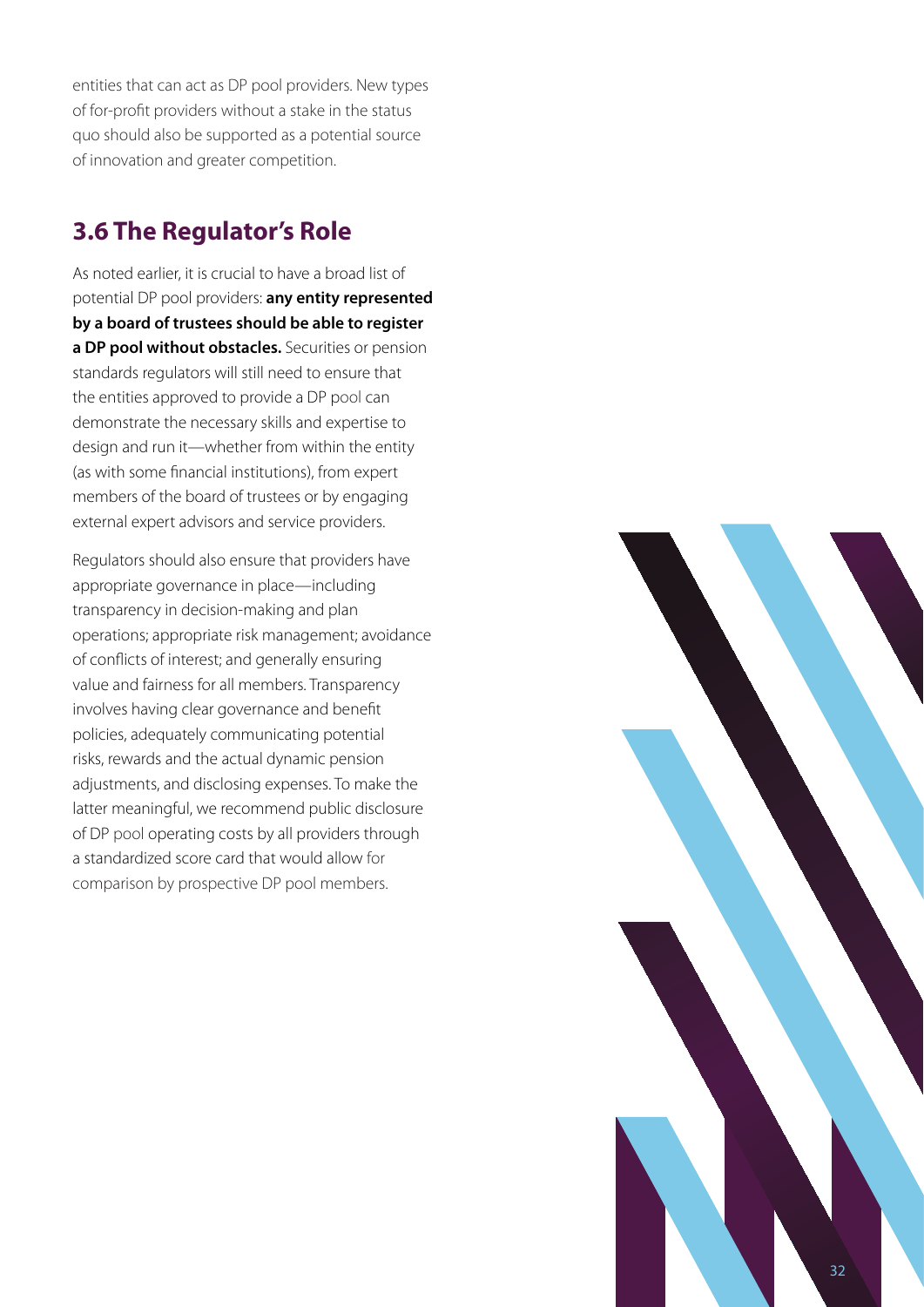# **4 Our Call to Action**

Throughout our consultations and extensive research, we heard several analogies used to describe the problems with Canada's current retirement income system. The system simplifies (even automates) savings and investments for working Canadians, giving them low-cost solutions and other layers of protection. However, once Canadians move into retirement, they are left to navigate the decumulation side on their own, with access to a large sum of money but no longterm strategy. One interviewed expert likened this situation to downhill skiing: the person is suited up with the best ski equipment, brought up the chairlift and then simply left at the top of the mountain to find their own way down<sup>36</sup>.

It's a dangerous and inequitable disconnect. As Keith Ambachtsheer, arguably Canada's foremost internationally recognized thought leader on institutional investing and pension governance, has observed:

*The \$1.5T in individual retirement savings juxtapositions nicely beside the similar-size asset pool attached to well-designed and managed (largely) public sector quasi-defined benefit plans. While the latter group of plan members have assured lifetime income streams through effective longevity risk pooling mechanisms, the former group does not and people are left to fend for themselves. This is a material inequity in Canada's retirement income system that requires immediate attention.* 

(K. Ambachtsheer, personal communication, July 26, 2021)

**DP pools have the potential to significantly improve the retirement outcomes of Canadians by addressing the alarming gap between the accumulation and decumulation sides of Canada's retirement income system.** And they are urgently needed now to provide an accessible and sustainable income solution for the close to 10 million baby boomers (Statistics Canada, 2020b) who are now making retirement financing decisions that will affect them, and their families, for the rest of their lives.

As is often said, "those who have the privilege to know have the duty to act." In this spirit, we invite industry stakeholders and policymakers to join us in working toward successful implementation of DP pools. *Now* is the time to create a better future for millions of retiring Canadians, and for generations to come.

 $\overline{\phantom{a}}$ 

<sup>36.</sup> Many thanks to René Beaudry for this insightful perspective.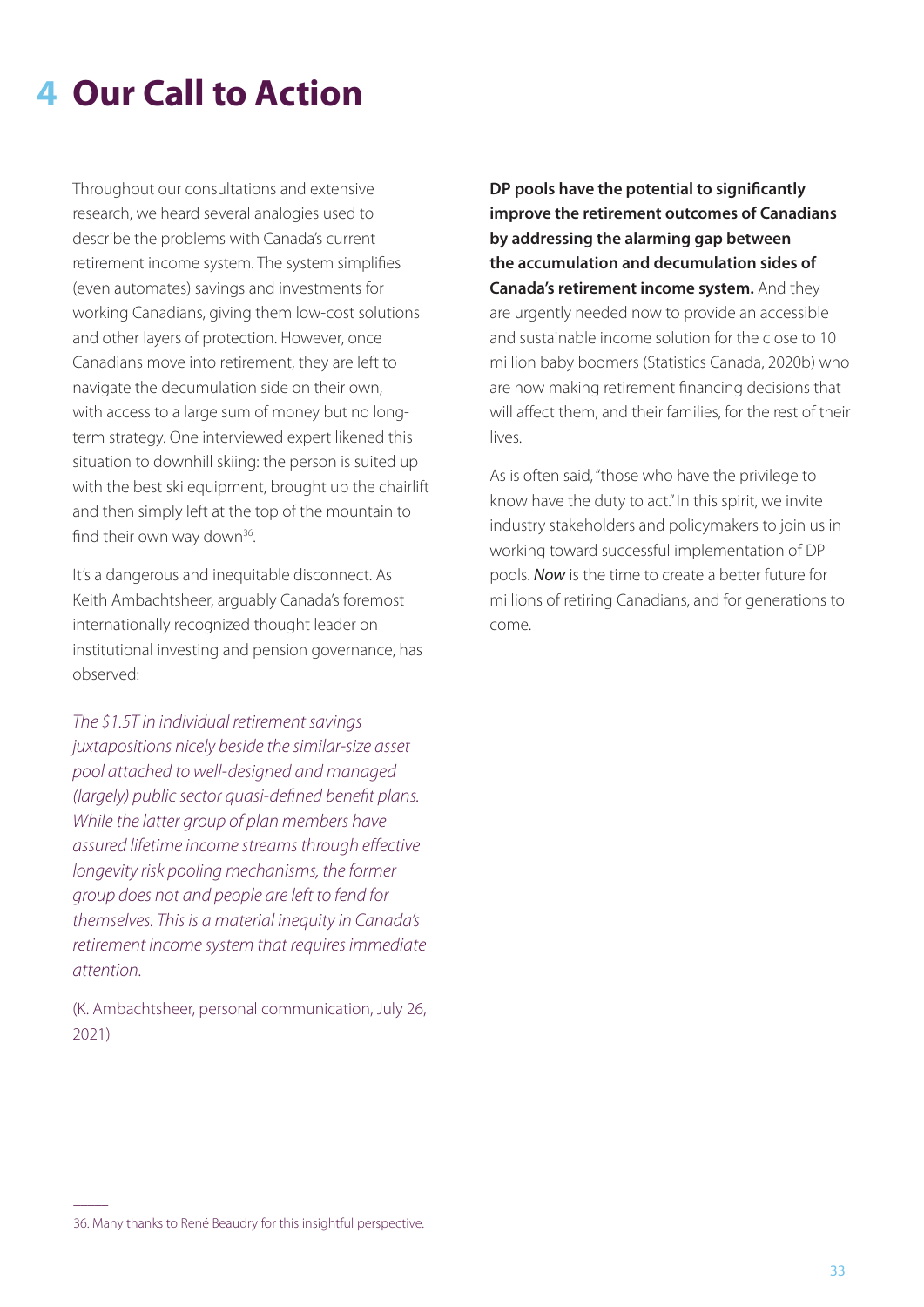# **Bibliography notes**

Alonso-García, J., Bateman, H., Bonekamp, J., van Soest, A. & Stevens, R. (2018). Saving Preferences After Retirement. (December 11, 2018). Working paper. Available at SSRN: https://ssrn.com/ abstract=3184043.

Ambachtsheer, K. (2021). The Canadian Pension Model: Past, Present, and Future. The Journal of Portfolio Management, 47(5).

Angus Reid Institute (2015). Retirement in Canada: Lots to enjoy about 'golden years,' but financial worries loom large -- especially for those still working.

Armstrong, P. (2018). Where your tax dollar goes. CBC News.

Association of Canadian Pension Management (ACPM), Canadian Association of Retired Persons (CARP), Canadian Institute of Actuaries (CIA), Canadian Life and Health Insurance Association (CLHIA), Common Wealth (CW), International Centre for Pension Management, Rotman School of Management, University of Toronto (ICPM), National Institute on Ageing (NIA), Pension Investment Association of Canada (PIAC). (2018). Enhancing the efficiency of retirement income options for older Canadians.

Association of Canadian Pension Management (ACPM). (2017). Decumulation, The Next Critical Frontier: Improvements for Defined Contribution and Capital Accumulation Plans.

Aston, D. (2021, April 13). New type of pension plan funnels more cash to retirees while they're alive. The Star.

Australian Government Actuary (AGA). (2014) Towards More Efficient Retirement Income Products, Paper prepared for the Financial System Inquiry.

Baily, M., & Harris, B. (2019). Can annuities become a bigger contributor to retirement security? Economic Studies at Brookings.

Barua, B., Palacios, M., & Emes, J. (2016). The sustainability of health care spending in Canada. Fraser Institute.

Benefits Canada. (2019). 2019 Top 50 DC Plans Report: Where does the future hold for the hybrid pension plans?

Bernhardt, T., & Donnelly, C. (2019). Modern tontine with bequest: innovation in pooled annuity products. Insurance: Mathematics and Economics, 86, 168-188.

Bill 2018: Social Services and Other Legislation Amendment (Supporting Retirement Incomes). (2019). Bills Digest No. 80, 2018-19. Parliament of Australia.

Bill C-30: An Act to implement certain provisions of the budget tabled in Parliament on April 19, 2021 and other measures. (2021). 43rd Parliament, 2nd Session. Parliament of Canada.

Blanchett, D., & Finke, M. S. (2021). Guaranteed Income: A License to Spend. Available at SSRN: https://ssrn.com/abstract=3875802

Boyle, P., Hardy, M., Mackay, A., & Saunders, D. (2015). Variable payout annuities. Working paper, Pension Section Research Committee, Society of Actuaries.

Bushnik, T., Tjepkema, M., & Martel, L. (2018). Healthadjusted life expectancy in Canada. Statistics Canada.

Canada Revenue Agency (CRA). (n.d.). RPP Consultation Session - Questions from the Industry November 21, 2002. https://www.canada.ca/ en/revenue-agency/services/tax/registeredplans-administrators/consultation-sessions/ rpp-consultation-session-questions-industrynovember-21-2002.html

Canadian Institute for Health Information (CIHI). (2020). Pandemic Experience in the Long-Term Care Sector: How Does Canada Compare With Other Countries?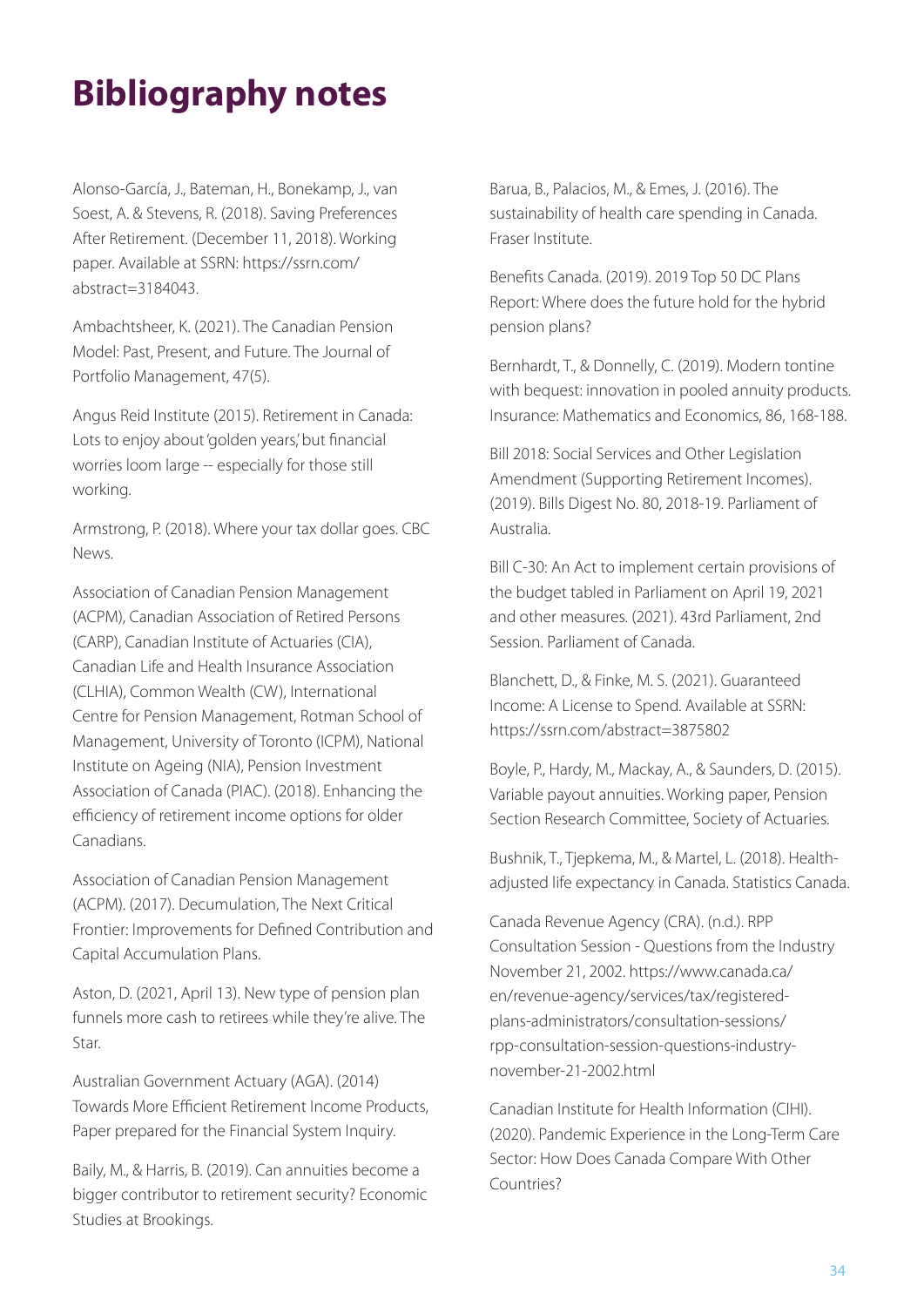Canadian Life and Health Insurers' Association (CLHIA). (2019). Submission on the July 30, 2019 Proposals to Improve the Tax System, presented to the Department of Finance Canada. October 7, 2019.

Challenger. (2020). What the changes to the social security means test rules for lifetime income streams could mean for you.

Chandler, D. (2020). Classification of Risk Sharing in Pension Plans: Canadian Practices and Possibilities. Society of Actuaries.

Collie, R. (2016). "How Big Is Longevity Risk?" Investments & Wealth Monitor, May/June 2016. Investment & Wealth Institute.

De Nardi, M., French, E., & Jones, J. B. (2006). Differential Mortality, Uncertain Medical Expenses, and the Saving of Elderly Singles. NBER Working Paper No. w12554, Available at SSRN: https://ssrn. com/abstract=933599

Donnelly, C. (2015). Actuarial fairness and solidarity in pooled annuity funds. ASTIN Bulletin 45 (1): 49-74

Dyck, I. J. A, & Pomorski, L. (2011). Is Bigger Better? Size and Performance in Pension Plan Management. Rotman School of Management Working Paper No. 1690724, Available at SSRN: https://ssrn.com/ abstract=1690724.

Ezra, D. D. (2018). Making the money last: The case for offering pure longevity insurance to retiring Canadians. C.D. Howe Institute Commentary, 521.

Financial Consumer Agency of Canada. (2021, May 11). Annuities.

Financial Services Regulatory Authority of Ontario (FSRA) (2021). 2020 Report on the Funding of Defined Benefit Pension Plans in Ontario.

Finke, M. S., Howe, J. S. & Huston, S.J. (2017). "Old Age and the Decline in Financial Literacy." Management Science 63(1): 213-230.

Forman, J. B., & Sabin, M. J. (2014). Tontine pensions. U. Pa. L. Rev., 163, 755.

Fullmer, R. K. (2019). Tontines: A Practitioner's Guide to Mortality-Pooled Investments. CFA Institute Research Foundation.

Greenough, W. C. (1990). It's My Retirement Money—Take Good Care of It: The TIAA-CREF Story, Homewood, IL.: IRWIN for the Pension Research Council of the Wharton School, University of Pennsylvania.

Huang, L., & Lalani, M. (2015). Corporate Pension Risk Management and Corporate Finance: Bridging the Gap between Theory and Practice in Pension Risk Management, Society of Actuaries., August 2015

Iwry, J. M., Haldeman, C., Gale, W., & John, D. (2020). Retirement tontines: Using a classical finance mechanism as an alternative source of retirement income. The Brookings Institution: Washington, DC

Johnson, J., & Duthie, S. (2021). Elder Abuse: You Have a Role to Play. Prominence Publishing: Vancouver, BC.

Kosarenko, R. (2017). Fiscal Impact of Permitting Late-Life Deferred Annuities. Available at SSRN: http:// dx.doi.org/10.2139/ssrn.3642878

Love, D. A., Palumbo, M. G., & Smith, P. A. (2009). The Trajectory of Wealth in Retirement. Journal of Public Economics, 93(1-2), 191–208.

Love, D. A., Smith, P. A., & McNair, L. C. (2008). A new look at the wealth adequacy of older U.S. households. Review of Income and Wealth, 54(4), 616–642.

MacDonald, B.-J. (2018). Headed for the Poorhouse: How to Ensure Seniors Don't Run Out of Cash Before They Run Out of Time. C.D. Howe Institute Commentary, 500.

MacDonald, B.-J., (2020). Get the Most from the Canada & Quebec Pension Plans by Delaying Benefits: The Substantial (and Unrecognized) Value of Waiting to Claim CPP/QPP Benefits. National Institute on Ageing, Ryerson University

MacDonald, B.-J., Wolfson, M., & Hirdes, J. (2019). Future Co\$t of Long-Term Care in Canada [White paper]. National Institute on Ageing.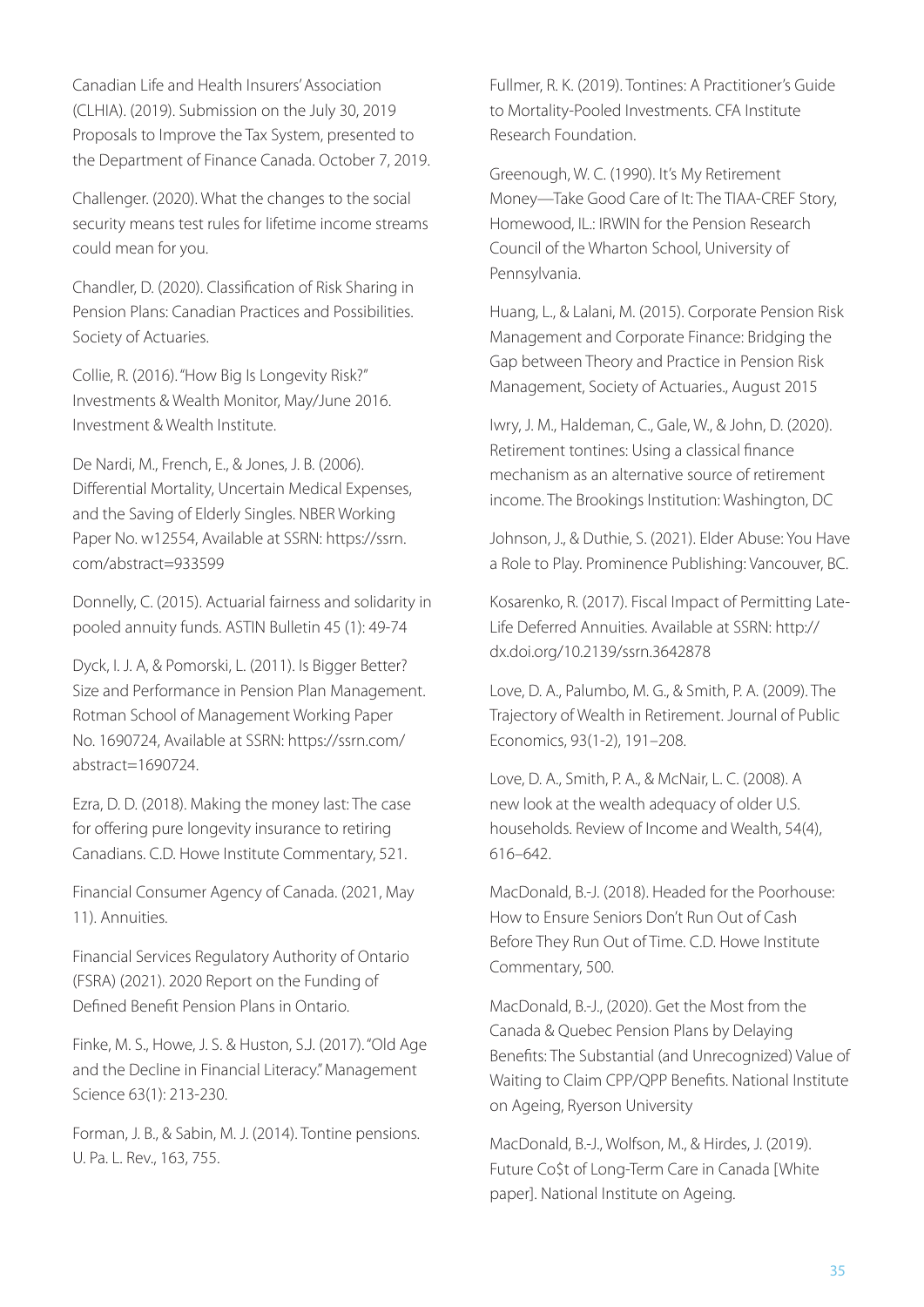Milevsky, M. (2015). King William's Tontine: Why the Retirement Annuity of the Future Should Resemble its Past. Cambridge: Cambridge University Press.

Milevsky, M. A., & Huang, H. (2018) The Utility Value of Longevity Risk Pooling: Analytic Insights. North American Actuarial Journal, 22(4), 574-590.

Milevsky, M. A., & Salisbury, T. S. (2015). Optimal retirement income tontines. Insurance: Mathematics and economics 64, 91-105

Milevsky, M.A., & Salisbury, T.S. (2021). Refundable Income Annuities: Feasibility of Money-Back Guarantees (August 30, 2021). Available at SSRN: https://ssrn.com/abstract=3914341

Milevsky, M. A., Salisbury, T. S., Gonzalez, G., & Jankowski, H. (2018). Annuities versus Tontines in the 21st Century, Retirement Section Research Committee, Society of Actuaries.

Millard, C. E. F., Pitt-Watson, D., & Antonelli, A. M. (2021). Securing a Reliable Income in Retirement. Georgetown University Center for Retirement Initiatives.

Minister of Finance (2019). Budget Plan 2019, 361- 362.

National Institute on Ageing (NIA). (2019). Enabling the Future Provision of Long-Term Care in Canada [White paper]. National Institute on Ageing.

National Institute on Ageing (NIA) & Telus Health. (2020). Almost 100 per cent of Older Canadians Surveyed Plan to Live Independently in their Own Homes, But Is This Even Possible?

OECD (2020), OECD Pensions Outlook 2020, OECD Publishing, Paris.,

OECD (2021), Net pension replacement rates (indicator). doi: 10.1787/4b03f028-en (Accessed on 27 September 2021)

Office of the Chief Actuary (OCA). (2015). Actuarial Study No. 16 on the Canada Pension Plan Retirement, Survivor and Disability Beneficiaries Mortality Study, June 2015. Office of the Superintendent of Financial Institutions.

Office of the Chief Actuary (OCA). (2020). Actuarial Report (16th) on the Old Age Security Program, June 2020. Office of the Superintendent of Financial Institutions.

Poterba, J., Venti, S., & Wise, D. (2011). The Composition and Drawdown of Wealth in Retirement. Journal of Economics Perspectives, 25(4), 95-118.

Productivity Commission (2018). Superannuation: Assessing Efficiency and Competitiveness, Report no. 91, Canberra.

Qiao, C & Minney, A. (2015) How to Make Group Self-Annuitisation a Popular Retirement Product: Practical Challenges and Solutions for Super Funds. Actuaries Institute 2015 Actuaries Summit.

QSuper (2021a). Why QSuper? #1 fund for weathering market ups and downs.

QSuper (2021b). Lifetime Pension: Enjoy retirement, knowing you've got an income for life.

Roberto, K. A., & Teaster, P. B. (2011). The MetLife Study of Elder Financial Abuse: Crimes of Occasion, Desperation, and Predation Against America's Elders. Report for MetLife Mature Market Institute.

Rohde, N., Tang, K. K., Osberg, L., & Rao, D. P. (2017). Is it vulnerability or economic insecurity that matters for health?. Journal of Economic Behavior & Organization, 134, 307-319.

Santoreneos, A. (2018). The never-ending story industry vs retail super funds. Money Management.

Social Services and Other Legislation Amendment (Supporting Retirement Incomes) Bill 2018.

Society of Actuaries (SOA). (2016). Society of Actuaries' 2015 Risks and Process of Retirement Survey. Society of Actuaries.

Statistics Canada. (2020a). Pension Plans in Canada, as of January 1, 2019.

Statistics Canada. (2020b). Demographic estimates by age and sex, provinces and territories.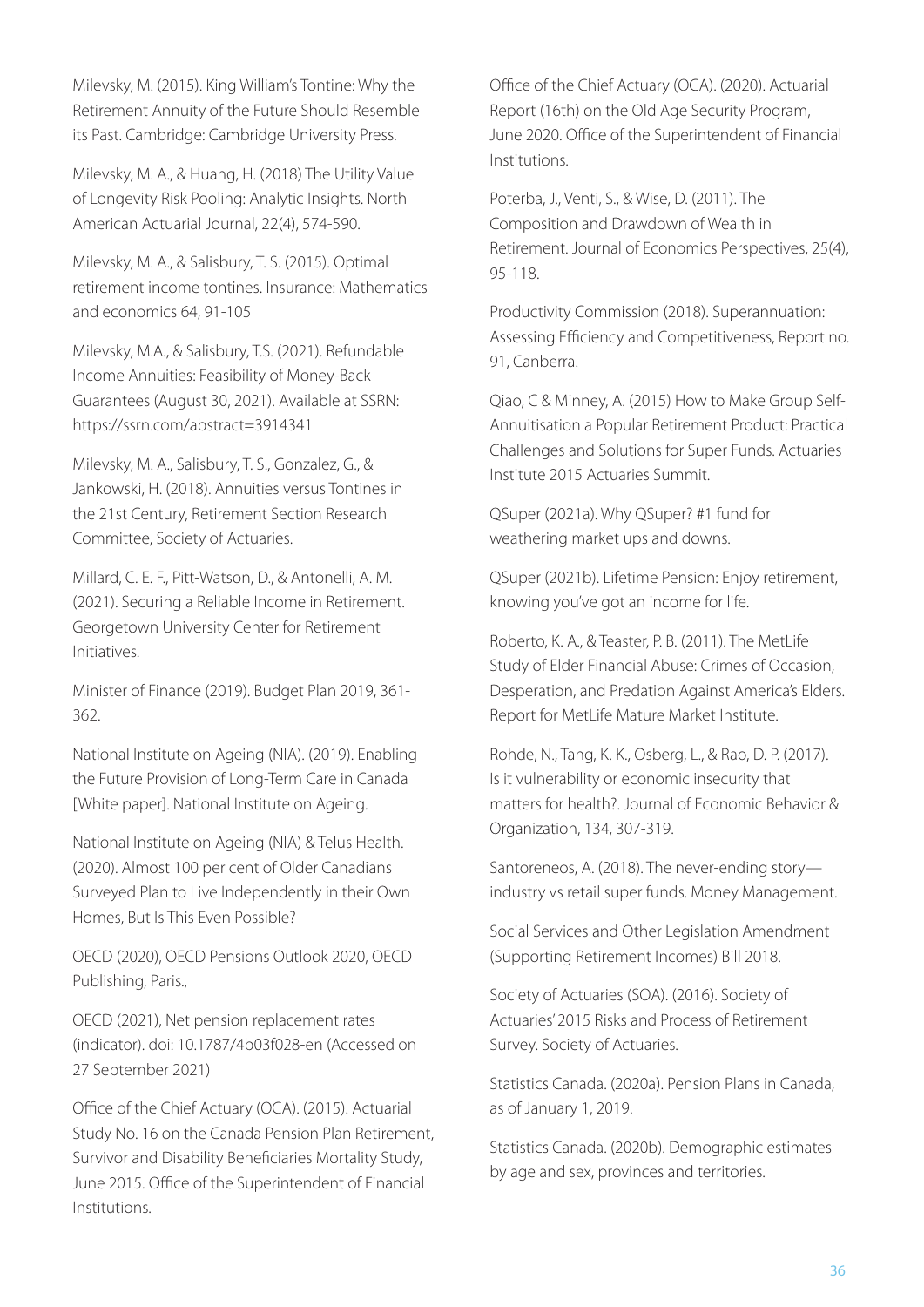Statistics Canada. (2021). Pension Plans in Canada, as of January 1, 2020.

Stone, M., & Siegel, S. (2020). Defined benefit plans and COVID-19: Immediate Challenges for Pension Sponsors. Society of Actuaries.

Teachers Insurance and Annuity Association of America. (2021). Q1 2021 Facts and Stats.

The University of British Columbia (UBC). (2017). The University of British Columbia Faculty Pension Plan: History from 1967 to 2017.

The University of British Columbia (UBC). (2020). UBC Faculty Pension Plan 2020 Annual Report.

The University of British Columbia (UBC). (2021). The Variable Payment Life Annuity Explained.

Weinert, J-H., & Grundl, H. (2016). The Modern Tontine: An Innovative Instrument for Longevity Risk Management in an Aging Society. ICIR Working Paper Series No. 22/2016. Available at SSRN: https:// ssrn.com/abstract=3088527

Wolfe, B., & Brazier, R. (2017). Spending retirement assets … or not? Blackrock Retirement Institute. November 2017.

Yaari, M. (1965). Uncertain Lifetime, Life Insurance, and the Theory of the Consumer, 32 REV. ECON. STUD. 137.